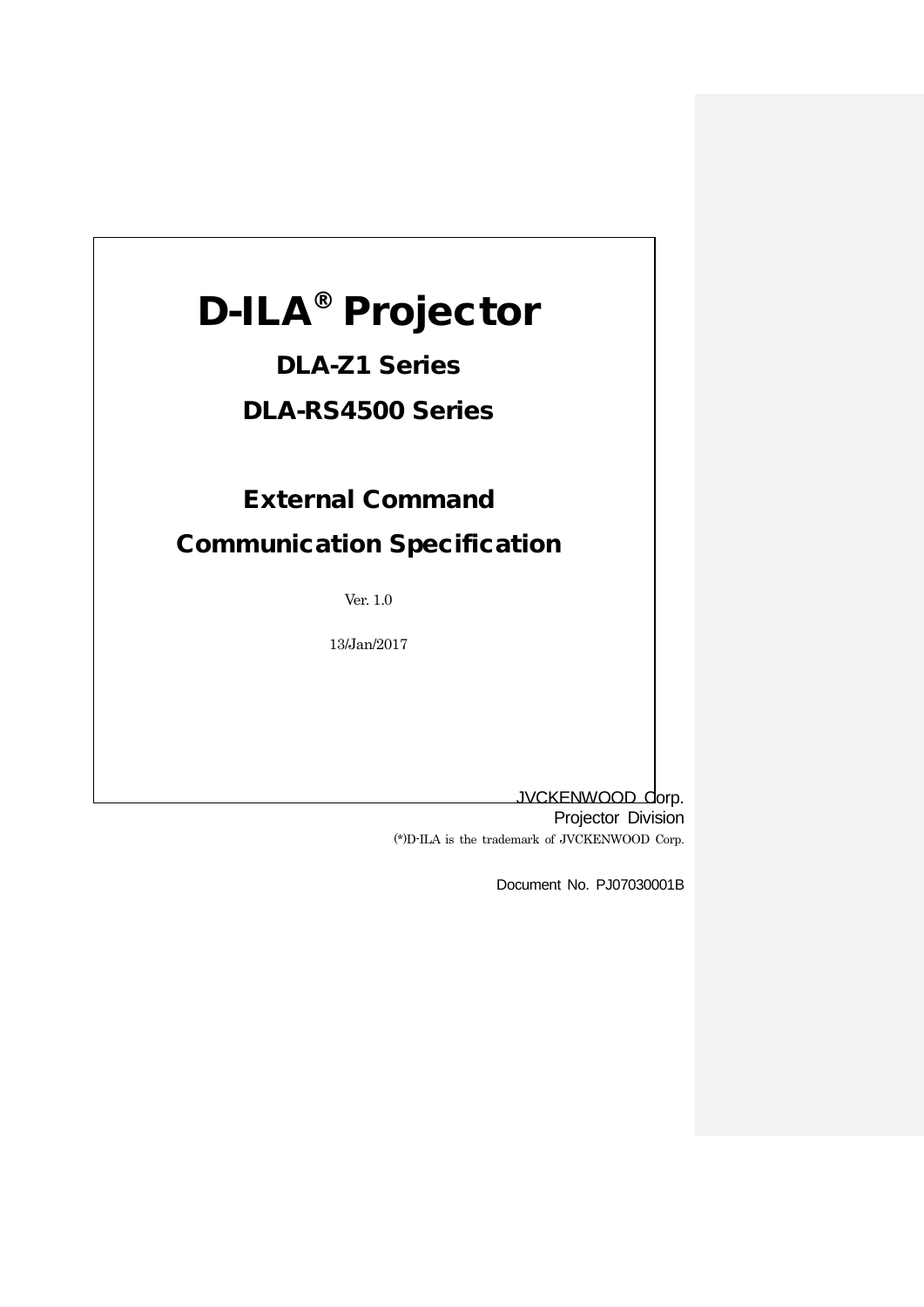## Contents

## **CONTENTS**

 $\mathbf{I}$ 

| 2.1   |       |                                                |
|-------|-------|------------------------------------------------|
| 2.2   |       | External Controller Connector 4                |
| 2.3   |       |                                                |
|       |       |                                                |
| 3.1   |       | Communication specification5                   |
| 3.2   |       |                                                |
| 3.3   |       |                                                |
| 3.4   |       |                                                |
| 3.5   |       |                                                |
| 3.6   |       |                                                |
| 3.6.1 |       |                                                |
| 3.6.2 |       |                                                |
| 3.7   |       |                                                |
| 3.8   |       |                                                |
| 3.9   |       |                                                |
|       |       | 4 COMMAND CONTROL  10                          |
| 4.1   |       |                                                |
|       | 4.1.1 |                                                |
| 4.1.2 |       |                                                |
|       |       |                                                |
| 4.2.1 |       |                                                |
| 4.2.2 |       |                                                |
| 4.3   |       |                                                |
| 4.3.1 |       |                                                |
| 4.3.2 |       |                                                |
|       |       | 4.4 Remote control pass-through [RemoteCode]15 |
| 4.4.1 |       |                                                |
|       |       |                                                |
|       | 4.5.1 |                                                |
| 4.6   |       | Gamma data of Gamma table "Custom 1/2/3"       |
|       |       |                                                |
| 4.6.1 |       |                                                |
| 4.6.2 |       |                                                |
| 4.7   |       | Panel Alignment (zone) Data [Panel             |
|       |       |                                                |
|       |       |                                                |

| 4.7.2  |                                  |  |
|--------|----------------------------------|--|
| 4.8    |                                  |  |
| 481    |                                  |  |
| 4.9    | Model status asking [MoDel]24    |  |
| 4.9.1  |                                  |  |
| 4.10   | Adjustment [AdjustmentCommand]25 |  |
| 4.10.1 |                                  |  |
| 4.10.2 |                                  |  |
| 4.10.3 |                                  |  |
| 4.10.4 |                                  |  |
| 4.10.5 |                                  |  |
| 4.10.6 |                                  |  |
| 4.10.7 |                                  |  |
| 4.10.8 |                                  |  |
|        |                                  |  |
| 4.10.9 |                                  |  |
|        |                                  |  |

PJ05030305B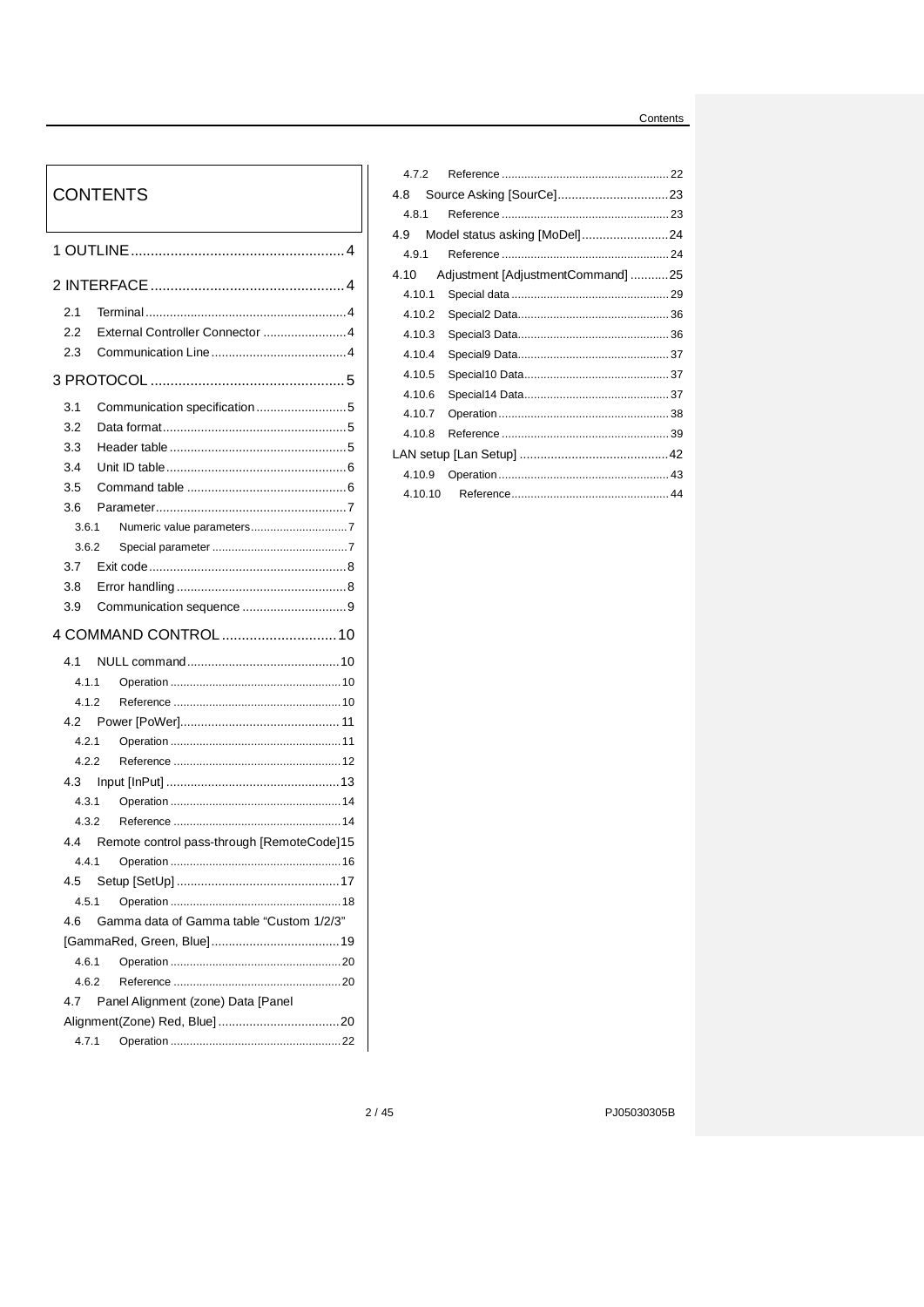#### Contents

## Table Number

| Table 4-1         |                                     |
|-------------------|-------------------------------------|
| Table 4-2         |                                     |
| Table 4-3         |                                     |
| Table 4-4         | POWER CMD STATUS11                  |
| Table 4-5         |                                     |
| Table 4-6         |                                     |
| Table 4-7         |                                     |
| Table 4-8         |                                     |
| Table 4-9         |                                     |
| Table 4-10        | SETUP CMD SUB17                     |
|                   | GAMMA DATA CMD 19                   |
| Table 4-11        |                                     |
| Table 4-12        | PANEL ALIGNMENT(ZONE) DATA CMD      |
|                   |                                     |
| <b>Table 4-13</b> |                                     |
| Table 4-14        |                                     |
| Table 4-15        | MODEL STATUS CMD 24                 |
| Table 4-16        | MODEL STATUS CMD DATA 24            |
| Table 4-17        | ADJUSTMENT CMD 25                   |
| Table 4-18        | ADJUSTMENT CMD SUB25                |
| Table 4-21        | PICTURE MODE CMD DATA29             |
| Table 4-22        | COLOR PROFILE CMD DATA29            |
| Table 4-23        | COLOR TEMP TABLE CMD DATA 29        |
| Table 4-24        | COLOR TEMP CORRECTION CMD DATA      |
|                   |                                     |
| Table 4-25        | GAMMA CMD DATA30                    |
| Table 4-26        | GAMMA CORRECTION CMD DATA30         |
| Table 4-27        | DYNAMIC CONTROL CMD DATA31          |
| Table 4-28        | <b>COLOR MANAGEMENT CMD DATA 31</b> |
| Table 4-29        | LOW LATENCY CMD DATA31              |
| Table 4-30        | CLEAR MOTION DRIVE CMD DATA 31      |
| Table 4-31        | MOTION ENHANCE CMD DATA31           |
| Table 4-32        | LD POWER CMD DATA31                 |
| Table 4-33        | GRAPHIC MODE CMD DATA 31            |
| Table 4-36        | HDMI COLOR SPACE CMD DATA32         |
| Table 4-37        | HDMI 2D/3D CMD DATA32               |
| Table 4-40        | MASK CMD DATA32                     |
| Table 4-41        | LENS CONTROL (Focus / Zoom / Shift) |
|                   |                                     |
| Table 4-42        |                                     |
| Table 4-43        | INSTALLATION STYLE CMD DATA33       |

| Table 4-44        | ANAMORPHIC CMD DATA33           |  |
|-------------------|---------------------------------|--|
| Table 4-45        | PANEL ALIGNMENT CMD DATA 33     |  |
| Table 4-46        | HIGH ALTITUDE CMD DATA33        |  |
| Table 4-47        | BACK COLOR CMD DATA33           |  |
| Table 4-48        | MENU POSITION CMD DATA33        |  |
| Table 4-49        | Source Display CMD DATA34       |  |
| <b>Table 4-50</b> | LANGUAGE CMD DATA34             |  |
| Table 4-51        | TRIGGER CMD DATA34              |  |
| Table 4-52        | <b>OFF TIMER CMD DATA34</b>     |  |
| <b>Table 4-53</b> | ECO MODE CMD DATA  34           |  |
| Table 4-54        | CONTROL 4 CMD DATA 35           |  |
| <b>Table 4-55</b> | <b>INPUT CMD DATA35</b>         |  |
| Table 4-56        | SOURCE CMD DATA  35             |  |
| Table 4-57        | DEEP COLOR CMD DATA35           |  |
| Table 4-58        | COLOR SPACE CMD DATA 36         |  |
| Table 4-59        | COLORIMETRY CMD DATA36          |  |
| <b>Table 4-60</b> |                                 |  |
| Table 4-63        | INSTALLATION MODE SAVE CMD DATA |  |
|                   |                                 |  |
| Table 4-64        |                                 |  |
| Table 4-65        |                                 |  |
| Table 4-66        |                                 |  |
| Table 4-67        | <b>NETWORK RESTART</b> 42       |  |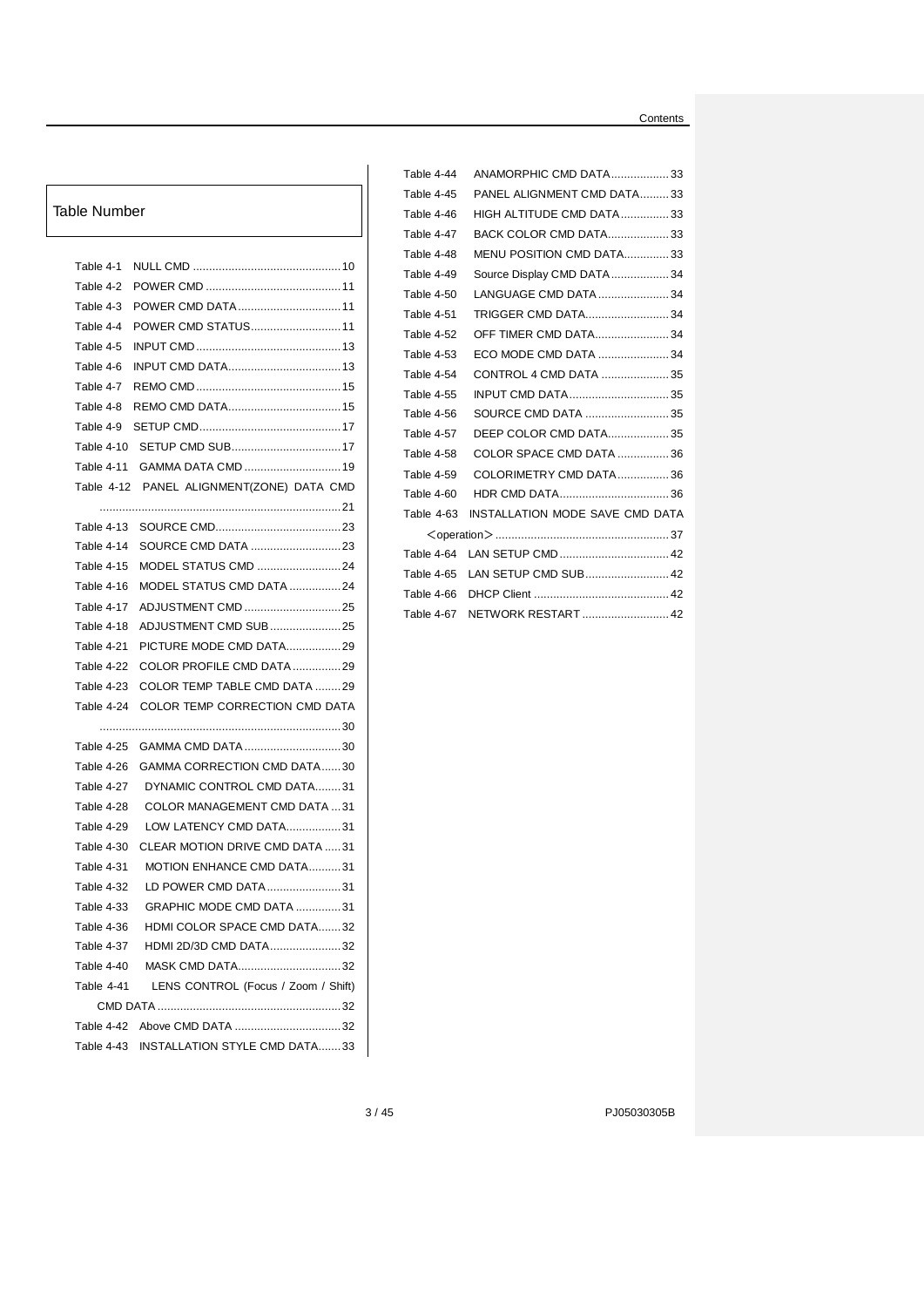1 Outline

## 1 Outline

<span id="page-3-0"></span>This specification describes how to control the D-ILA projector \* by using an external controller through the RS-232C interface.

<span id="page-3-1"></span>\* DLA-Z1, RS4500, Series Interface

## 2 Interface

## <span id="page-3-2"></span>2.1 Terminal

| D-SUB 9pin Male terminal |            |         |      |         |
|--------------------------|------------|---------|------|---------|
| Pin No.                  | Name       | Pin No. | Name |         |
|                          | ΝC         |         | NС   |         |
|                          | <b>RXD</b> |         | ΝC   | Б<br>4. |
|                          | TXD        |         | ΝC   | v.      |
|                          | <b>NC</b>  |         | NC   |         |
| 5                        | GND        |         |      |         |

## <span id="page-3-3"></span>2.2 External Controller Connector

Serial port connector (RS-232C)

For type of the connector and pin layout, please refer to each controller's specifications.

## <span id="page-3-4"></span>2.3 Communication Line

This control system uses RXD (receive data), TXD(transmit data) and GND line. Use an RS-232C crossover cable to connect the projector to the external controller like as PC.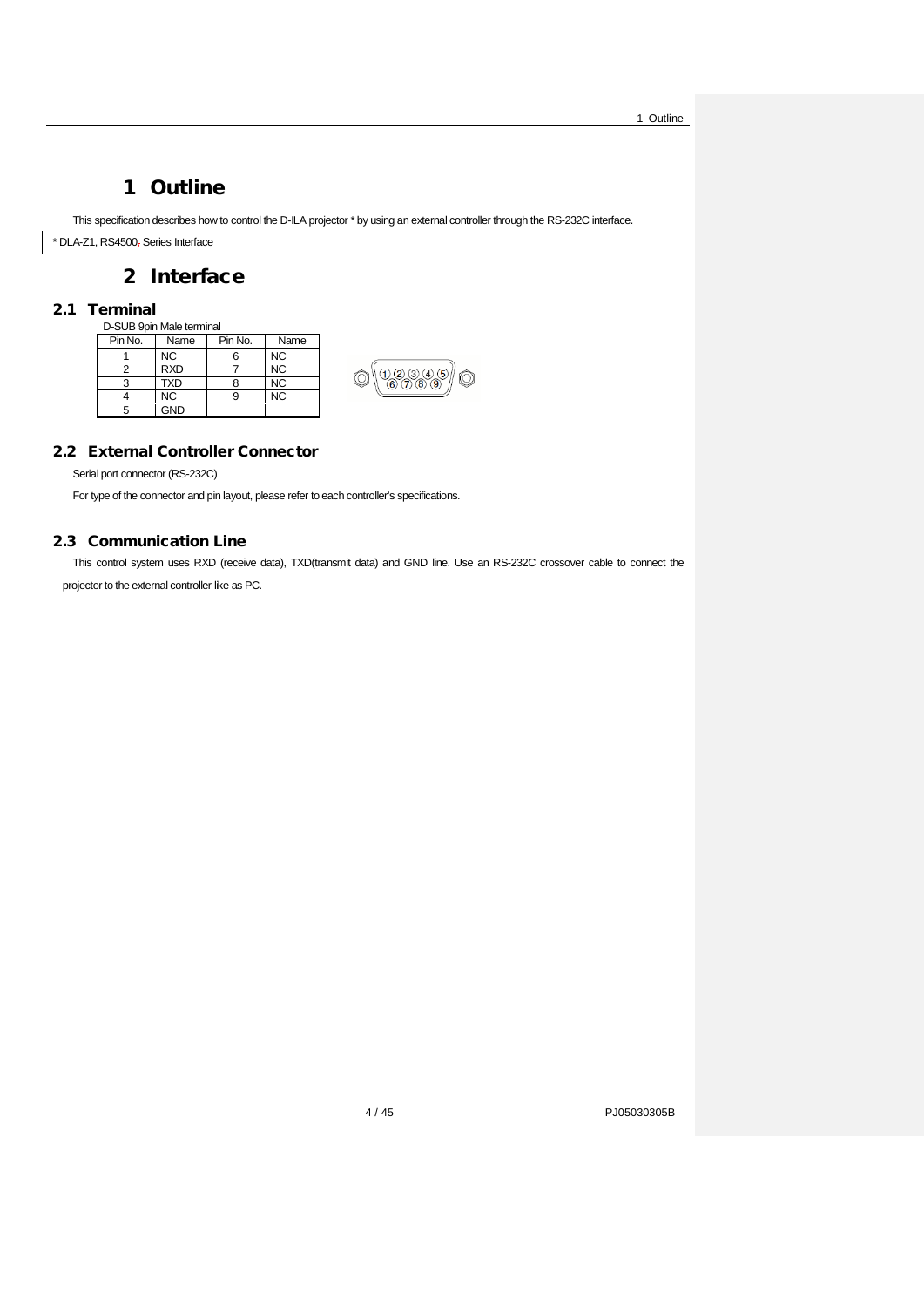3 Protocol

## 3 Protocol

## <span id="page-4-1"></span><span id="page-4-0"></span>3.1 Communication specification

| <b>Communication System</b> | Asynchronous         |  |
|-----------------------------|----------------------|--|
| Interface                   | <b>RS-232C</b>       |  |
| Baud rate                   | 19200 bps            |  |
| Data length                 | 8 bits               |  |
| Parity                      | None                 |  |
| Stop bit                    | 1 bit                |  |
| Flow control                | None                 |  |
| Communication code          | ASCII character code |  |
|                             |                      |  |

|  |  | $\mathsf{b}$ 1 | b2 | $b3$ $b4$ |  |  | $b5$ $b6$ $b7$ |  |  |  |
|--|--|----------------|----|-----------|--|--|----------------|--|--|--|
|--|--|----------------|----|-----------|--|--|----------------|--|--|--|

## <span id="page-4-2"></span>3.2 Data format

Control commands consist of Header, Unit ID, Command, Data and End. (Refer to the below)

\*The length of the control command varies according to function.

| byte  | : bytes | ovtes | η+<br>pyres        | ---------------<br>. |                  | byte     |
|-------|---------|-------|--------------------|----------------------|------------------|----------|
| eader | Unit ID | нанч  | <b>PA</b><br>า^+^I | .                    | $-1.3$<br>Daldii | -<br>End |

Header: Indicates the start of communication (see paragraph 3.3, Header table).

Unit ID: Specifies the device to be controlled.

Command: See paragraph 3.5, Command table.

Data  $[i]$ : Parameter corresponding to the command (data  $i = 0, 1, ., n$ ).

End: Indicates the end of communication.

## <span id="page-4-3"></span>3.3 Header table

Added header varies according to type of control command.

| <b>HEX</b> | <b>ASCII</b> | Type              |
|------------|--------------|-------------------|
| 0x21       | Ψ.           | Operation command |
| 0x3F       | ירי          | Reference command |
| 0x40       | '@'          | Response command  |
| 0x06       | ACK          | ACK               |

Operation command: Added when there is an operation command notification.

Reference command: Added when there is a reference command notification.

Response command: Added when there is a response command notice in response to a reference.

ACK: ACK response is given if the command reception is normal.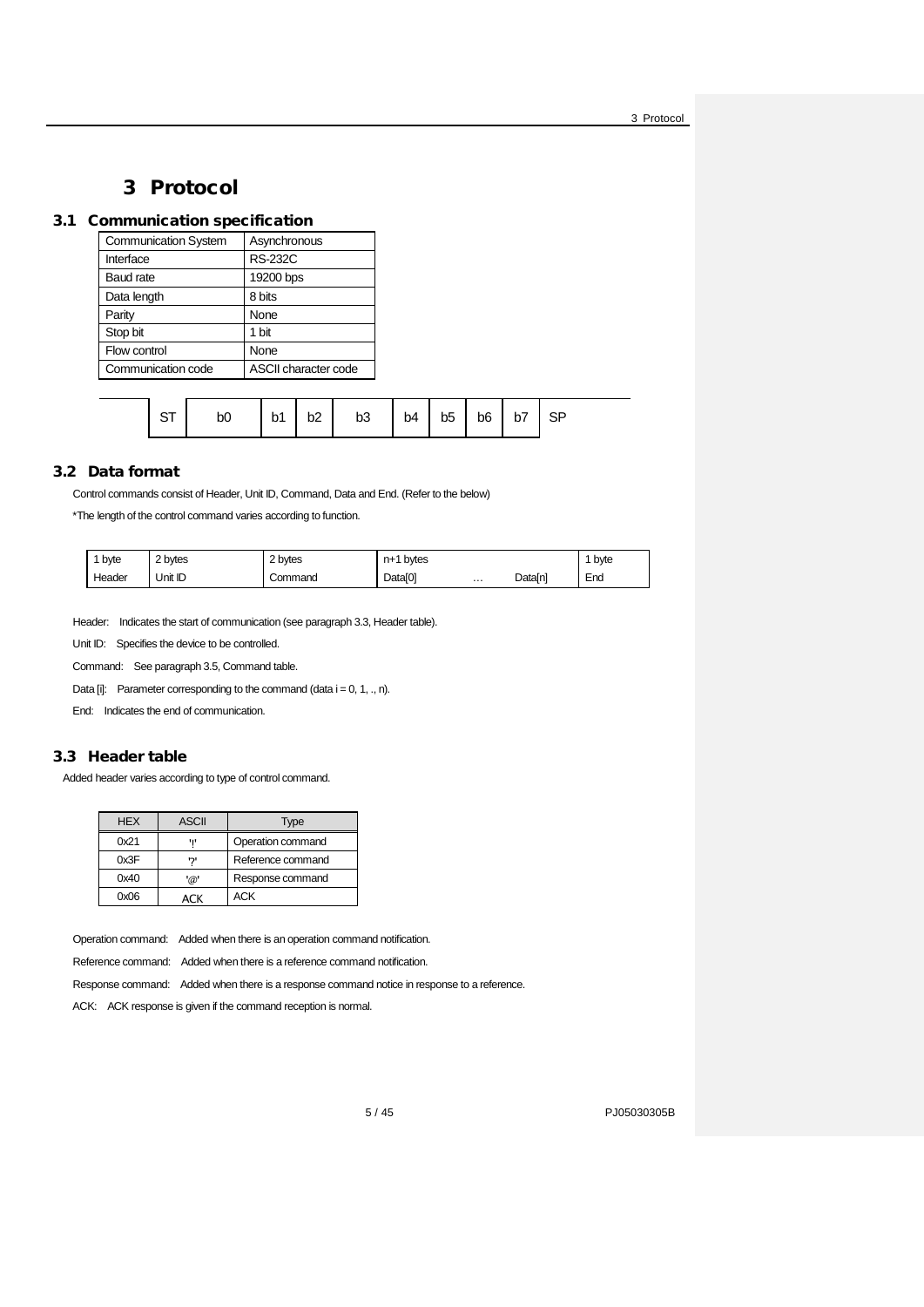3 Protocol

## <span id="page-5-0"></span>3.4 Unit ID table

- The unit ID consists of two bytes, the unit code and the individual code.
- The unit code is 0x89(Fixed)
- The individual code signifies "projector ID" and it is fixed on 0x01.
- A changed individual code is preserved on the unit side.

| Unit code                                   |                |                |                |                |                |    |                |                    |  |  |
|---------------------------------------------|----------------|----------------|----------------|----------------|----------------|----|----------------|--------------------|--|--|
| $\overline{\phantom{a}}$<br>$b\overline{7}$ | b <sub>6</sub> | b <sub>5</sub> | b <sub>4</sub> | b <sub>3</sub> | b <sub>2</sub> | b1 | b <sub>0</sub> |                    |  |  |
|                                             | v              |                | ັ              |                | ັ              | ັ  |                | $- \cdot$<br>™ixed |  |  |

| $\cdots$<br>Individual code |                |                |    |    |    |    |                |                      |  |
|-----------------------------|----------------|----------------|----|----|----|----|----------------|----------------------|--|
| トラ<br>D1                    | b <sub>6</sub> | b <sub>5</sub> | b4 | b3 | b2 | b1 | b <sub>0</sub> |                      |  |
| ∼                           | ັ              | 0              | ັ  | ◡  | C  | ◡  |                | (Fixed)<br>ID<br>$=$ |  |

## <span id="page-5-1"></span>3.5 Command table

The command consists of two bytes of ASCII characters.

|          | <b>HEX</b> |            | <b>ASCII</b> | Function                                                           | Operation    | Reference    |
|----------|------------|------------|--------------|--------------------------------------------------------------------|--------------|--------------|
| 0x00,    | 0x00       | <b>NUL</b> | <b>NUL</b>   | <b>NULL command</b>                                                | ✓            |              |
| 0x50,    | 0x57       | 'P'        | 'W'          | Power [PoWer]                                                      | $\checkmark$ | $\checkmark$ |
| 0x49,    | 0x50       | Ŧ          | 'P'          | Input [InPut]                                                      | $\checkmark$ | $\checkmark$ |
| 0x52,    | 0x43       | 'R'        | 'C'          | Remote control code through [Remote Code]                          | $\checkmark$ |              |
| 0x53,    | 0X55       | ירי        | 'nΓ          | Initial setup [SetUp]                                              | $\checkmark$ | $\checkmark$ |
| 0x47,    | 0x52       | 'G'        | 'R'          | Gamma data (Red) of the Gamma table "Custom 1/2/3" [Gamma Red]     | $\checkmark$ | $\checkmark$ |
| 0x47,    | 0x47       | 'ር'        | 'G'          | Gamma data (Green) of the Gamma table "Custom 1/2/3" [Gamma Green] | $\checkmark$ | $\checkmark$ |
| 0x47,    | 0x42       | 'G'        | 'B'          | Gamma data (Blue) of the Gamma table "Custom 1/2/3" [Gamma Blue]   | ✓            | $\checkmark$ |
| 0x50,    | 0x52       | 'p'        | 'R'          | Red of Panel Alignment (zone)                                      | $\checkmark$ | $\checkmark$ |
| 0x50,    | 0x42       | 'p'        | R            | Blue of Panel Alignment (zone)                                     | $\checkmark$ | $\checkmark$ |
| 0x53,    | 0x43       | ירי        | 'C'          | Source asking [SourCe]                                             | -            | $\checkmark$ |
| $0x4D$ , | 0x44       | 'M'        | יחי          | Model status asking [MoDel]                                        | -            | $\checkmark$ |
| 0x50,    | 0x4D       | 'P'        | 'M'          | Picture adjustment [adjustment of Picture] : Picture Adjust        | $\checkmark$ | $\checkmark$ |
| 0x49,    | 0x53       | Ŧ          | ירי          | Picture adjustment [adjustment of Picture] : Input Signal          | $\checkmark$ | $\checkmark$ |
| 0x49,    | 0x4E       | Ŧ          | 'N'          | Picture adjustment [adjustment of Picture] : Installation          | $\checkmark$ | $\checkmark$ |
| 0x44,    | 0x53       | 'D'        | 'S'          | Picture adjustment [adjustment of Picture] : Display Setup         | ✓            | $\checkmark$ |
| 0x46,    | 0X55       | 'F'        | 'nΓ          | Picture adjustment [adjustment of Picture] : Function              | $\checkmark$ | $\checkmark$ |
| 0x49,    | 0x46       | Ŧ          | 'F'          | Picture adjustment [adjustment of Picture] : Information           |              | $\checkmark$ |
| 0x4C     | 0x53       | Έ          | ירי          | LAN setup [Lan Setup]                                              | ✓            | ✓            |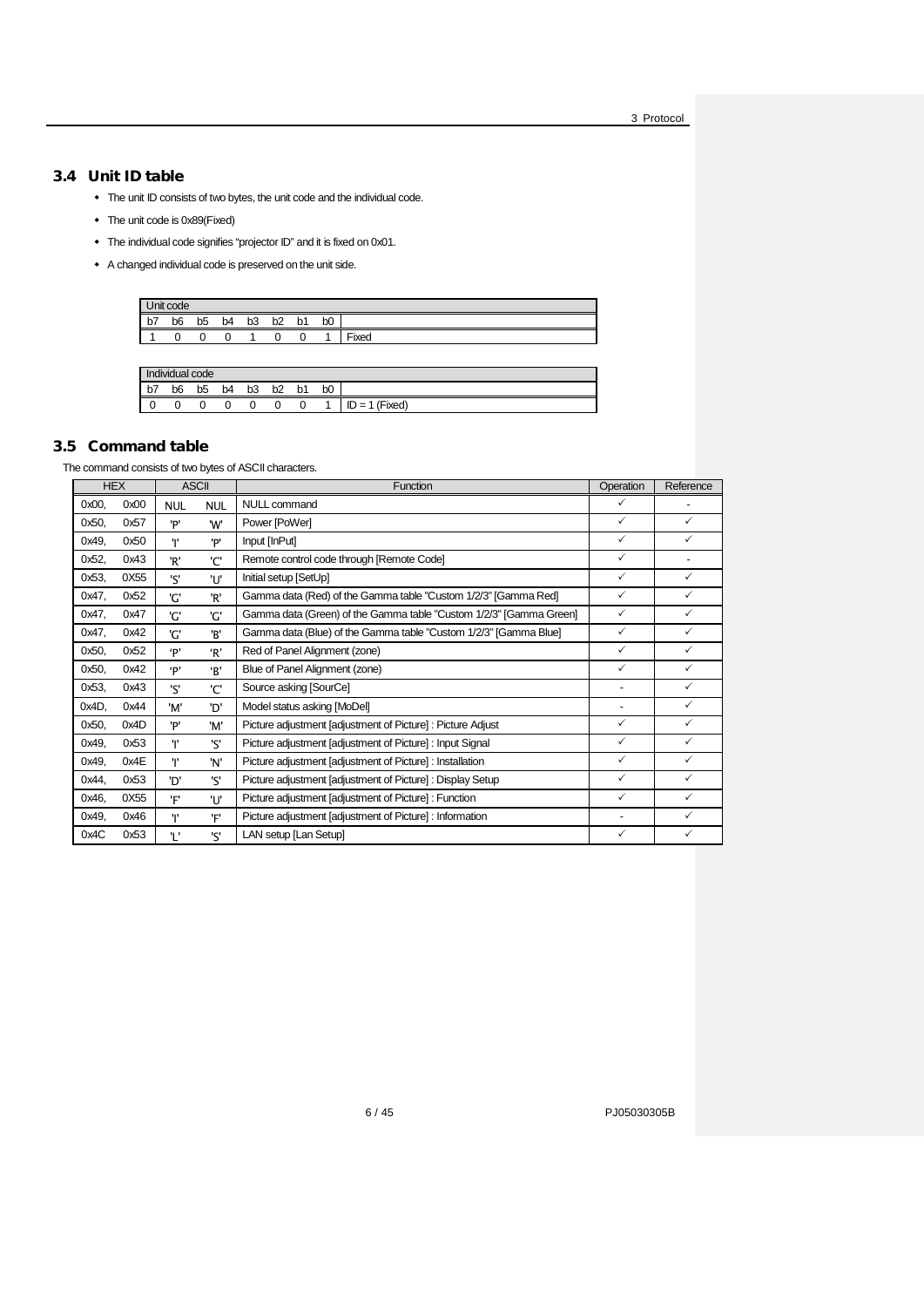## <span id="page-6-0"></span>3.6 Parameter

## <span id="page-6-1"></span>3.6.1 Numeric value parameters

Signed 2-byte hexadecimal code represented by 4 (byte) characters.

### Ex-1)

The parameter indication '20' (decimal):

Since '20'(decimal) is represented as '0014' in signed 2-byte hexadecimal, its parameter is: '0014'(30H 30H 31H 34H)

Ex-2)

The parameter to indicate '-2' (decimal):

Since '-2' (decimal) is represented as 'FFFE' in signed 2-byte hexadecimal, its parameter is: 'FFFE'(46H 46H 46H 45H)

## <span id="page-6-2"></span>3.6.2 Special parameter

The parameters are generally interpreted with ASCII characters.

But some of the commands have a unique interpretation (for the details, see the section on Command sequences).

| <b>HEX</b>    | <b>ASCII</b> | Meaning        |
|---------------|--------------|----------------|
| 0x2B          | '+'          | Ή,             |
| 0x2D          | υ,           | Ψ              |
| 0x30          | 'ח'          | OFF/NO/Disable |
| 0x31          | י די         | ON/YES/Enable  |
| $0x30 - 0x39$ | $'0'$ ~'9'   | $'0'$ ~'9'     |
| $0x41 - 0x5A$ | 'A'~'7'      | 'A'~'Z'        |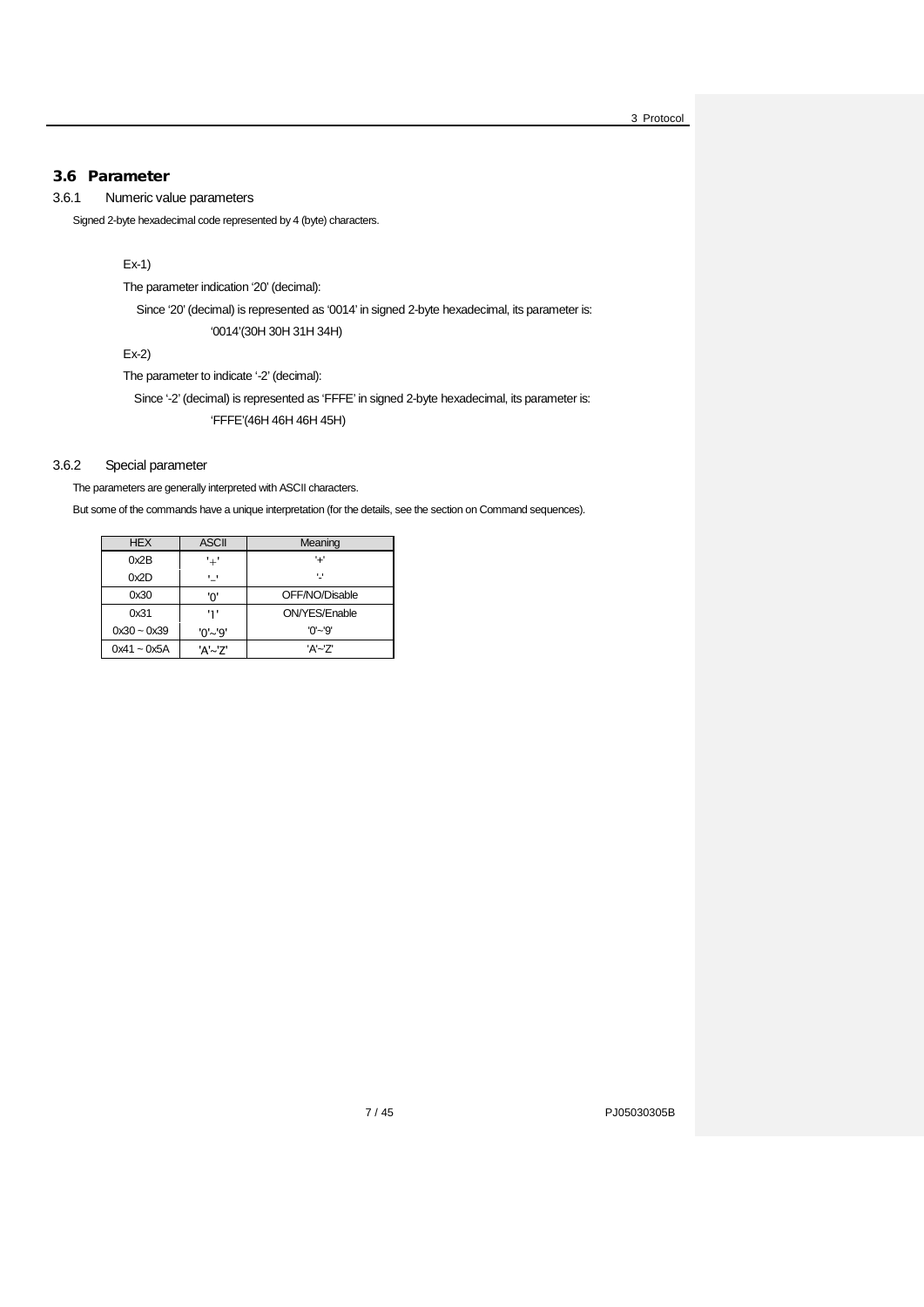## <span id="page-7-0"></span>3.7 Exit code

0x0A(LineFeed) fixed.

#### <span id="page-7-1"></span>3.8 Error handling

- An external controller should not transmit the next commands until it receives an ACK that the transmitted unit ID and the command match.
- The specifications for timeout and retry when an ACK response has not been received are not specified here; the specifications unique to the external controller may be used.
- If the byte interval is blank for 50 ms or longer, initialize the transmit-receive sequence (the received data is discarded).
- $\bullet$  If a unit ID other than its own is received, it is ignored.
- If the unit ID matches but an undefined header/command is received, it is ignored.
- If the header/command is normal but an undefined parameter is received, it is ignored.
- Even if the command receipt is normal (ACK response) and the parameter is valid, it may be ignored, depending on the state of the projector. For the details, see the instruction manual for the projector (for example, projector, power ON operation in the power cooling state, etc.).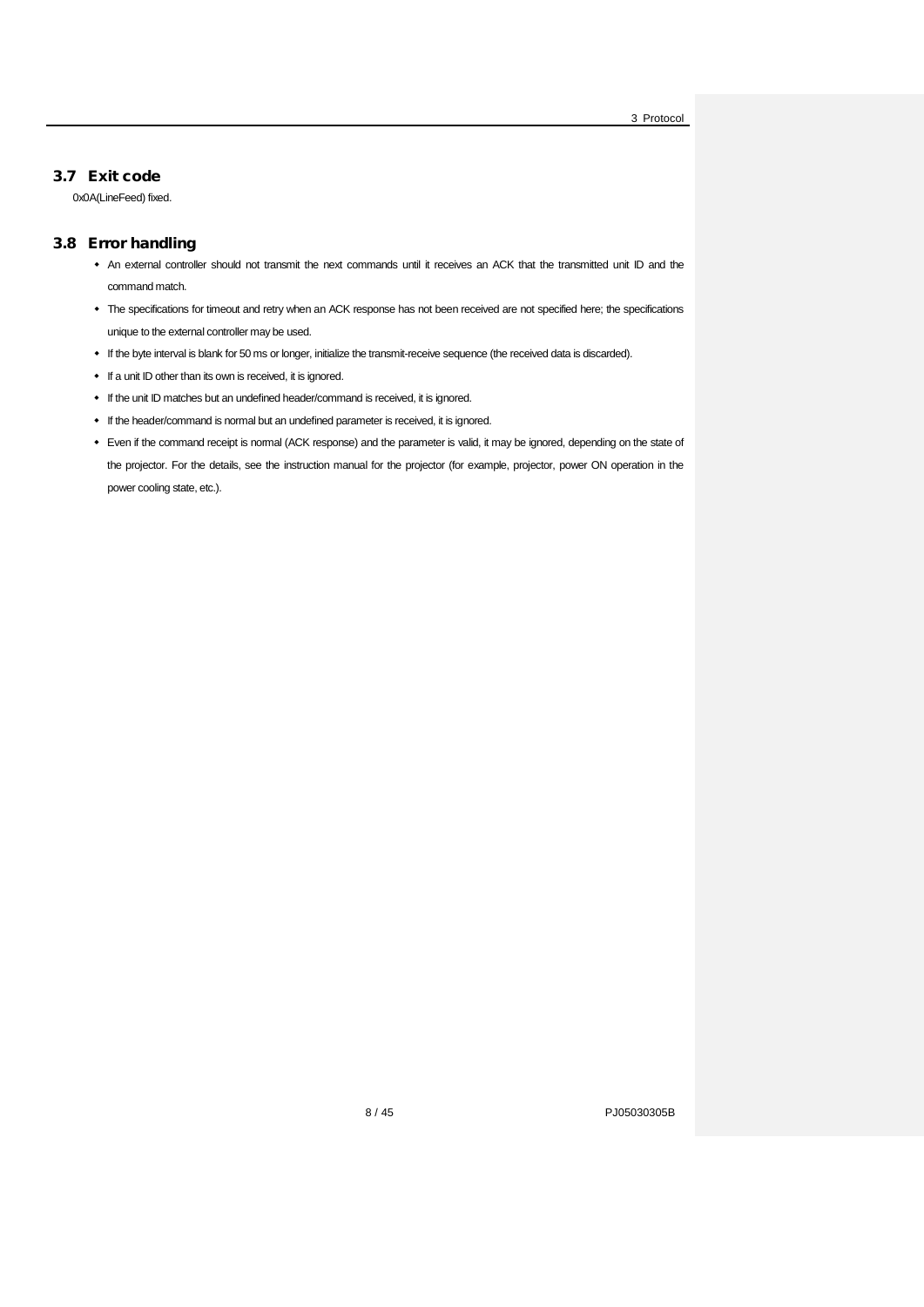## <span id="page-8-0"></span>3.9 Communication sequence

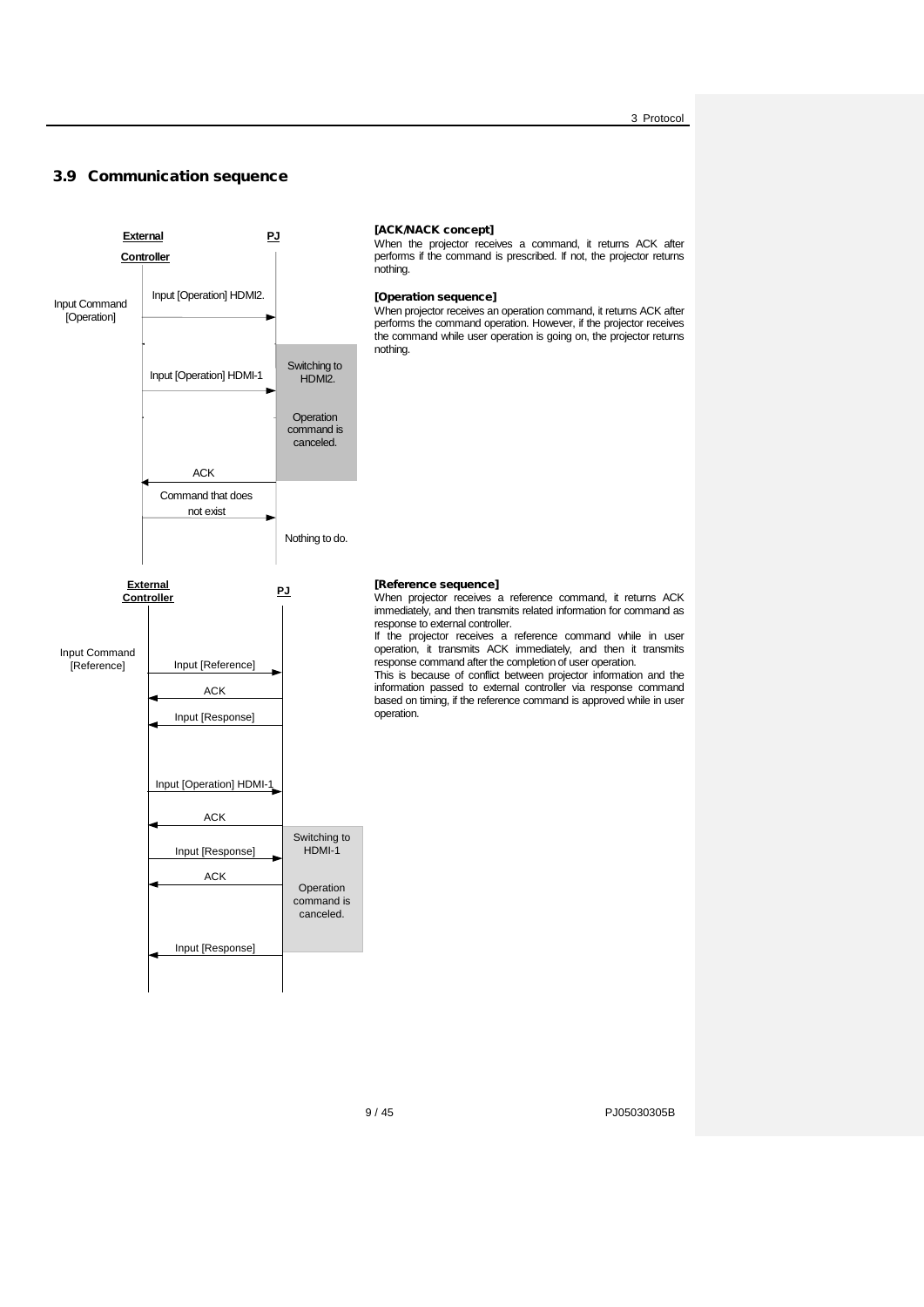## 4 Command control

## <span id="page-9-1"></span><span id="page-9-0"></span>4.1 NULL command

In using CEDIA commands, it is used in order to confirm whether transmission is possible.

It is used to confirm whether the external controller and the projector are properly connected.

#### Command code

<span id="page-9-4"></span>Table 4-1 NULL CMD

|      | HEX  |             | ASCII       | Function         | Operation | Reference |
|------|------|-------------|-------------|------------------|-----------|-----------|
| 0x00 | 0x00 | <b>NULL</b> | <b>NULL</b> | NULL.<br>command |           |           |

#### Parameter

None

#### <span id="page-9-2"></span>4.1.1 Operation

Use the command as shown in the following examples.

## Purpose: To confirm whether the external controller and the projector are properly connected.

(1) Data is transmitted from the external controller to the projector as follows.

| 1: External controller $\rightarrow$ |      |              |             |             |      |  |  |
|--------------------------------------|------|--------------|-------------|-------------|------|--|--|
| 0x21                                 | 0x89 | 0x01         | 0x00        | 0x00        | 0x0A |  |  |
| "!'(Operation)                       | ומ   | Individual:1 | <b>NULL</b> | <b>NULL</b> | End  |  |  |

(2) If the external controller and the projector are connected and the projector is operating normally, the projector returns an ACK to

the external controller as a NULL command response.

| $\vert 2: \leftarrow$ Projector |      |             |             |             |      |  |  |
|---------------------------------|------|-------------|-------------|-------------|------|--|--|
| 0x06                            | 0x89 | 0x01        | 0x00        | 0x00        | 0x0A |  |  |
| ACK                             | DI   | Individual: | <b>NULL</b> | <b>NULL</b> | End  |  |  |

By the above exchange, it can be confirmed whether the connection and communication are normal or abnormal.

#### <span id="page-9-3"></span>4.1.2 Reference

N/A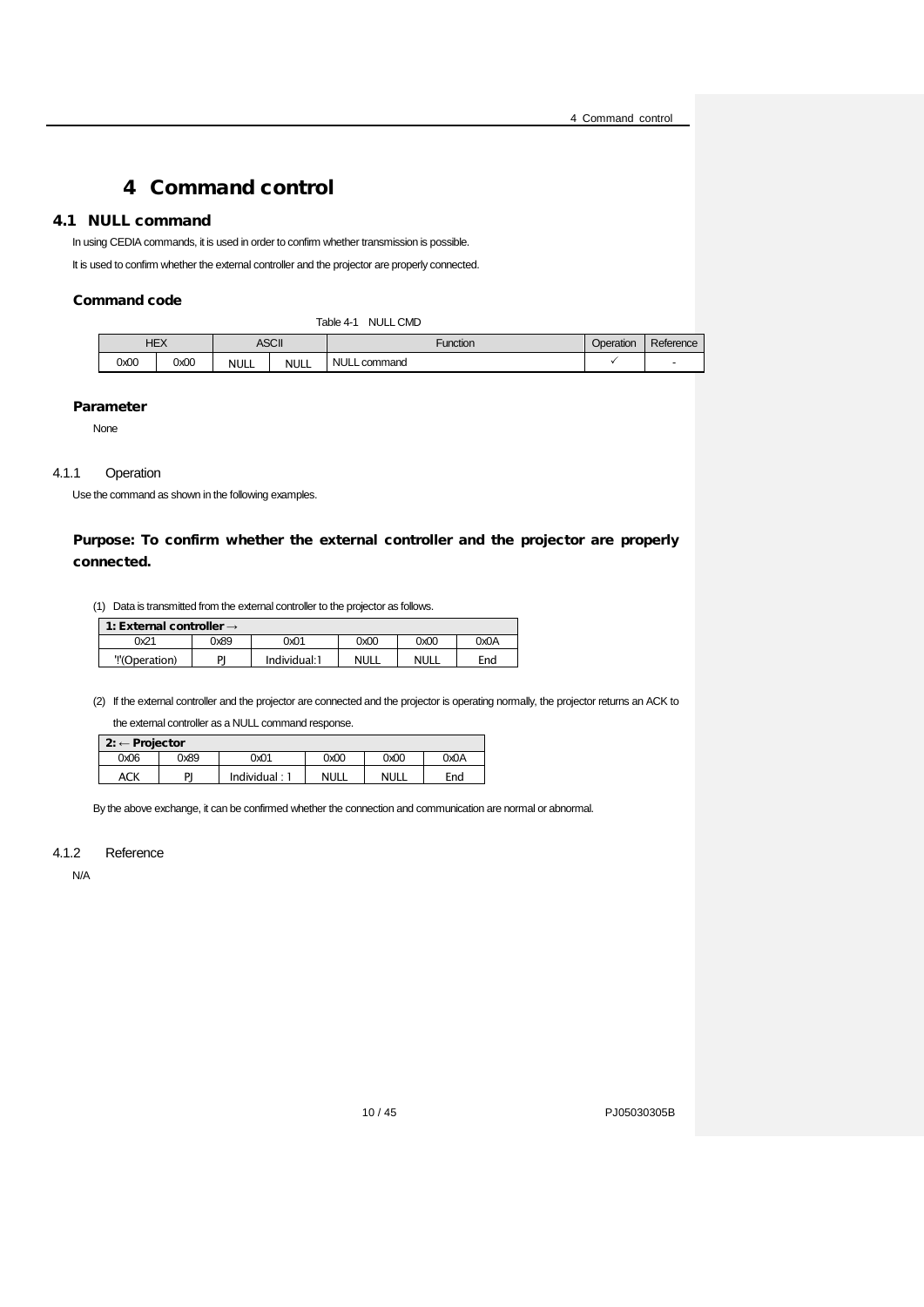## <span id="page-10-0"></span>4.2 Power [PoWer]

Used for power ON/OFF operation and for referencing the power setting state of the projector.

#### <span id="page-10-2"></span>Command code

| Table 4-2 POWER CMD |
|---------------------|
|                     |

| ס⊏   | JEV          |     | ASCII | ·unction                                  | <b>ration</b> | <b>ממנ</b><br>ਗ਼ਜ਼ ਲ਼ |
|------|--------------|-----|-------|-------------------------------------------|---------------|-----------------------|
| 0x50 | $- -$<br>0x5 | ירו | 'nV,  | <b>IPOWER</b><br>. OWP <sup>r</sup><br>-- |               |                       |

#### <span id="page-10-3"></span>Parameters

|            |              |           | Table 4-3 POWER CMD DATA |
|------------|--------------|-----------|--------------------------|
| <b>HEX</b> | <b>ASCII</b> |           | Operation                |
| 0x30       | יחי          | Power OFF |                          |
| 0x31       | 111          | Power ON  |                          |

<span id="page-10-4"></span>【Data 0】

Table 4-4 POWER CMD STATUS

| <b>HEX</b> | <b>ASCII</b> | Operation |
|------------|--------------|-----------|
| 0x30       | '0'          | Standby   |
| 0x31       | '1'          | Lamp On   |
| 0x32       | יכי          | Cooling   |
| 0x33       | '3'          | Reserved  |
| 0x34       | '4'          | Error     |

#### <span id="page-10-1"></span>4.2.1 Operation

Use the command as shown in the following examples.

## Purpose: To turn the Projector's power OFF. (Current state: Power-ON)

(1) Data is transmitted from the external controller to the Projector as follows.

| 1: External controller $\rightarrow$ |      |              |      |      |      |      |  |  |
|--------------------------------------|------|--------------|------|------|------|------|--|--|
| 0x21                                 | 0x89 | 0x01         | 0x50 | 0x57 | 0x30 | A0x0 |  |  |
| "!'(Operation)                       | DI   | Individual : | יחי  | 'W'  | OFF  | End  |  |  |

(2) If the projector receives data (1) and the command reception is normal, the projector returns an ACK as follows.

|      | $2: \leftarrow$ Projector |             |      |      |      |  |  |  |
|------|---------------------------|-------------|------|------|------|--|--|--|
| 0x06 | 0x89                      | 0x01        | 0x50 | 0x57 | 0x0A |  |  |  |
| ACK  | ΡI                        | Individual: | יחי  | 'W'  | End  |  |  |  |

(3) The projector turns power OFF.

The power can be turned OFF by the above exchange.

- The power-OFF operation can be done by a sequence similar to that for power-ON.
- The projector ignores data in the same state. For example, even if power-ON data is sent with the projector in power-ON mode, no projector operation is done.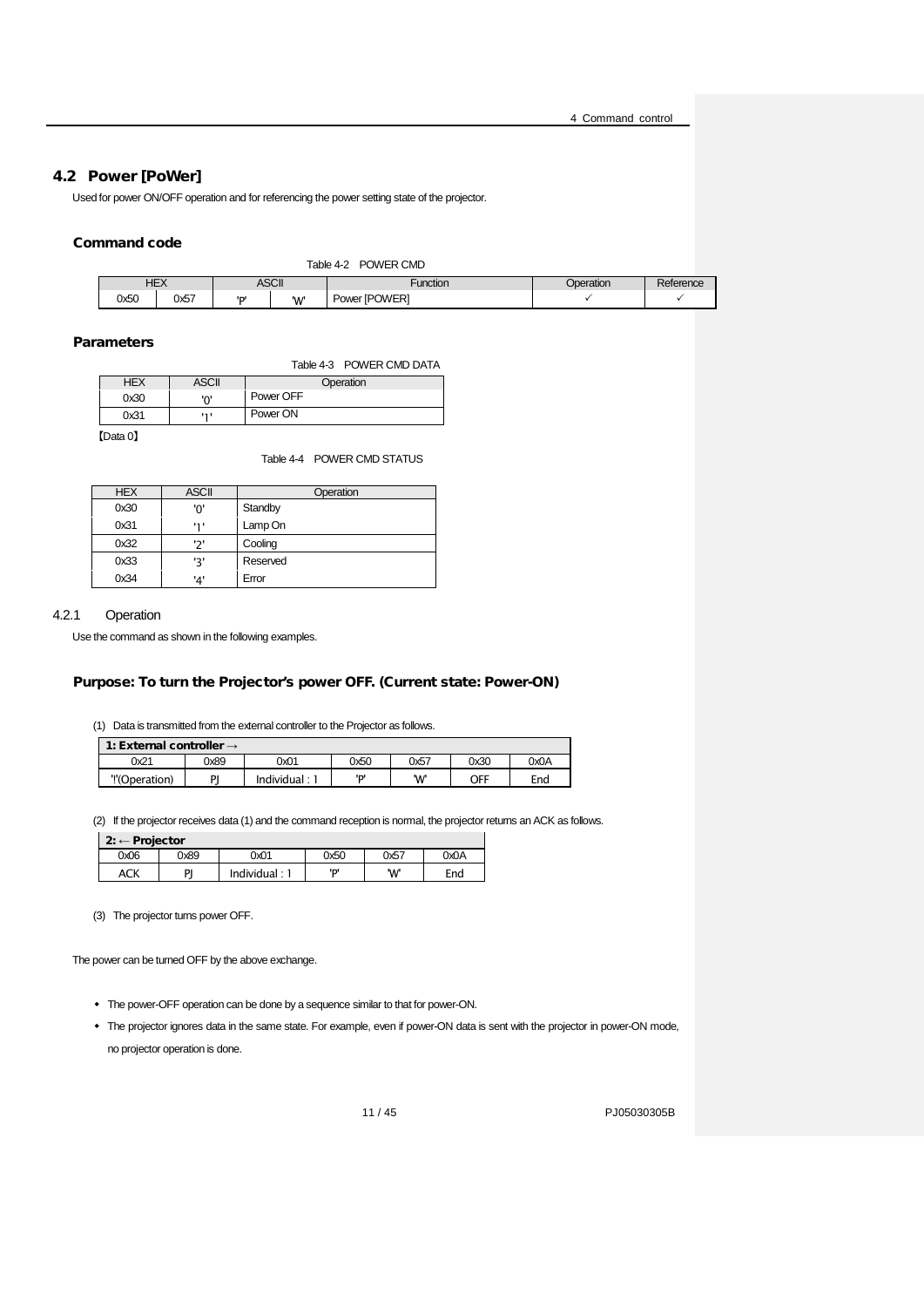#### <span id="page-11-0"></span>4.2.2 Reference

Use the command as shown in the following examples.

## Purpose: To confirm the present projector's power state. (Current state: Power-ON)

(1) Data is transmitted from the external controller to the projector as follows.

1: External controller →

| 0x3F<br>0x0A<br>0x01<br>0x50<br>0x57<br>0x89<br>יחי<br>ומ |                |                         |     |     |
|-----------------------------------------------------------|----------------|-------------------------|-----|-----|
|                                                           |                |                         |     |     |
|                                                           | ?' (Reference) | Individual <sup>.</sup> | 'W' | End |

(2) If the projector receives data (1) above and the command reception was normal, the projector returns an ACK as follows.

2: ← Projector

| .    | .    |             |      |      |      |
|------|------|-------------|------|------|------|
| 0x06 | 0x89 | 0x01        | 0x50 | 0x57 | 0x0A |
| ACK  | ים   | Individual: | ימי  | 'W'  | Enc  |

(3) Next, the projector transmits a report of the power setting to the external controller.

| $3: \leftarrow$ Projector |           |             |      |      |      |      |
|---------------------------|-----------|-------------|------|------|------|------|
| 0x40                      | 0x89      | 0x01        | 0x50 | 0x57 | 0x31 | 0x0A |
| '@'(Response)             | <b>DI</b> | Individual: | יחי  | 'W'  | OΝ   | End  |

By the above exchange, it can be confirmed that the projector's power state is ON.

Operation on projector screen

None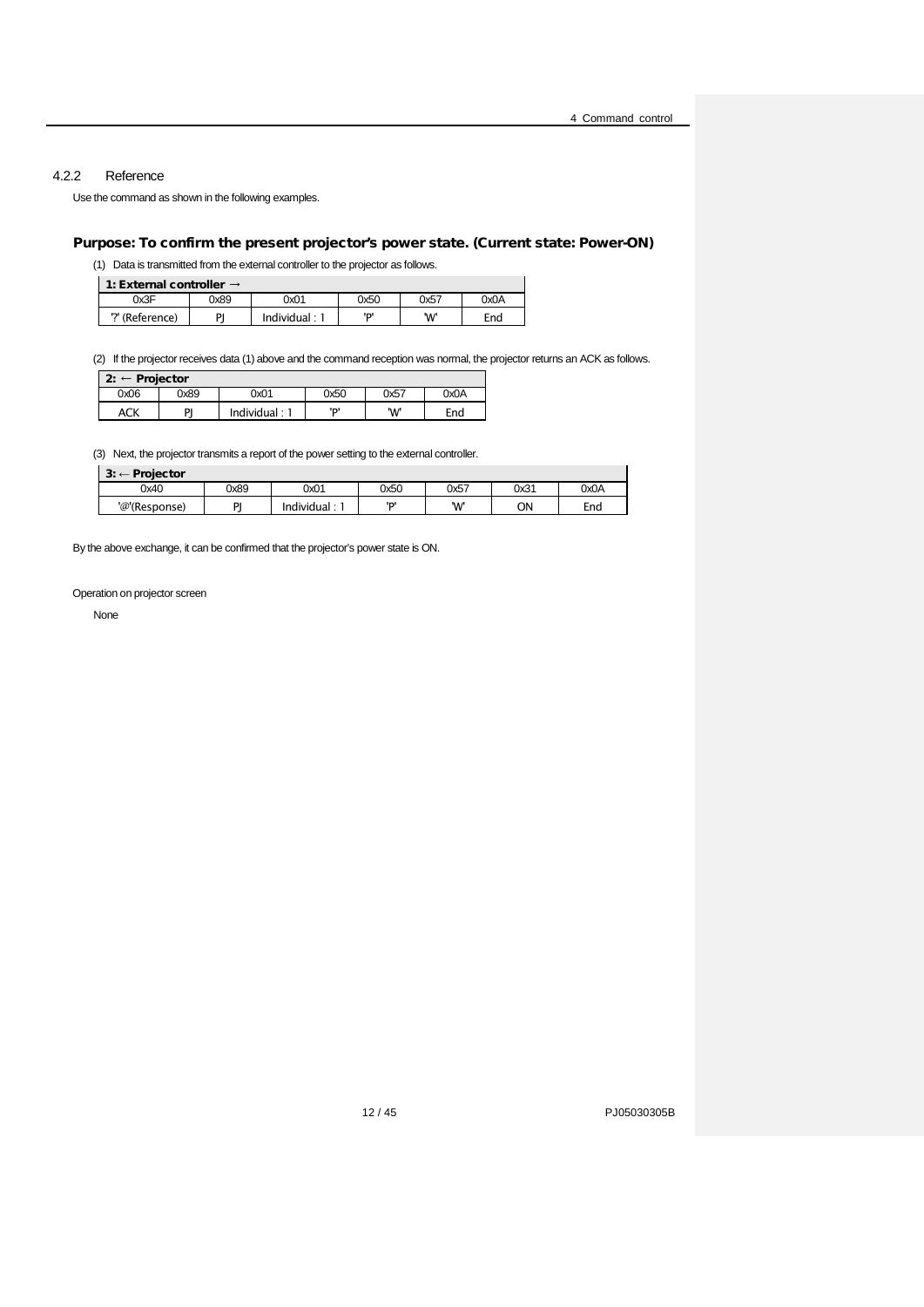## <span id="page-12-0"></span>4.3 Input [InPut]

Used for input switching operation and referencing the input settings of the projector. Setting is automatically stored in the projector when input is changed.

#### <span id="page-12-1"></span>Command code

|            | Table 4-5<br><b>INPUT CMD</b> |              |     |                      |           |           |  |
|------------|-------------------------------|--------------|-----|----------------------|-----------|-----------|--|
| <b>HEX</b> |                               | <b>ASCII</b> |     | Function             | Operation | Reference |  |
| 0x49       | 0x50                          | ш            | יחי | Input switch [INPUT] |           |           |  |

#### **Parameters**

Data length: 1 or 2

<span id="page-12-2"></span>【Data 0】

|            |              | Table 4-6 INPUT CMD DATA |
|------------|--------------|--------------------------|
| <b>HEX</b> | <b>ASCII</b> | Operation                |
| 0x36       | הי           | HDMI-1                   |
| 0x37       | ירי          | HDMI-2                   |

The input switching operation is not done if the parameter data is sent to a terminal that is not provided on the projector.

The toggle sequence follows the sequence of Operation panel on the projector.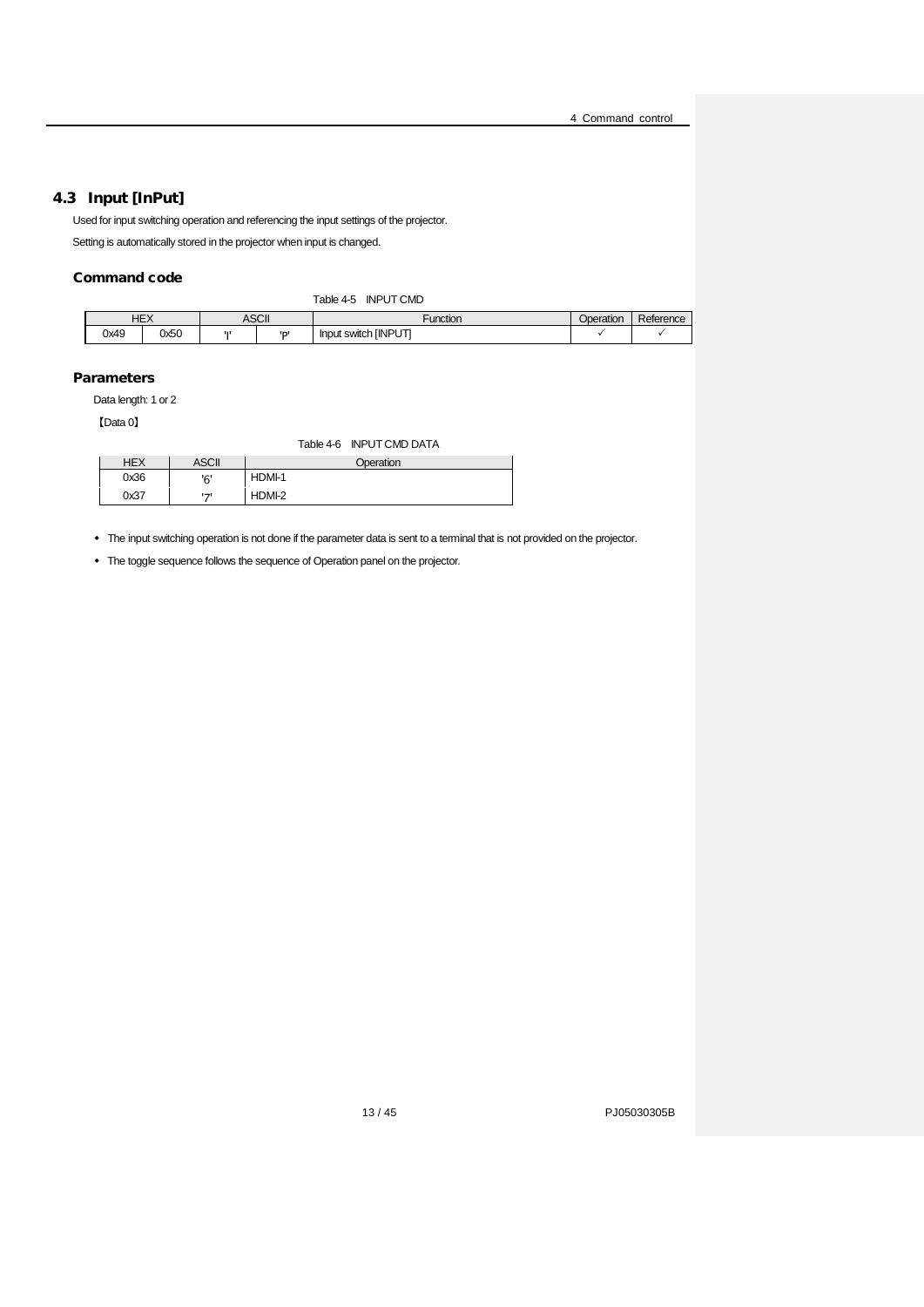Ť

#### <span id="page-13-0"></span>4.3.1 Operation

Use the command as shown in the following examples.

### Purpose: To switch the input to HDMI2. (Current input state: "HDMI-1")

(1) Data is transmitted from the external controller to the projector as follows.

| 1: External controller $\rightarrow$ |
|--------------------------------------|
|                                      |

| $\blacksquare$ . Later har controller $\rightarrow$ |      |            |      |      |          |      |  |
|-----------------------------------------------------|------|------------|------|------|----------|------|--|
| 0x21                                                | 0x89 | 0x01       | 0x49 | 0x50 | 0x37     | 0x0A |  |
| "!'(Operation)                                      | וח   | Individual | ш    | יםי  | $HDMI-z$ | End  |  |

(2) If projector receives data (1) and the command receipt is normal, an ACK is returned from the projector as follows.

| $2: \leftarrow$ Projector |
|---------------------------|
|---------------------------|

| $\mathbf{r}$ . $\mathbf{r}$ riggeon |      |             |      |      |      |  |
|-------------------------------------|------|-------------|------|------|------|--|
| 0x06                                | 0x89 | 0x01        | 0x49 | 0x50 | A0x0 |  |
| ACK                                 | ומ   | Individual: | ш    | יחי  | Enc  |  |

#### (3) The projector switches the input to HDMI-2.

Operation on the projector screen



#### <span id="page-13-1"></span>4.3.2 Reference

Use the command as shown in the following examples.

#### Purpose: To confirm the current projector output. (Current projector state: HDMI-2)

(1) Transmit the data from the external controller to the projector as follows.

| 1: External controller $\rightarrow$ |      |                 |      |      |      |  |  |
|--------------------------------------|------|-----------------|------|------|------|--|--|
| 0x3F                                 | 0x89 | 0x01            | 0x49 | 0x50 | 0x0A |  |  |
| ?'(Reference)                        | DI   | Individual: $'$ | ш    | יחי  | End  |  |  |

(2) If the projector receives the data (1) above and the command receipt is normal, an ACK is returned from the projector as follows.

| $2: \leftarrow$ Projector |      |             |      |      |      |  |  |
|---------------------------|------|-------------|------|------|------|--|--|
| 0x06                      | 0x89 | 0x01        | 2x49 | 0x50 | 0x0A |  |  |
| ACK                       | DI   | Individual: | ш    | יחי  | End  |  |  |

(3) The projector transmits information of input setting to the external controller.

| $3: \leftarrow$ Projector |      |             |      |      |          |          |
|---------------------------|------|-------------|------|------|----------|----------|
| 0x40                      | 0x89 | 0x01        | 0x49 | 0x50 | 0x37     | 0x0A     |
| '@'(Response)             | DI   | Individual: | ш    | יחי  | $HDMI-z$ | -<br>End |

By the above exchange, it can be confirmed that the projector output state is in the HDMI-2 state.

#### Operation on the projector screen

None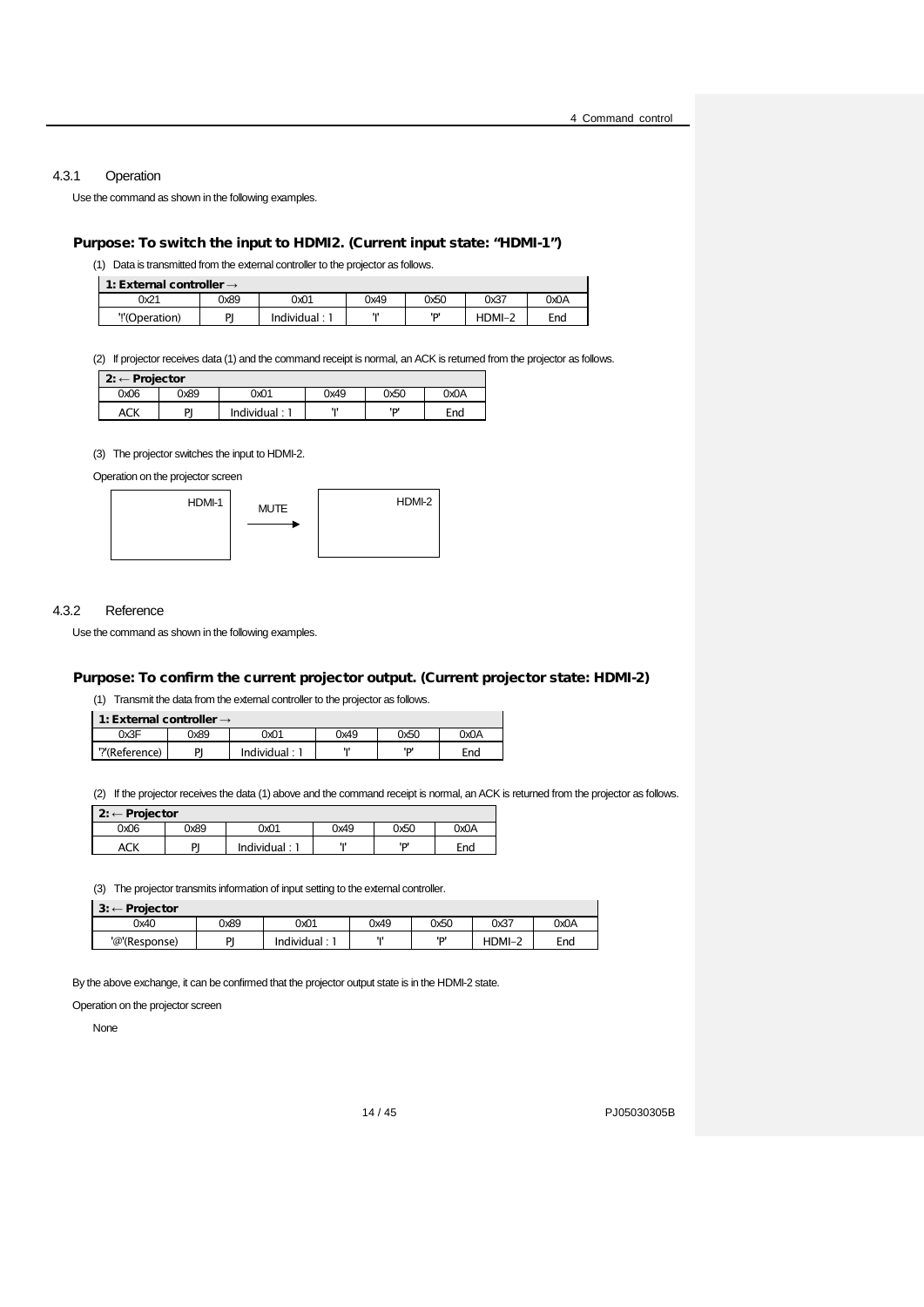## <span id="page-14-0"></span>4.4 Remote control pass-through [RemoteCode]

By selecting JVC remote control code, the same operation as user remote control can be achieved.

Remote control code consists of one byte of custom code and one byte of function/operation code.

Remote control code varies according to the projector and its state.

For the details of the remote control codes, see the key code specifications of each model.

#### <span id="page-14-1"></span>Command code

|      | Table 4-7<br>REMO CMD |           |  |                                           |           |           |  |
|------|-----------------------|-----------|--|-------------------------------------------|-----------|-----------|--|
|      | HEX                   | ASCII     |  | Function                                  | Dperation | Reference |  |
| 0x52 | 0x43                  | פי<br>ירו |  | Remote control pass-through [Remote Code] |           |           |  |

#### <span id="page-14-2"></span>**Parameters**

Data length: 4

Table 4-8 REMO CMD DATA

| <b>HEX</b>    | ASCII          | Operation                   |
|---------------|----------------|-----------------------------|
| $0x30 - 0x39$ | 'n' ~ '9'      | Remote control code setting |
| $0x41 - 0x46$ | $'A' \sim 'F'$ | Remote control code setting |

• The remote control code specification is in hexadecimal digits.

• The operation transition with the remote control codes is the same as from the user remote control.

- For the details of the remote control codes, see the key code specifications.
- If Projector received the invalid code, it will return an ACK as well as the valid code.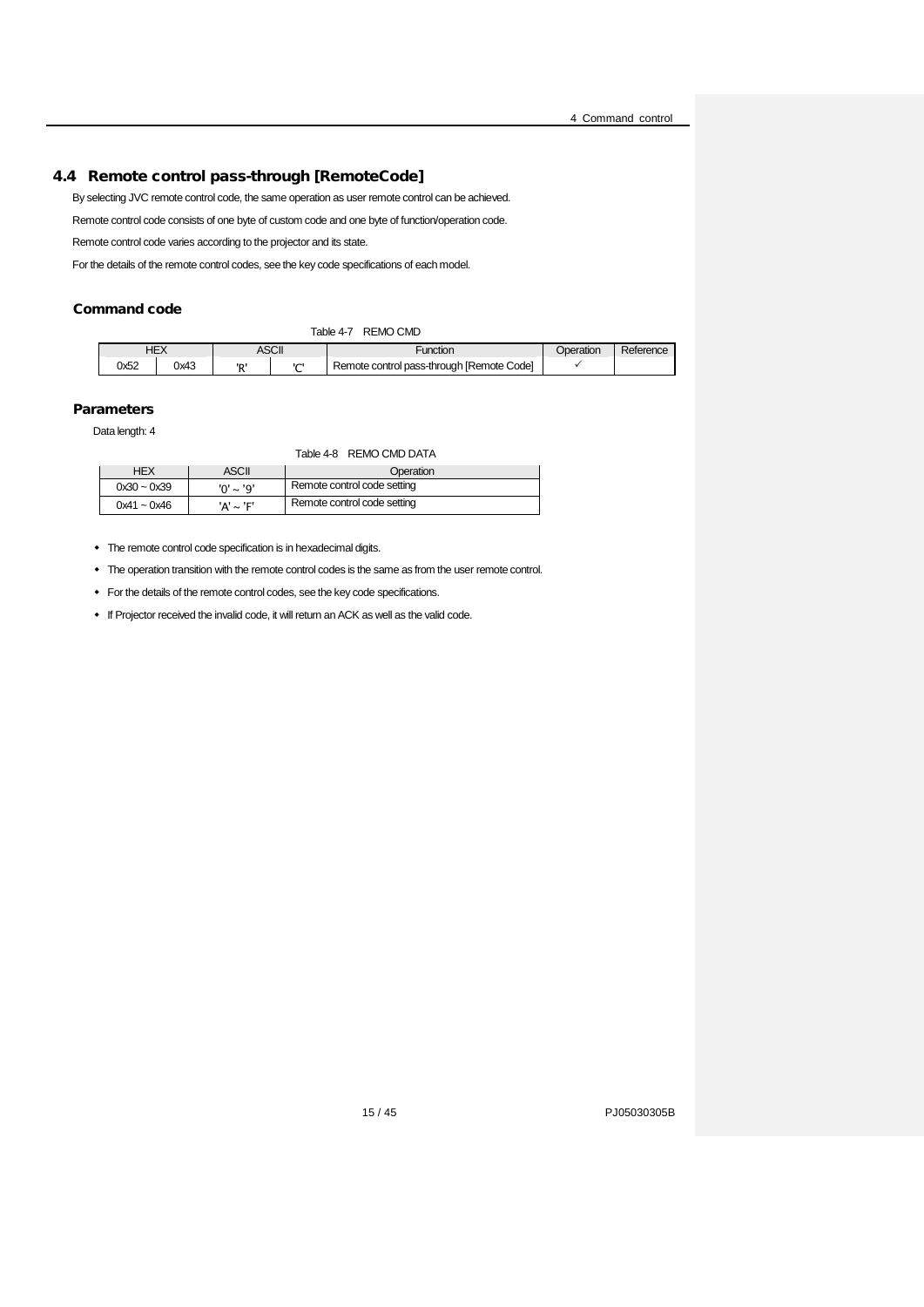## <span id="page-15-0"></span>4.4.1 Operation

Use the command as shown in the following examples.

## Purpose: To display MENU screen by press the "MENU" of remote control code [0x732E].

(1) Transmit the data from the external controller to the projector as follows.

| 1: External controller $\rightarrow$ |      |            |      |      |         |              |              |            |      |  |
|--------------------------------------|------|------------|------|------|---------|--------------|--------------|------------|------|--|
| 0x21                                 | 0x89 | 0x01       | 0x52 | 0x43 | 0x37    | 0x33         | 0x32         | 0x45       | 0x0A |  |
| 'I'(Operation)                       | DI   | Individual | ים!  | ימו  | $1 - 1$ | $\mathbf{I}$ | $\mathbf{I}$ | $\epsilon$ | End  |  |

(2) If the projector receives the data (1) above and the command receipt is normal, an ACK is returned from the projector as follows.

| $2: \leftarrow$ Projector |      |               |      |      |      |
|---------------------------|------|---------------|------|------|------|
| 0x06                      | 0x89 | 0x01          | 0x52 | 0x43 | 0x0A |
| ACK                       | P)   | Individual: 1 | 'R'  | ירו  | End  |

(3) The projector produces a MENU screen.

By the above exchange, the MENU screen can be produced.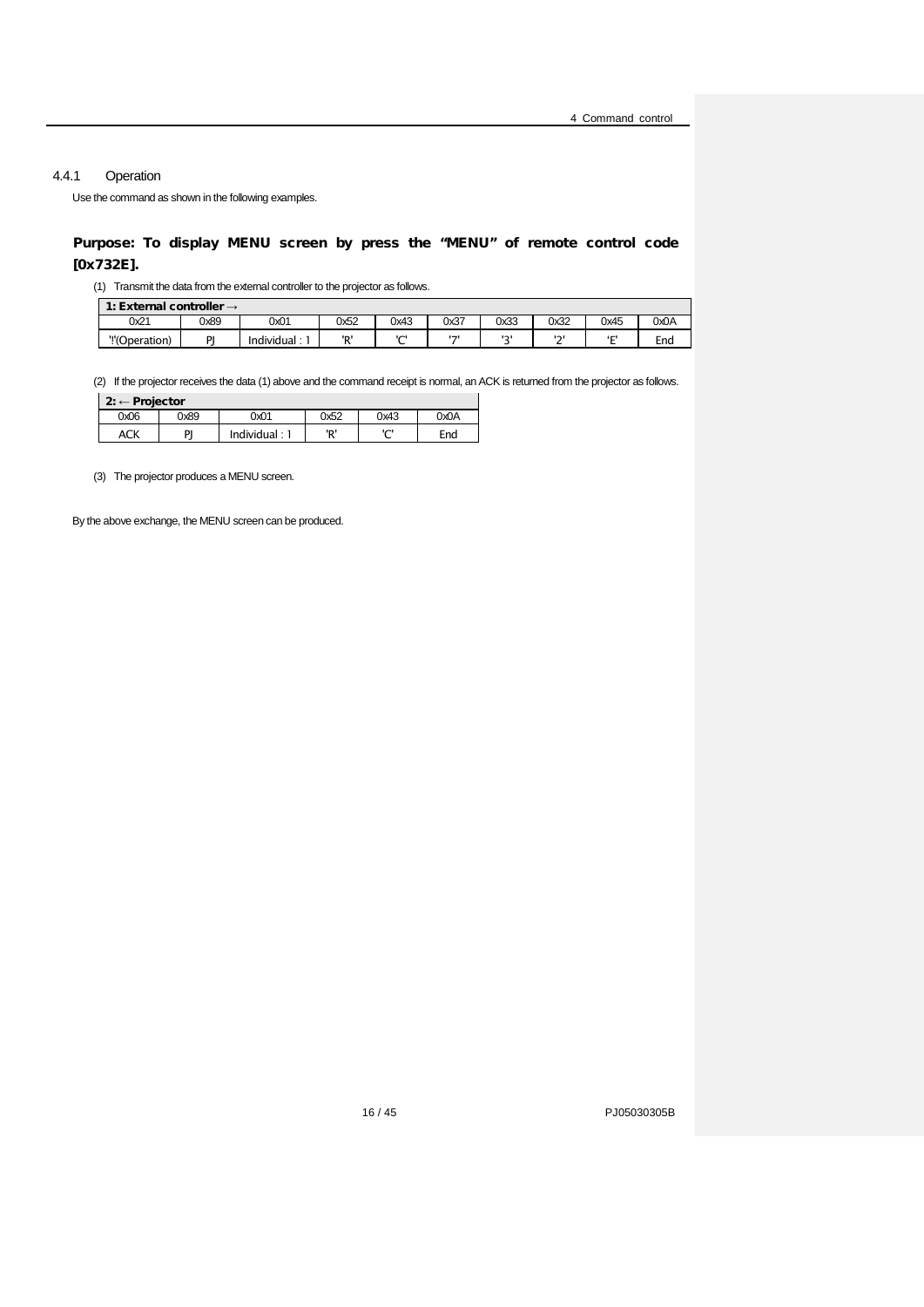## <span id="page-16-0"></span>4.5 Setup [SetUp]

Used to change the initial setting.

## <span id="page-16-1"></span>Command code

|      |              |       |              |          | Table 4-9 SETUP CMD     |
|------|--------------|-------|--------------|----------|-------------------------|
|      | HEX<br>ASCII |       |              | Function |                         |
| 0x53 |              | 0X55R | ירי<br>יו וי |          | Initial setting [SetUp] |

#### Parameters

Data length: No regulation

Sub command table (Mandatory command only)

Table 4-10 SETUP CMD SUB

<span id="page-16-2"></span>

|      | <b>HEX</b> |     | <b>ASCII</b> | Function                                                 | Last<br>Memory | Operation | Reference |
|------|------------|-----|--------------|----------------------------------------------------------|----------------|-----------|-----------|
| 0x52 | 0x53       | 'R' | 'S'          | Switch<br>the<br>control<br>external<br>command protocol | <b>No</b>      |           |           |
| 0x52 | 0x43       | 'R' | 'C'          | Switch the IR code                                       | No             |           |           |

It consists of "Sub command" + "Setting". The Sub command consists of ASCII character two bytes.

Sub commands parameters are as follow.

Parameters when the Sub command is [0x52,0x53] : Data length 1

|  | ation                     |
|--|---------------------------|
|  | Compatible command system |

Parameters when the Sub command is [0x52,0x43] : Data length 1

| HEX  | ASCII   | Operation    |
|------|---------|--------------|
| 0x30 | ده،     | A code(0x73) |
| 0x31 | $5 - 7$ | B code(0x63) |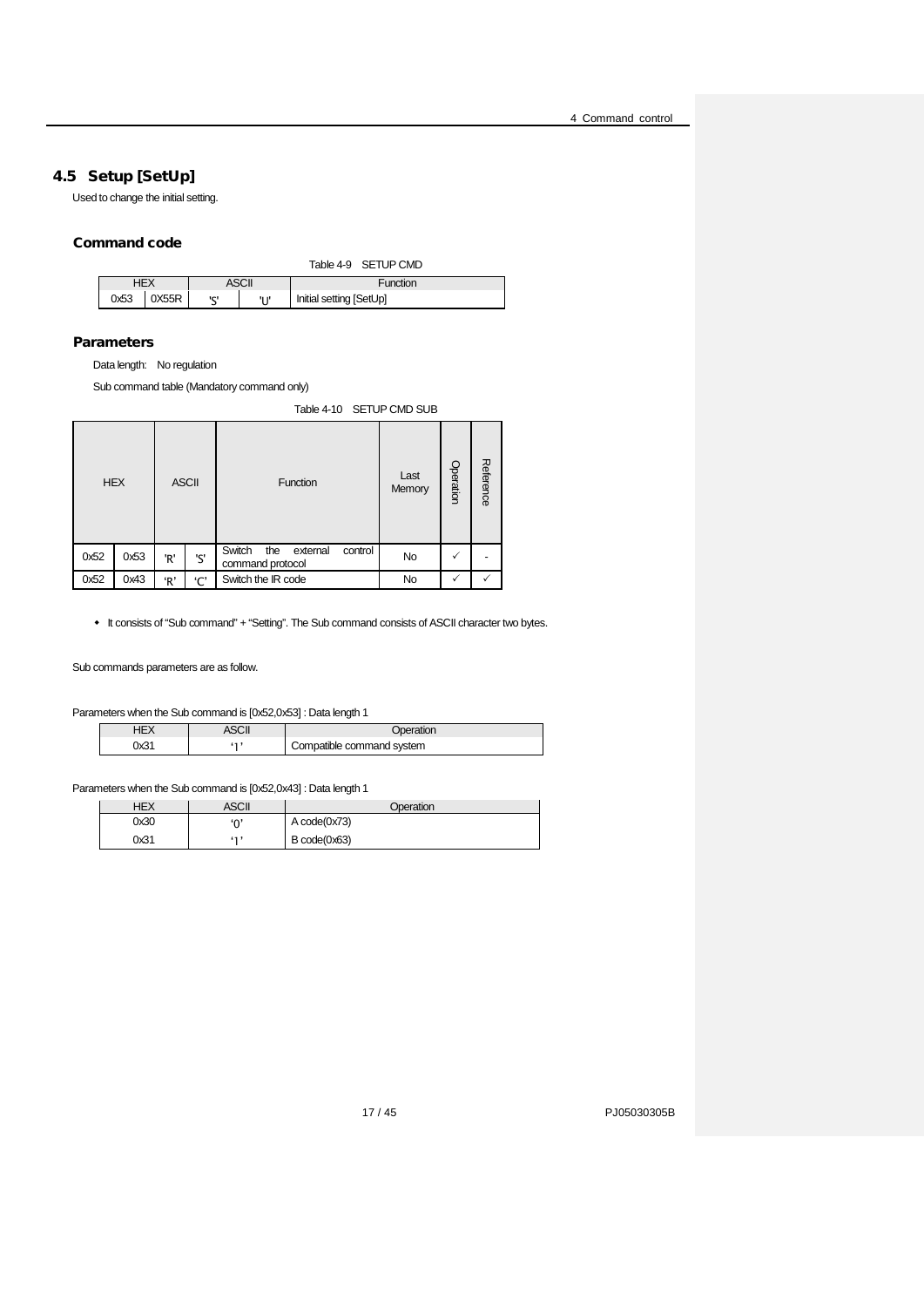$\overline{1}$ 

## <span id="page-17-0"></span>4.5.1 Operation

Use the command as shown in the following examples.

## Purpose: To switch External control command to compatible command protocol.

(1) Transmit the data from the external controller to the projector as follows.

1: External controller →

| 0x21           | 0x89 | 0x01             | 0x53 | 0x55  | 0x52 | 0x53     | 0x31                                | A0x0 |  |  |
|----------------|------|------------------|------|-------|------|----------|-------------------------------------|------|--|--|
| "!'(Operation) | PI   | Individual : $1$ | ירו  | יו וי | 'R'  | ימי<br>پ | Compatible<br>command<br>protocol:1 | End  |  |  |

(2) If the projector receives the data (1) above and the command receipt is normal, an ACK is returned from the projector as follows.

| $2: \leftarrow$ Projector |      |             |          |       |      |  |  |  |  |
|---------------------------|------|-------------|----------|-------|------|--|--|--|--|
| 0x06                      | 0x89 | 0x01        | 0x53     | 0x55  | 0x0A |  |  |  |  |
| ACK                       | DI   | Individual: | ירו<br>- | 11 IV | End  |  |  |  |  |

(3) The projector switches external command protocol to Compatible command protocol.

By the above exchange, the projector switches to Compatible command protocol.

#### Operation on projector screen

None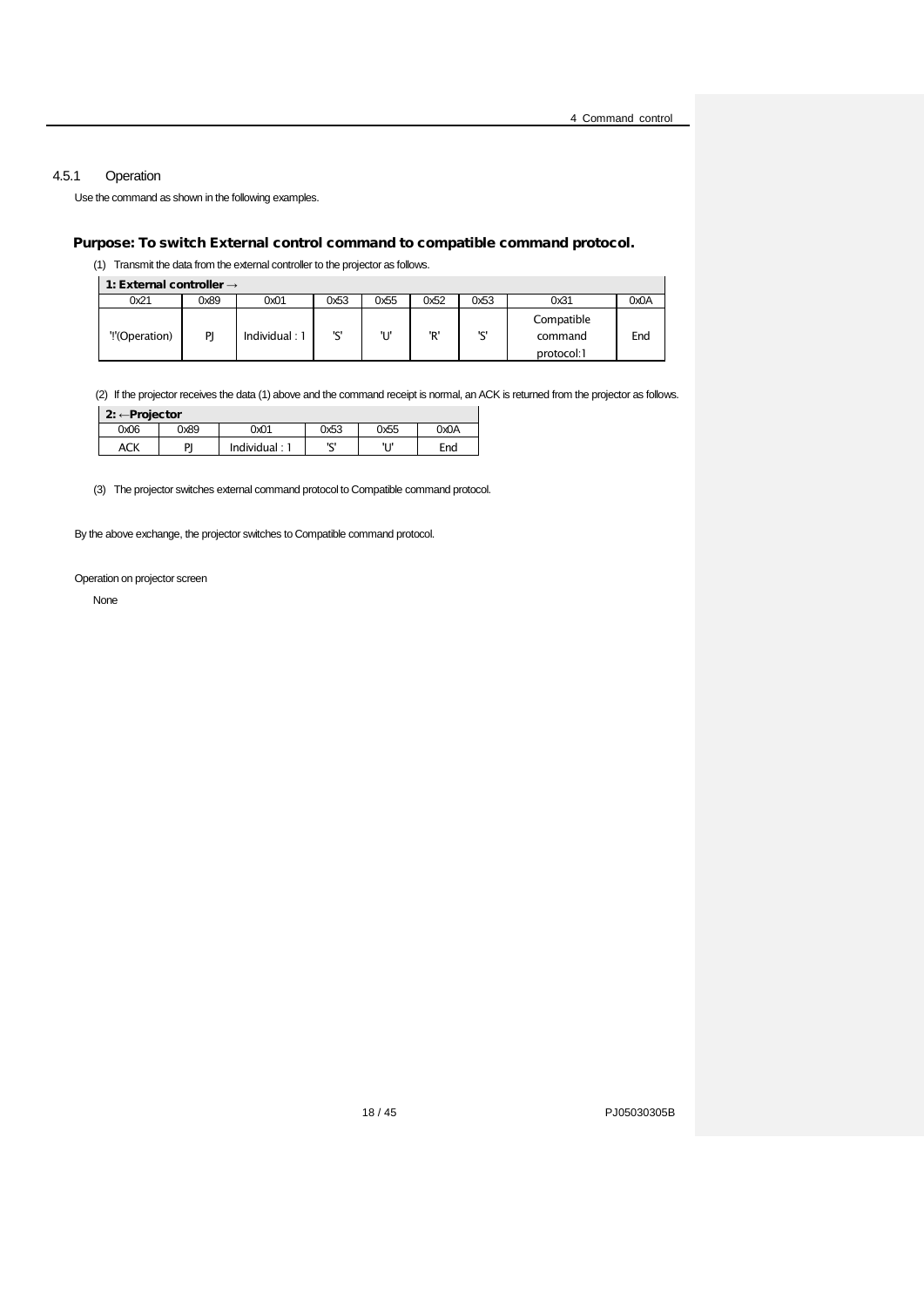## 4.6 Gamma data of Gamma table "Custom 1/2/3" [GammaRed, Green, Blue]

<span id="page-18-0"></span>Used for sending operation of the gamma data when the Gamma table is Custom, and referencing the gamma data of the projector.

Target of switching and referencing is followed by setting value of the Gamma bank.

## <span id="page-18-1"></span>Command code

| Table 4-11 GAMMA DATA CMD |
|---------------------------|
|                           |

|      | <b>HEX</b><br>ASCII |     |     | <b>Function</b>                                                      | Operation | Reference |
|------|---------------------|-----|-----|----------------------------------------------------------------------|-----------|-----------|
| 0x47 | 0x52                | 'ር' | 'R' | Gamma data of the gamma table "Custom 1/2/3"<br>(Red) [GammaRed]     |           |           |
| 0x47 | 0x47                | 'G' | 'ር' | Gamma data of the gamma table "Custom 1/2/3"<br>(Green) [GammaGreen] |           |           |
| 0x47 | 0x42                | הי  | 'B' | Gamma data of the gamma table "Custom 1/2/3"<br>(Blue) [GammaBlue]   |           |           |

#### **Parameters**

Data length: 512

The gamma data has 256 adjustment points composed of binary data.

The byte order is little endian.

- When the projector is not powered on and it receives the command, the projector ignores the command and does not respond.
- When the gamma table of the projector is not "Custom1","Custom2" or "Custom3" and the projector receives the command, the projector ignores the command and does not respond.
- When the projector receives a gamma data by operation command, the projector saves the gamma data on proper area of EEPROM immediately.
- If the projector receives gamma data larger than 512 bytes, it is judged as invalid data and the projector does not respond.
- The curve is combination of the curve on the OSD and the table (Normal/A/B/C/D) in the video processor.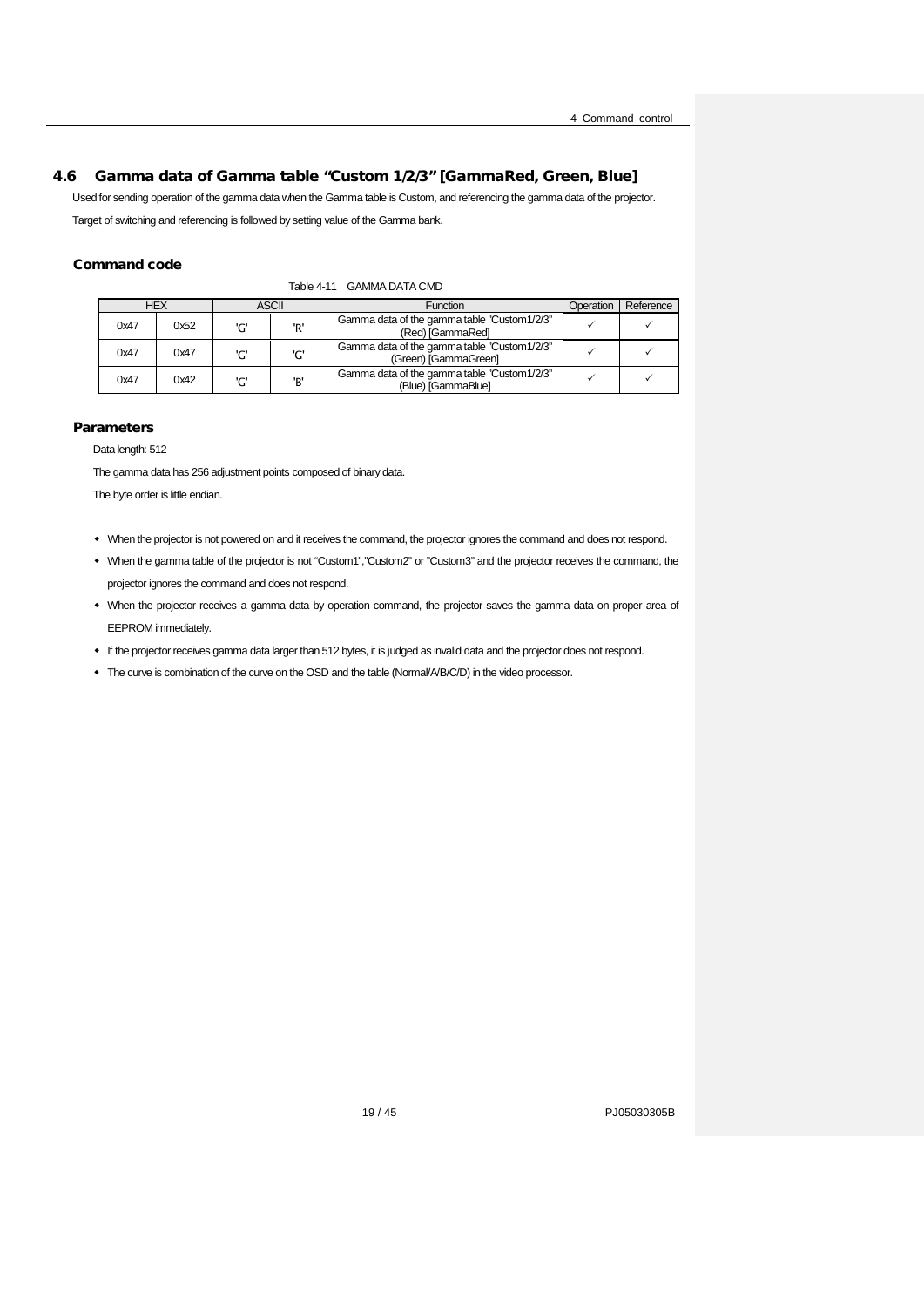#### <span id="page-19-0"></span>4.6.1 Operation

Use the command as shown in the following examples.

#### Purpose: To send red gamma data of the gamma table "Custom1/2/3" to the projector.

(1) Transmit the data from the external controller to the projector as follows.

| 1: External controller $\rightarrow$ |
|--------------------------------------|
|                                      |

| 0x21           | 0x89 | 0x01         | 0x47 | 0x52 | 0x0A |
|----------------|------|--------------|------|------|------|
| "!'(Operation) | ומ   | Individual : | ורו  | יםי  | End  |
|                |      |              |      |      |      |

(2) If the projector receives the data (1) above and the command receipt is normal, an ACK is returned from the projector as follows.

| $2: \leftarrow$ Projector |      |             |      |      |      |
|---------------------------|------|-------------|------|------|------|
| 0x06                      | 0x89 | 0x01        | 0x47 | 0x52 | 0x0A |
| ACK                       | DI   | Individual: | ירי  | 'R'  | End  |

(3) The external controller transmits 512 bytes of binary data to the projector.

(4) If the projector receives data (3) above and the command receipt was normal, an ACK is returned from the projector as follows.

| $4: \leftarrow$ Projector |      |             |          |      |      |
|---------------------------|------|-------------|----------|------|------|
| 0x06                      | 0x89 | 0x01        | 0x47     | 0x52 | 0x0A |
| <b>ACK</b>                | PI   | Individual: | ירו<br>u | יםי  | End  |

#### <span id="page-19-1"></span>4.6.2 Reference

Use the command as shown in the following examples.

## Purpose: To confirm the green gamma data of the current gamma table "Custom3". (Current Gamma bank: Custom3)

(1) Transmit the data from the external controller to the projector as follows.

1: External controller -

| $\blacksquare$ . Later in the control $\rightarrow$ |      |                |                |          |      |  |  |  |  |  |
|-----------------------------------------------------|------|----------------|----------------|----------|------|--|--|--|--|--|
| )x3F                                                | 0x89 | 0x01           | 0x47           | 0x47     | OxOA |  |  |  |  |  |
| '7'(Reference)                                      | וח   | lndividual : 1 | $\overline{ }$ | ירו<br>◡ | Enc  |  |  |  |  |  |
|                                                     |      |                |                |          |      |  |  |  |  |  |

(2) If the projector receives the data (1) above and the command receipt is normal, an ACK is returned from the projector as follows.

|      | 2: $\leftarrow$ Projector |             |      |          |      |  |  |  |  |  |  |  |  |
|------|---------------------------|-------------|------|----------|------|--|--|--|--|--|--|--|--|
| 0x06 | 0x89                      | 0x01        | 0x47 | 0x47     | A0x0 |  |  |  |  |  |  |  |  |
| ACK  | DI                        | Individual: | ירי  | ירי<br>u | End  |  |  |  |  |  |  |  |  |

(3) The projector transmits 512 bytes binary data to the external controller.

## 4.7 Panel Alignment (zone) Data [Panel Alignment(Zone) Red, Blue]

<span id="page-19-2"></span>Used for transmitting operation and referencing Panel Alignment (zone) data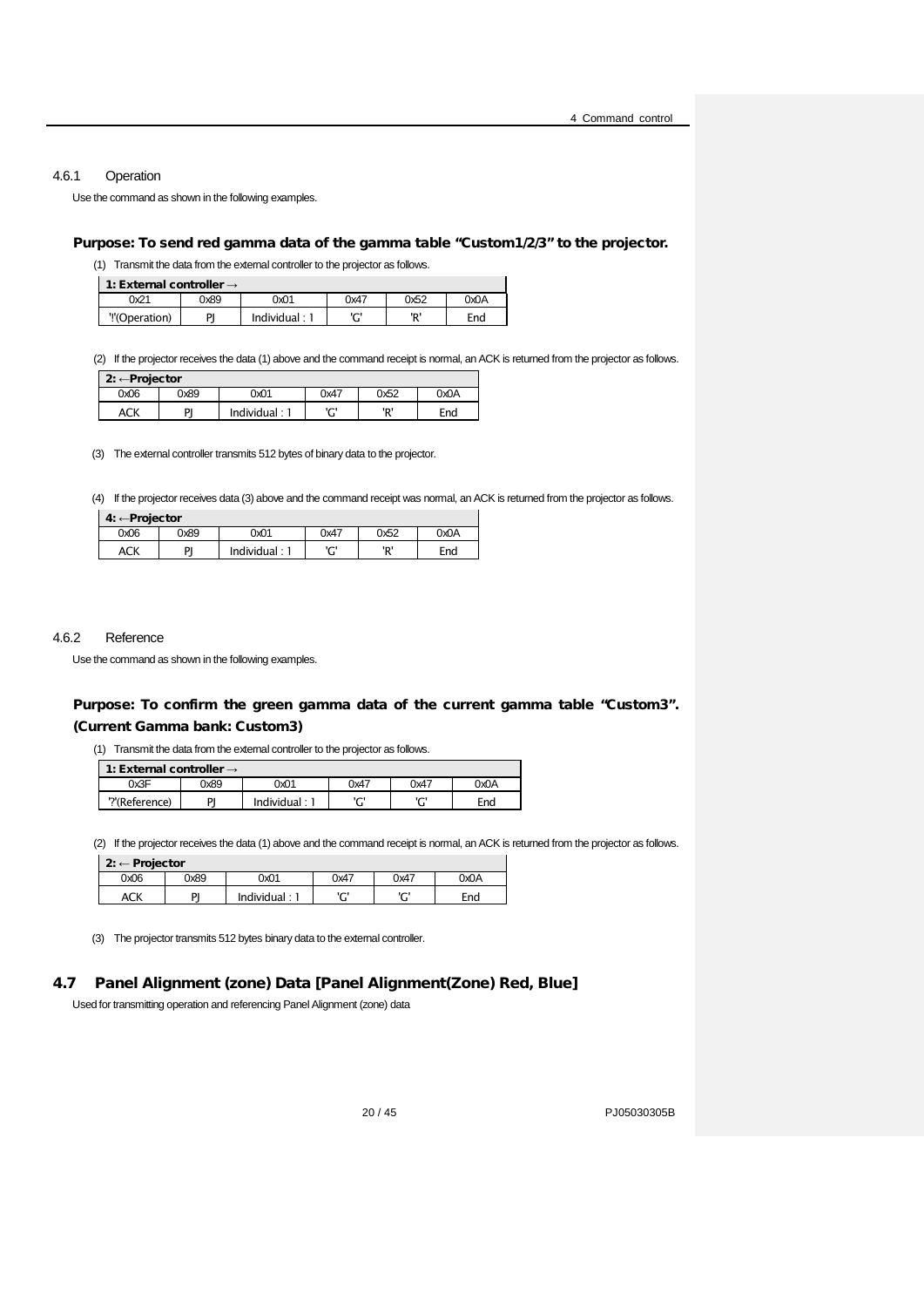#### <span id="page-20-0"></span>Command Code

Table 4-12 PANEL ALIGNMENT(ZONE) DATA CMD

|      | HEX  |              | ASCII | Function                                   | transmitting | referencing |
|------|------|--------------|-------|--------------------------------------------|--------------|-------------|
| 0x50 | 0x52 | $\mathbf{D}$ | D'    | [Panel Alignment(Zone)Red]<br>Data of Red  |              |             |
| 0x50 | 0x42 | $\mathbf{D}$ | P     | [Panel Alignment(Zone)Blue<br>Data of Blue |              |             |

#### Parameters

Data Length: 256

Horizontal and Vertical data of 11x11 Adjustment zone composed of binary data. Data could be -31 (0xE1) to +31(0x1F).

Data is assigned by 2 bytes and its order is from Horizontal to Vertical. The order of Adjustment zone is shown at a table below. 121 (Adjustment zone) x 2 (Horizontal / Vertical) + 13 (reserved) =256 Byte

| Data No.       | Horizontal position of zone | Vertical position of zone | Horizontal / Vertical |
|----------------|-----------------------------|---------------------------|-----------------------|
|                |                             |                           | Horizontal            |
| $\overline{2}$ |                             |                           | Vertical              |
| 3              |                             | $\Omega$                  | Horizontal            |
| 4              |                             |                           | Vertical              |
| 5              | $\overline{2}$              | $\Omega$                  | Horizontal            |
| 6              |                             |                           | Vertical              |
|                | (skip)                      |                           |                       |
| 21             | 10                          | 0                         | Horizontal            |
| 22             |                             |                           | Vertical              |
| 23             | $\Omega$                    |                           | Horizontal            |
| 24             |                             |                           | Vertical              |
|                | (skip)                      |                           |                       |
| 239            | 9                           | 10                        | Horizontal            |
| 240            |                             |                           | Vertical              |
| 241            | 10                          | 10                        | Horizontal            |
| 242            |                             |                           | Vertical              |
| 243-256        |                             | Reserved                  |                       |

The Byte order is little endian.

- When the projector is not powered on and it receives the command, the projector ignores the command and does not respond.
- If the projector receives gamma data larger than 256 bytes, it is judged as invalid data and the projector does not respond.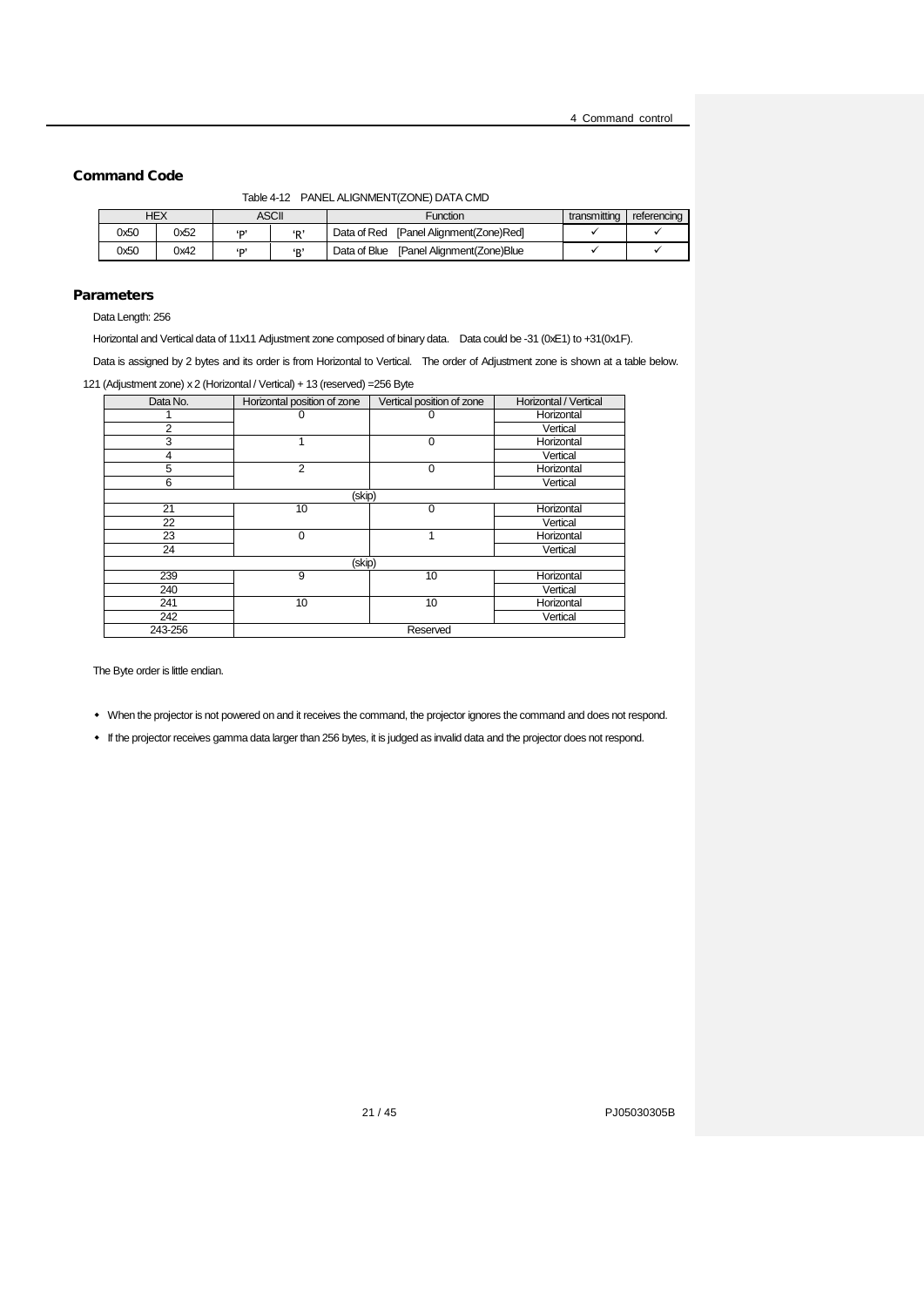#### <span id="page-21-0"></span>4.7.1 Operation

Use the command as shown in the following examples.

#### Purpose: To send red Alignment (zone) data to the projector.

(1)Transmit the data from the external controller to the projector as follows.

1: External Controller →

| $\sim$ 2010 $\sim$ 2010 $\sim$ |      |                         |      |      |      |  |  |  |  |  |
|--------------------------------|------|-------------------------|------|------|------|--|--|--|--|--|
| 21                             | 0x89 | 0x01                    | 0x50 | 0x52 | A0xC |  |  |  |  |  |
| '!' (Operation)                | וח   | lndividual <sup>1</sup> | D'   | D'   | End  |  |  |  |  |  |

(2) If the projector receives the data (1) above and the command receipt is normal, an ACK is returned from the projector as follows.

 $\overline{\phantom{a}}$ 

Ē,

| $2: \leftarrow$ Projector |      |      |      |      |      |  |  |
|---------------------------|------|------|------|------|------|--|--|
| 0x06                      | 0x89 | 0x01 | 0x50 | 0x52 | 0x0A |  |  |

(3)The external controller transmits 256 bytes of binary data to the projector.

ACK PJ Individual : 1 'P' 'R' End

(4) If the projector receives data (3) above and the command receipt was normal, an ACK is returned from the projector as follows.

| 4:   | Projector |            |      |      |      |  |  |  |  |  |  |  |  |
|------|-----------|------------|------|------|------|--|--|--|--|--|--|--|--|
| 0x06 | 0x89      | 0x01       | 0x50 | 0x52 | 0x0A |  |  |  |  |  |  |  |  |
| ACK  | DI        | Individual | ים'  | ʻD   | End  |  |  |  |  |  |  |  |  |

#### <span id="page-21-1"></span>4.7.2 Reference

Use the command as shown in the following examples.

#### Purpose: To confirm Blue data of the current Panel Alignment (zone)

(1) Transmit the data from the external controller to the projector as follows.

| 1: External Controller $\rightarrow$ |      |              |      |      |      |  |  |  |  |
|--------------------------------------|------|--------------|------|------|------|--|--|--|--|
| ንx3F                                 | 0x89 | 0x01         | 0x50 | 0x42 | 0x0A |  |  |  |  |
| (reference)                          | PI   | Individual:1 | יםי  | 'В'  | End  |  |  |  |  |

(2) If the projector receives the data (1) above and the command receipt is normal, an ACK is returned from the projector as

follows.

| $2: \leftarrow$ Projector |      |                  |      |      |      |  |  |  |  |
|---------------------------|------|------------------|------|------|------|--|--|--|--|
| 0x06                      | 0x89 | 0x01             | 0x50 | 0x42 | 0x0A |  |  |  |  |
| ACK                       | PI   | Individual : $1$ | D'   | 'B'  | End  |  |  |  |  |

(3) The projector transmits 256 bytes binary data to the external controller.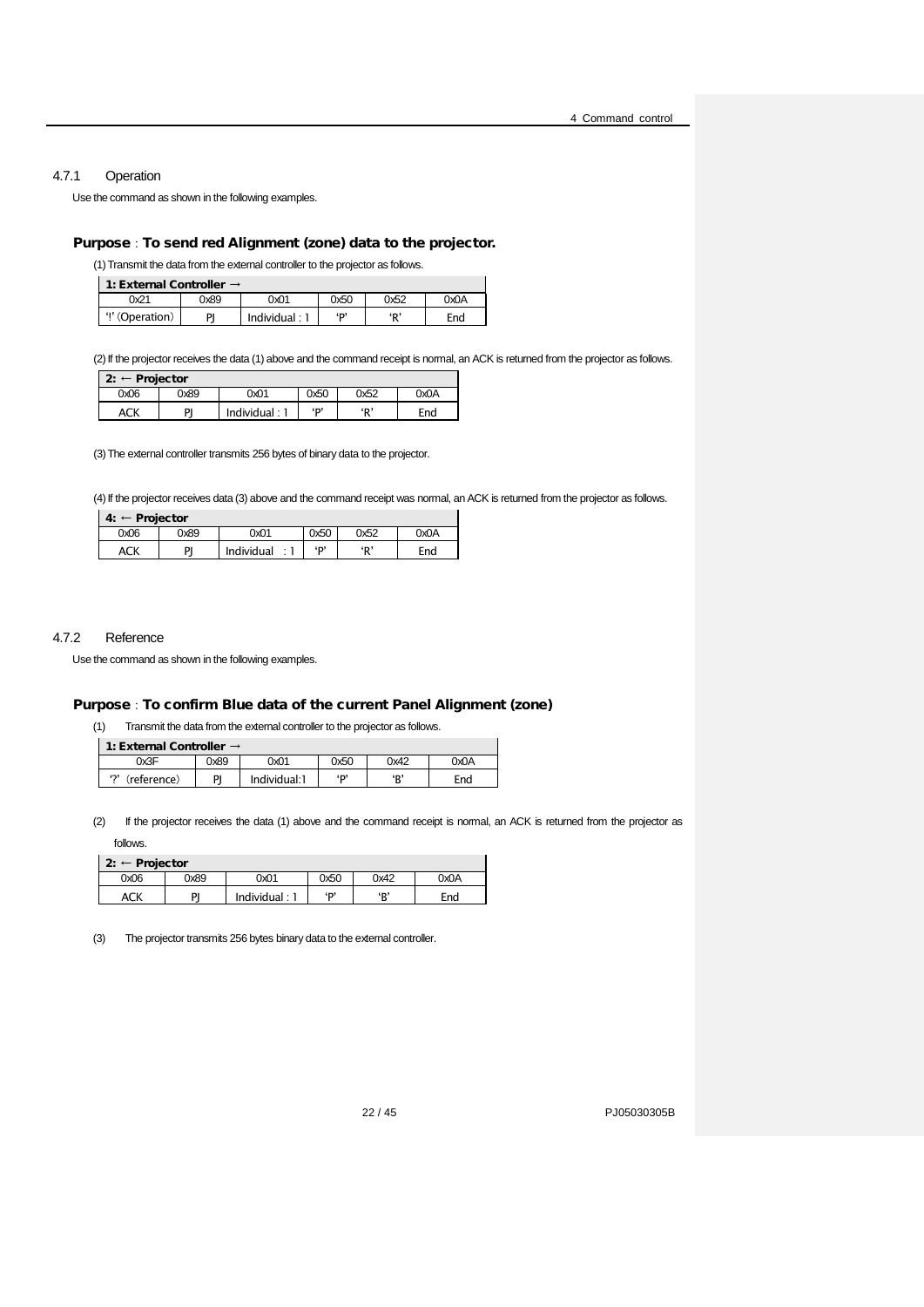## 4.8 Source Asking [SourCe]

<span id="page-22-0"></span>Use to refer signal input status of the projector.

#### <span id="page-22-2"></span>Command code

| <b>ASCII</b><br><b>HEX</b><br>Function<br>Operation<br>0x53<br>0x43<br>Source asking [SourCe]<br>$\sim$<br>ירו |  |  | Table 4-13 | SOURCE CMD |           |
|----------------------------------------------------------------------------------------------------------------|--|--|------------|------------|-----------|
|                                                                                                                |  |  |            |            | Reference |
|                                                                                                                |  |  |            |            |           |

#### Parameters

Data length: 1

<span id="page-22-3"></span>【Data 0】

|            |              | Table 4-14 SOURCE CMD DATA                  |
|------------|--------------|---------------------------------------------|
| <b>HEX</b> | <b>ASCII</b> | Operation                                   |
| 0x30       | 'ח'          | No signal or out of range                   |
| 0x31       | 171          | Available signal is input to the projector. |

• When the projector is not powered on and it receives the command, the projector ignores the command and does not respond.

#### <span id="page-22-1"></span>4.8.1 Reference

Use the command as shown in the following examples.

## Purpose: To confirm the current status of the projector. (Current status: No signal or out of range)

(1) Transmit the data from the external controller to the projector as follows.

| 1: External controller $\rightarrow$ |      |                 |      |      |      |  |  |  |
|--------------------------------------|------|-----------------|------|------|------|--|--|--|
| 0x3F                                 | 0x89 | 0x01            | 0x53 | 0x43 | 0x0A |  |  |  |
| ?'(Reference)                        | PI   | Individual: $1$ | ירו  | ירו  | End  |  |  |  |

(2) If the projector receives the data (1) above and the command receipt is normal, an ACK is returned from the projector as follows.

| - Projector<br>2: |      |             |          |      |      |  |  |  |
|-------------------|------|-------------|----------|------|------|--|--|--|
| 0x06              | 0x89 | 0x01        | 0x53     | 0x43 | 0x0A |  |  |  |
| ACK               | P    | Individual: | ימו<br>۰ | ירי  | End  |  |  |  |

(3) The projector transmits the status of the input signal to the external controller.

| $\mathbf{P}$<br>Projector<br>_<br>J. |      |             |                 |        |                           |      |
|--------------------------------------|------|-------------|-----------------|--------|---------------------------|------|
| 0x40                                 | 0x89 | 0x01        | 0x53            | 0x43   | 0x30                      | 0x0A |
| '@'(Response)                        | DI   | Individual: | IC <sup>'</sup> | $\sim$ | No signal or out of range | End  |

By the above exchange, it can be confirmed that whether the status of input signal of the projector is no signal or out of range.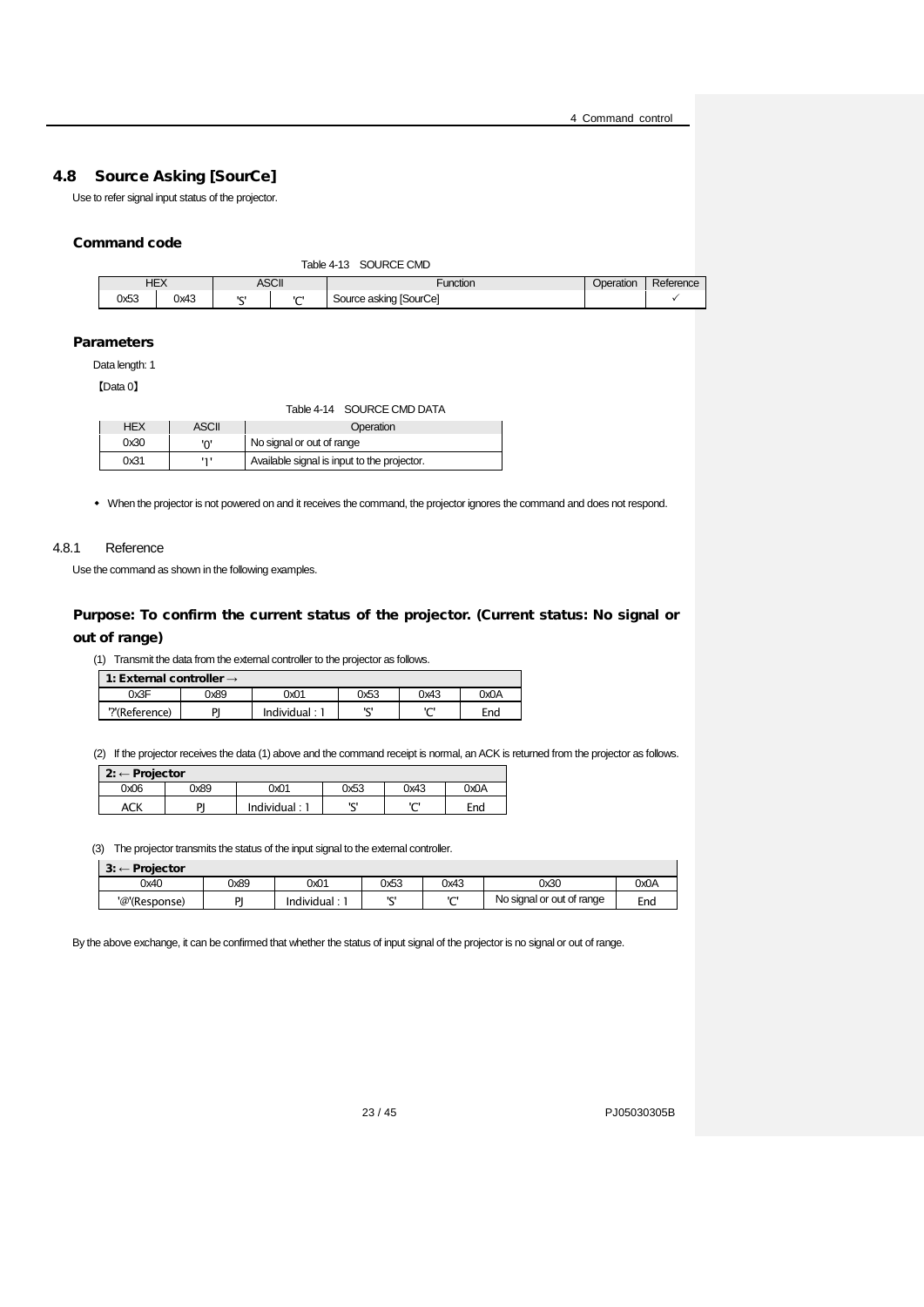## 4.9 Model status asking [MoDel]

<span id="page-23-0"></span>Used for referring model status of the projector.

#### <span id="page-23-2"></span>Command code

| <b>HEX</b><br>ASCII<br>Dperation<br>Function<br>ירי<br>$\overline{\phantom{0}}$ |      | MODEL STATUS CMD<br>Table 4-15 |     |  |                             |  |           |  |  |  |
|---------------------------------------------------------------------------------|------|--------------------------------|-----|--|-----------------------------|--|-----------|--|--|--|
|                                                                                 |      |                                |     |  |                             |  | Reference |  |  |  |
|                                                                                 | 0x4D | 0x44                           | 'M' |  | Model status asking [MoDel] |  |           |  |  |  |

#### <span id="page-23-3"></span>Parameters

Data length: 14

#### Table 4-16 MODEL STATUS CMD DATA

|      | Parameters |      |      |      |      |      |      |      |         |      |        |                |     |
|------|------------|------|------|------|------|------|------|------|---------|------|--------|----------------|-----|
| 0x49 | 0x4C       | 0x41 | 0x46 | 0x50 | 0x4A | 0x20 | 0x2D | 0x2D | 0x20    | 0x41 | 0x30   | $\overline{1}$ |     |
| 612  | "          | 'A'  | ٠c   | (D)  | 613  | SP   | . —  | '_'  | ςp<br>◡ | ۰Δ   | $\sim$ | /*             | /*) |
|      |            |      |      |      |      |      |      |      |         |      |        |                |     |

(\*) DLA-Z1 or RS4500 = 'A0'(0x41,0x30),-

#### <span id="page-23-1"></span>4.9.1 Reference

Use the command as shown in the following examples.

#### Purpose: To confirm the model status of the current projector.

(1) Transmit the data from the external controller to the projector as follows.

 $\frac{1}{1}$  1: External controlle

| $\blacksquare$ : External controller $\rightarrow$ |      |             |      |      |      |  |  |  |
|----------------------------------------------------|------|-------------|------|------|------|--|--|--|
| )x3F                                               | C8xC | 2x01        | 0x4D | 0x44 | 0x0A |  |  |  |
| ?'(Reference)                                      | DI   | Individual: | 'M'  | חי   | End  |  |  |  |

(2) If the projector receives the data (1) above and the command receipt is normal, an ACK is returned from the projector as follows.

| 2: $\leftarrow$ Projector |      |               |      |      |      |
|---------------------------|------|---------------|------|------|------|
| 0x06                      | 0x89 | 0x01          | 0x4D | 0x44 | 0x0A |
| ACK                       | DI   | Individual: 1 | 'M'  | 'D'  | End  |

(3) The projector transmits a report of the model status to the external controller.

| $3: \leftarrow$ Projector |      |              |      |      |                     |      |
|---------------------------|------|--------------|------|------|---------------------|------|
| 0x40                      | 0x89 | 0x01         | 0x4D | 0x44 | Parameters 14 bytes | 0x0A |
| '@'(Response)             | DI   | Individual : | 'M'  | ירי  | Model status        | End  |

By the above exchange, it can be confirmed model status of the projector.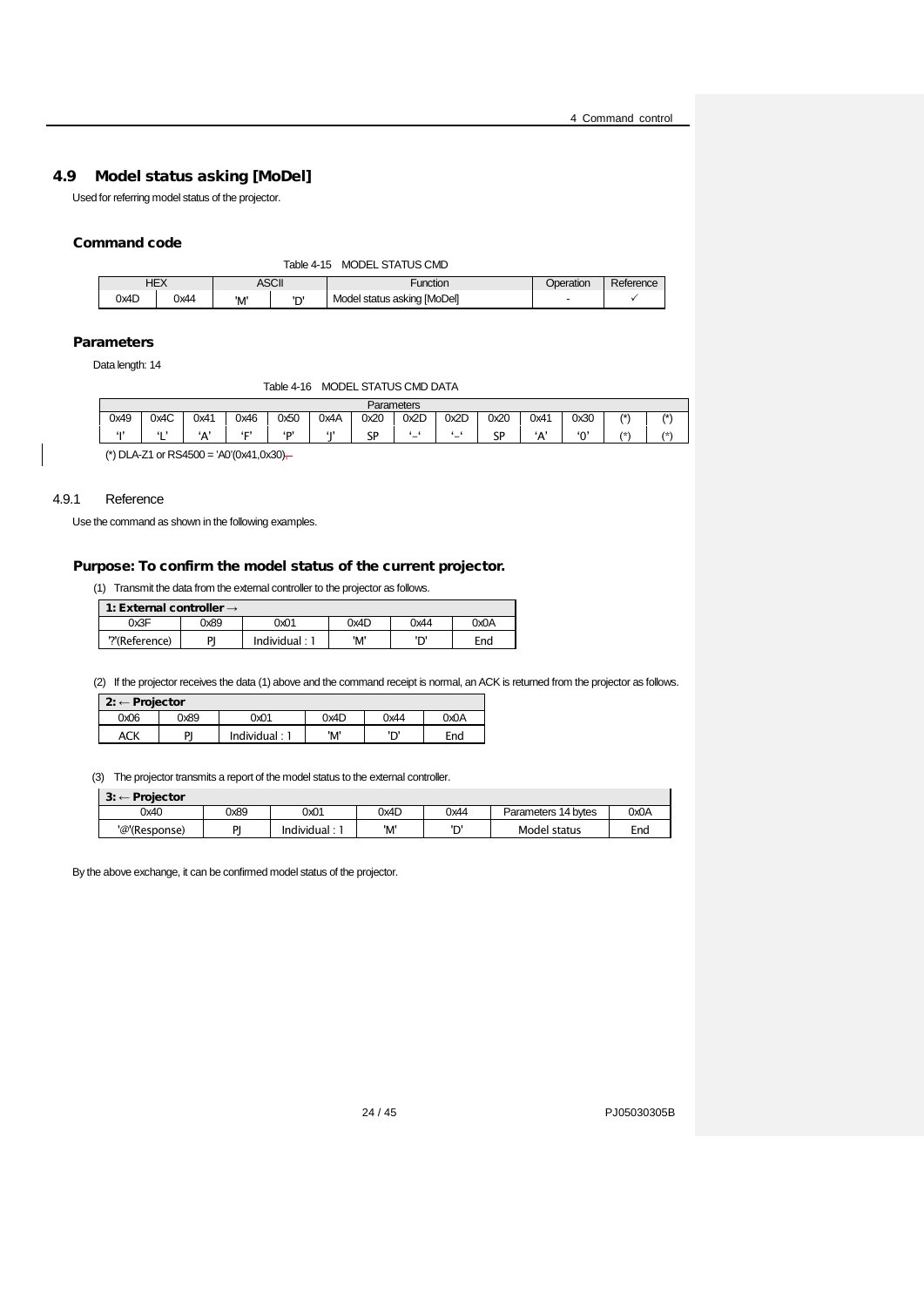## <span id="page-24-0"></span>4.10 Adjustment [AdjustmentCommand]

Used for adjusting some function.

## <span id="page-24-1"></span>Command code

|  | Table 4-17 ADJUSTMENT CMD |
|--|---------------------------|
|--|---------------------------|

|      | <b>HEX</b> |     | <b>ASCII</b> | <b>Function</b>       |  |
|------|------------|-----|--------------|-----------------------|--|
| 0x50 | 0x4D       | יסי | 'M'          | <b>Picture Adjust</b> |  |
| 0x49 | 0x53       | 412 | 'S'          | <b>Input Signal</b>   |  |
| 0x49 | 0x4E       | 41  | 'N'          | Installation          |  |
| 0x44 | 0x53       | 'D' | 'S'          | <b>Display Setup</b>  |  |
| 0x46 | 0X55R      | ʻF' | 'ሀ'          | Function              |  |
| 0x49 | 0x46       |     | 'F'          | Information           |  |

#### Parameter1

Parameter1: Sub command

Data length: ASCII character 2 bytes

<span id="page-24-2"></span>Parameter1 table is as follow.

#### Table 4-18 ADJUSTMENT CMD SUB

|     | Command<br>Code | Parameter1 |                | Function                                    |                         |              | Data type |
|-----|-----------------|------------|----------------|---------------------------------------------|-------------------------|--------------|-----------|
|     |                 |            |                |                                             | Operation               | Reference    |           |
| 'P  | 'M'             | P'         | ʻM             | Picture Mode switch                         | ✓                       | ✓            | Special 4 |
| P'  | 'M              | P'         | 'R'            | Color Profile switch (*1)                   | ✓                       | $\checkmark$ | Special   |
| 'P' | 'M'             | Ć          | T              | Color Temperature table switch              | ✓                       | $\checkmark$ | Special   |
| P'  | 'M'             | Ć          | Ć              | Color Temperature Correction switch         | $\overline{\checkmark}$ | ✓            | Special   |
| 'P' | 'M              | 'G'        | 'R'            | Color Temperature Gain (Red) adjustment     | ✓                       | ✓            | Numeric   |
| 'P' | 'M'             | Ġ,         | ʻG'            | Color Temperature Gain (Green) adjustment   | ✓                       | $\checkmark$ | Numeric   |
| 'P' | 'M'             | Ġ          | 'B'            | Color Temperature Gain (Blue) adjustment    | ✓                       | $\checkmark$ | Numeric   |
| 'P' | 'M'             | 'O'        | 'R'            | Color Temperature Offset (Red) adjustment   | ✓                       | ✓            | Numeric   |
| 'P' | 'M'             | 'O'        | ʻG'            | Color Temperature Offset (Green) adjustment | ✓                       | ✓            | Numeric   |
| 'P' | 'M              | 'O'        | Έ,             | Color Temperature Offset (Blue) adjustment  | ✓                       | ✓            | Numeric   |
| 'P' | 'M              | 'G'        | T              | Gamma Table switch                          | ✓                       | ✓            | Special   |
| 'P' | 'M              | Ē          | $\overline{W}$ | Picture Tone (White) adjustment             | $\overline{\checkmark}$ | $\checkmark$ | Numeric   |
| 'P' | 'M              | Ē          | 'R'            | Picture Tone (Red) adjustment               | ✓                       | ✓            | Numeric   |
| P'  | 'M'             | F          | 'G'            | Picture Tone (Green) adjustment             | ✓                       | ✓            | Numeric   |
| P'  | 'M              | F          | Đ,             | Picture Tone (Blue) adjustment              | $\checkmark$            | $\checkmark$ | Numeric   |
| P'  | 'M'             | Ć,         | 'N'            | Contrast adjustment                         | ✓                       | ✓            | Numeric   |
| P'  | 'M              | `B         | 'R'            | <b>Brightness adjustment</b>                | ✓                       | $\checkmark$ | Numeric   |
| P'  | 'M              | Ć,         | Ő              | Color adjustment                            | ✓                       | ✓            | Numeric   |
| P'  | 'M'             | T          | Ŧ              | Tint adjustment                             | ✓                       | ✓            | Numeric   |
| 'P' | 'M              | 'D'        | Ć              | <b>Dynamic Control</b>                      | $\overline{\checkmark}$ | $\checkmark$ | Special   |
| 'P' | 'M              | 'R'        | 'N'            | NR adjustment                               | ✓                       | ✓            | Numeric   |
| 'P' | 'M'             | Ġ,         | Ć,             | Gamma Correction switch                     | ✓                       | $\checkmark$ | Special 4 |
| 'P' | 'M'             | 'D'        | 'R'            | Gamma Red data                              | ✓                       | $\checkmark$ | Special 2 |
| 'P' | 'M'             | 'D'        | 'G'            | Gamma Green data                            | ✓                       | $\checkmark$ | Special 2 |
| 'P' | 'M'             | 'D'        | <b>'B'</b>     | Gamma Blue data                             | ✓                       | $\checkmark$ | Special 2 |
| P'  | 'M              | 'R'        | W'             | <b>Bright Level White</b>                   | $\checkmark$            | ✓            | Numeric   |
| P'  | 'M'             | R'         | 'R'            | <b>Bright Level Red</b>                     | ✓                       | ✓            | Numeric   |
| P'  | 'M              | R'         | 'G             | Dark Level Green                            | ✓                       | $\checkmark$ | Numeric   |
| P'  | 'M              | R'         | 'B'            | Dark Level Blue                             | ✓                       | $\checkmark$ | Numeric   |
| P'  | 'M              | K,         | 'W             | Dark Level White                            | ✓                       | ✓            | Numeric   |
| P'  | 'M              | 'K'        | 'R'            | Dark Level Red                              | $\overline{\checkmark}$ | $\checkmark$ | Numeric   |
| 'P' | 'M              | K,         | 'G             | Dark Level Green                            | ✓                       | ✓            | Numeric   |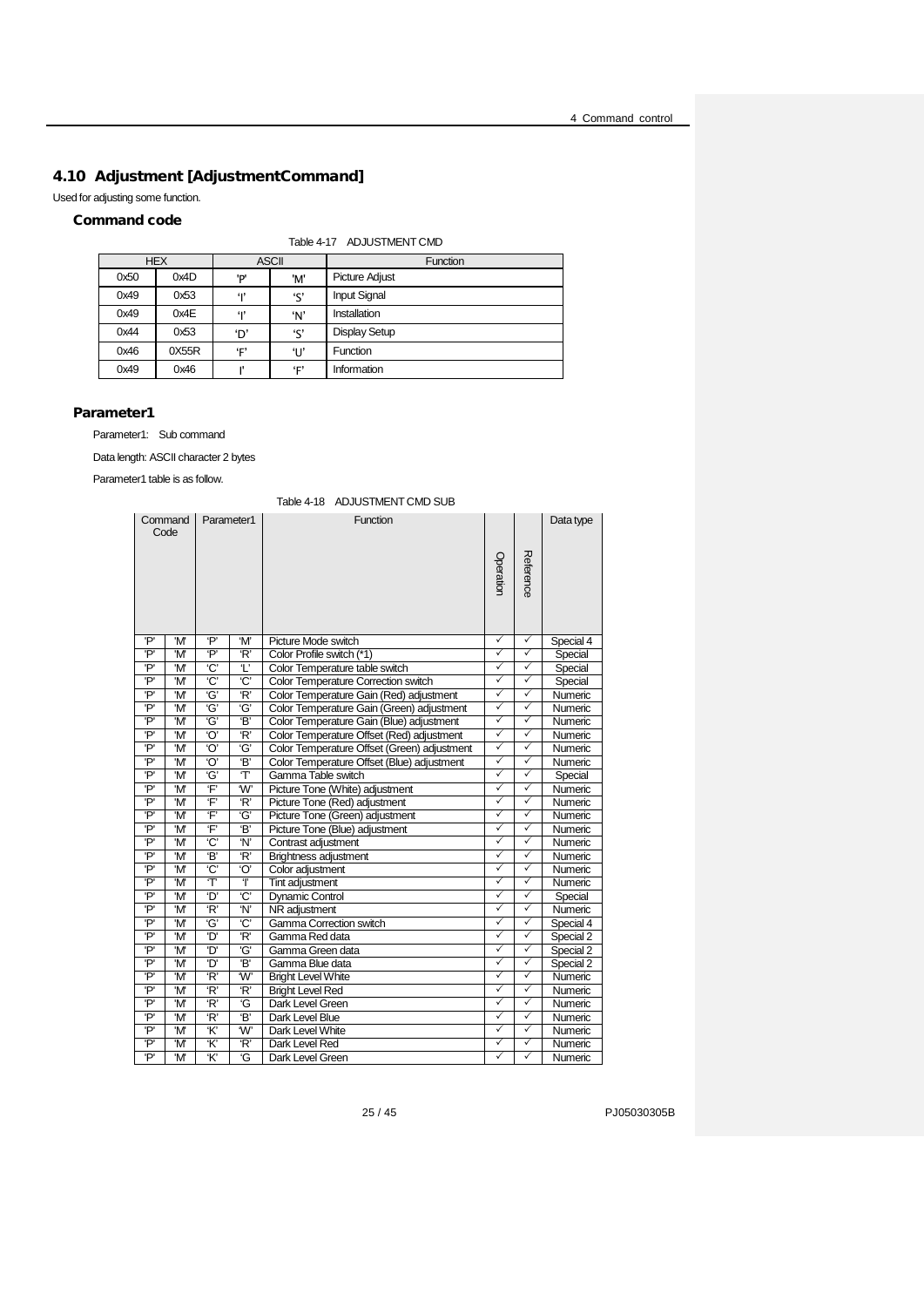| 'P'    | 'M'        | κ                       | Έ,                    | Dark Level Blue                                                      | ✓                 | ✓            | Numeric            |
|--------|------------|-------------------------|-----------------------|----------------------------------------------------------------------|-------------------|--------------|--------------------|
| 'P'    | 'M'        | 'С'                     | Έ,                    | Color Management table                                               | ✓<br>✓            | ✓            | Special            |
| 'P'    | 'M'        | Ά,                      | 'R'                   | Axis Position (Red) adjustment                                       |                   | ✓            | Numeric            |
| 'P'    | 'M'        | 'A'                     | Y                     | Axis Position (Yellow) adiustment                                    | ✓                 | ✓            | Numeric            |
| 'P'    | 'M'        | ʻA'                     | ʻG'                   | Axis Position (Green) adjustment                                     | ✓                 | ✓            | Numeric            |
| 'P'    | 'M'        | ʻA'                     | 'С'                   | Axis Position (Cyan) adjustment                                      | ✓                 | ✓            | Numeric            |
| 'P'    | 'M         | Ά,                      | Έ,                    | Axis Position (Blue) adjustment                                      | ✓                 | ✓            | Numeric            |
| 'P'    | 'M'        | ʻA'                     | 'M'                   | Axis Position (Magenta) adjustment                                   | ✓                 | ✓            | Numeric            |
| 'P'    | 'M'        | Ή                       | 'R'                   | HUE (Red) adjustment                                                 | ✓                 | ✓            | Numeric            |
| 'P'    | 'M         | Ή                       | Y                     | HUE (Yellow) adjustment                                              | $\checkmark$      | ✓            | Numeric            |
| 'P'    | 'M'        | Ή                       | 'G'                   | HUE (Green) adjustment                                               | $\checkmark$      | ✓            | Numeric            |
| 'P'    | 'M'        | Ή                       | 'C'                   | HUE (Cyan) adjustment                                                | ✓                 | ✓            | Numeric            |
| 'P'    | 'M'        | Ή                       | Έ,                    | HUE (Blue) adjustment                                                | ✓                 | ✓            | Numeric            |
| 'P'    | 'M'        | Ή                       | 'M'                   | HUE (Magenta) adjustment                                             | ✓                 | ✓            | Numeric            |
| 'P'    | 'M         | ʻS'                     | 'R'                   | SATURATION (Red) adjustment                                          | ✓                 | ✓            | Numeric            |
| 'P'    | 'M         | 'S'                     | Y                     | SATURATION (Yellow) adjustment                                       | ✓                 | ✓            | Numeric            |
| 'P'    | 'M'        | 'S'                     | ʻG'                   | SATURATION (Green) adjustment                                        | ✓                 | ✓            | Numeric            |
| 'P'    | 'M'        | 'S                      | 'C'                   | SATURATION (Cyan) adjustment                                         | ✓                 | ✓            | Numeric            |
| 'P'    | 'M'        | 'Ŝ                      | Έ,                    | SATURATION (Blue) adjustment                                         | $\checkmark$      | ✓            | Numeric            |
| 'P'    | 'M'        | ʻS'                     | 'M'                   | SATURATION (Magenta) adjustment                                      | $\checkmark$      | ✓            | Numeric            |
| 'P'    | 'M'        | $\overline{\mathbb{T}}$ | 'R'                   | <b>BRIGHTNESS (Red) adjustment</b>                                   | ✓                 | ✓            | Numeric            |
| 'P'    | 'M         | 'L'                     | Y                     | <b>BRIGHTNESS (Yellow) adjustment</b>                                | ✓                 | ✓            | Numeric            |
| 'P'    | 'M'        | Ľ                       | 'G'                   | <b>BRIGHTNESS (Green) adjustment</b>                                 | $\checkmark$      | ✓            | Numeric            |
| 'P'    | 'M         | Ľ                       | 'С'                   | <b>BRIGHTNESS</b> (Cyan) adjustment                                  | ✓                 | ✓            | Numeric            |
| 'P'    | 'M'        | 'L'                     | Έ,                    | <b>BRIGHTNESS (Blue) adjustment</b>                                  | ✓                 | ✓            | Numeric            |
| 'P'    | 'M'        | Ľ                       | 'M'                   | <b>BRIGHTNESS</b> (Magenta) adjustment                               | ✓                 | ✓            | Numeric            |
| 'P'    | 'M         | 'L'                     | Ľ                     | Low Latency                                                          | ✓                 | ✓            | Special            |
| 'P'    | 'M         | 'С'                     | 'M'                   | <b>Clear Motion Drive</b>                                            | ✓                 | ✓            | Special            |
| 'P'    | 'M         | 'M'                     | Έ                     | <b>Motion Enhance</b>                                                | ✓                 | ✓            | Special            |
| 'P'    | 'M'        | Ľ                       | 'A'                   | Aperture                                                             | ✓                 | ✓            | Numeric            |
| 'P'    | 'M         | "L'                     | 'P'                   | <b>LD Mode</b>                                                       | ✓                 | ✓            | Special            |
| 'P'    | 'M'        | 'G'                     | ʻM                    | <b>Graphic Mode</b>                                                  | $\checkmark$      | ✓            | Special            |
| 'P'    | 'M'        | Έ                       | 'N                    | Enhance                                                              | ✓                 | ✓            | Numeric            |
| 'P'    | 'M'        | ʻS'                     | ፐ                     | Smoothing                                                            | ✓                 | ✓            | Numeric            |
| 'P'    | 'M'        | 'U'                     | $^{\prime}1^{\prime}$ | Name Edit of Picture Mode User1                                      | ✓                 | ✓            | Special 10         |
| 'P'    | 'M'        | 'U'                     | 2'                    | Name Edit of Picture Mode User2                                      | $\checkmark$      | ✓            | Special 10         |
| 'P'    | 'M'        | 'U'                     | '3'                   | Name Edit of Picture Mode User3                                      | ✓                 | $\checkmark$ | Special 10         |
| 'P'    | 'M         |                         |                       |                                                                      |                   |              |                    |
| 'P'    |            | 'U'                     | 4'                    | Name Edit of Picture Mode User4                                      | ✓                 | ✓            | Special 10         |
|        | ʻM         | 'U'                     | '5'                   | Name Edit of Picture Mode User5                                      | ✓                 | ✓            | Special 10         |
| 'P'    | 'M'        | 'U'                     | '6'                   | Name Edit of Picture Mode User6                                      | ✓                 | ✓            | Special 10         |
| T      | ʻS'        | Ŧ                       | "L'                   | HDMI Input Level switch                                              | ✓                 | ✓            | Special            |
| Τ      | ʻS'        | Ή                       | 'S'                   | <b>HDMI Color Space switch</b>                                       | ✓                 | ✓            | Special            |
| Ŧ      | ʻS'        | '3'                     | 'D'                   | HDMI 2D/3D switch                                                    | ✓                 | ✓            | Special            |
| T      | ʻS'        | '3'                     | 'P'                   | HDMI 3D Phase adjustment                                             | ✓                 | ✓            | Numeric            |
| Ŧ      | ʻS'        | Ά,                      | 'S'                   | Aspect switch                                                        | $\checkmark$      | ✓            | Special            |
| Ŧ      | 'S'        | 'M'                     | ʻA'                   | Mask switch                                                          | $\checkmark$      | ✓            | Special            |
| Ŧ      | 'S'        | 'M'                     | 'L'                   | Mask (Left) adjustment                                               | ✓                 | ✓            | Numeric            |
| Ŧ      | 'S'        | 'M'                     | 'R'                   | Mask (Right) adjustment                                              | ✓                 | ✓            | Numeric            |
| Ŧ      | ʻS'        | 'M'                     | T                     | Mask (Top) adjustment                                                | ✓                 | ✓            | Numeric            |
| T      | ŝ          | 'M'                     | Έ,                    | Mask (Bottom) adjustment                                             | ✓                 | ✓            | Numeric            |
| Ŧ      | 'S'        | T                       | V                     | Parallax of 3D conversion adjustment                                 | ✓                 | ✓            | Numeric            |
| Τ      | ʻS'        | .С,                     | Ά,                    | Crosstalk Cancel (White) adjustment                                  | ✓                 | ✓            | Numeric            |
| Ŧ      | 'N'        | 'F'                     | 'N'                   | Focus Near adjustment (*3)                                           | $\checkmark$      | ✓            | Special            |
| T      | 'N'        | Έ                       | Έ                     | Focus Far adjustment (*3)                                            | $\checkmark$      | ✓            | Special            |
| Ŧ      | 'N'        | ʻZʻ                     | Т                     | Zoom Tele adjustment (*3)                                            | ✓                 | ✓            | Special            |
| T      | 'N'        | ʻZʻ                     | W'                    | Zoom Wide adjustment (*3)                                            | ✓                 | ✓            | Special            |
| T      | 'N'        | 'S'                     | Ľ                     | Shift Left adjustment (*3)                                           | $\checkmark$      | ✓            | Special            |
| T      | 'N'        | 'S'                     | 'R'                   | Shift Right adjustment (*3)                                          | ✓                 | ✓            | Special            |
| Τ      | 'N'        | 'S'                     | 'U'                   | Shift Up adjustment (*3)                                             | ✓                 | ✓            | Special            |
| T      | 'N'        | 'Ŝ                      | 'D'                   | Shift Down adjustment (*3)                                           | ✓                 | ✓            | Special            |
| T      | 'N'        | Τ                       | 'P'                   | Image Pattern switch                                                 | ✓                 | ✓            | Special            |
| Ŧ      | 'N'        | 'L'                     | 'L'                   | Lens Lock switch                                                     | ✓                 | ✓            | Special            |
| T      | 'N'        | 'X'                     | 'R'                   | Pixel Adjust (Horizontal Red) adjustment                             | $\checkmark$      | ✓            | Numeric            |
| Ŧ      | 'N'        | 'X'                     | Έ,                    | Pixel Adjust (Horizontal Blue) adjustment                            | ✓                 | ✓            | Numeric            |
| T      | 'N'        | Y                       | 'R'                   | Pixel Adjust (Vertical Red) adjustment                               | ✓                 | ✓            | Numeric            |
| T<br>T | 'N'<br>'N' | Y<br>T                  | Έ,<br>'S'             | Pixel Adjust (Vertical Blue) adjustment<br>Installation Style switch | $\checkmark$<br>✓ | ✓<br>✓       | Numeric<br>Special |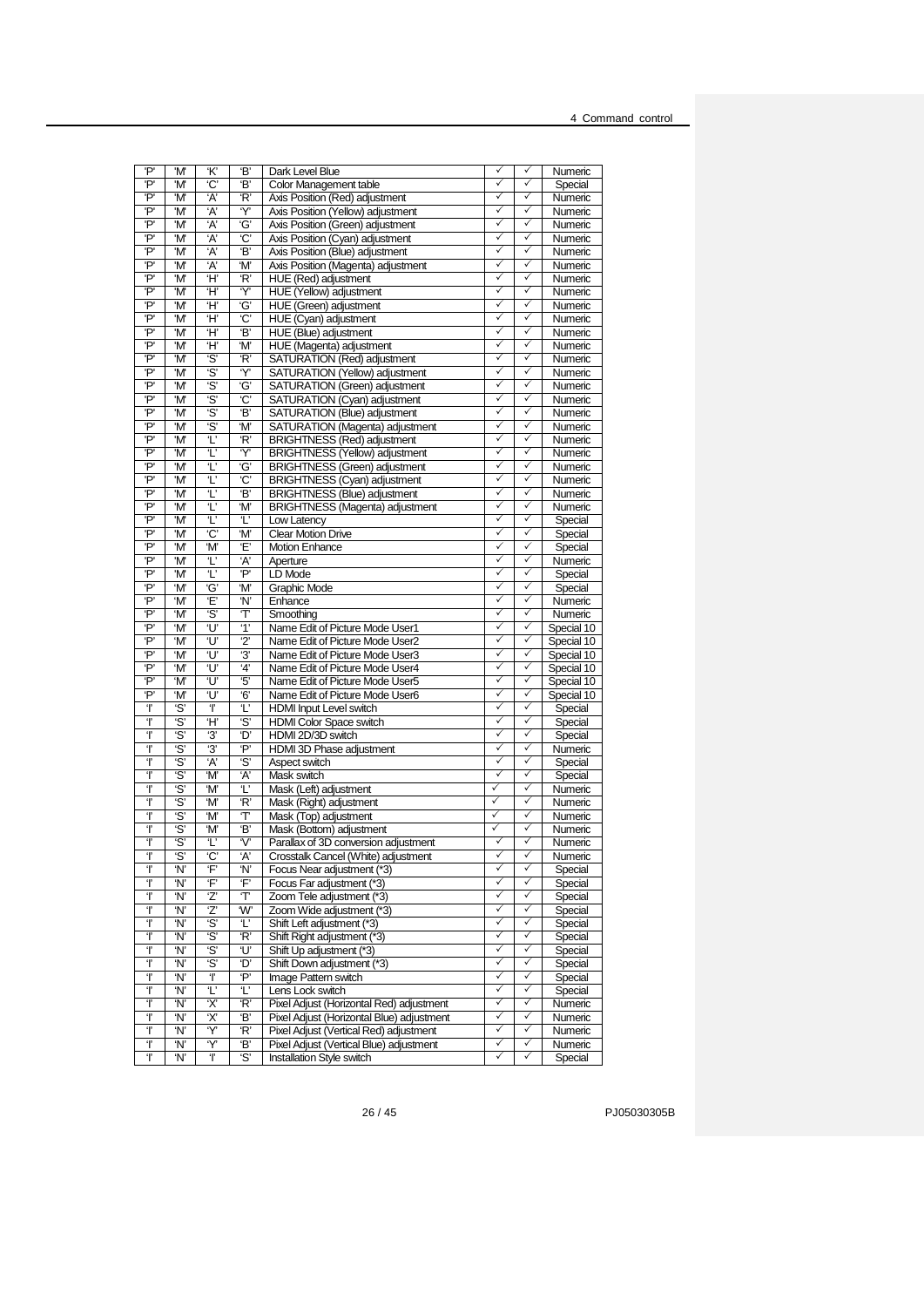| Ŧ   | 'N' | 'K'                     | $\mathcal{V}$           |                                                  | ✓                            | ✓                 |            |
|-----|-----|-------------------------|-------------------------|--------------------------------------------------|------------------------------|-------------------|------------|
|     |     |                         |                         | Keystone (Vertical) adjustment                   | ✓                            | ✓                 | Numeric    |
| Ŧ   | 'N' | $\overline{\mathsf{v}}$ | 'S                      | Anamorphic switch                                | $\checkmark$                 | ✓                 | Special    |
| Ŧ   | 'N' | ʻS'                     | Ά,                      | Screen Adjust Data                               |                              |                   | Numeric    |
| Ŧ   | 'N' | 'S'                     | <b>'C'</b>              | Screen Adjust switch                             | ✓                            | $\checkmark$      | Special    |
| Ŧ   | 'N' | 'P'                     | 'Α'                     | Panel Alignment switch                           | $\checkmark$                 | $\checkmark$      | Special    |
| Ŧ   | 'N' | 'M'                     | q,                      | Load Lens memoryInstallation Mode                | $\overline{\checkmark}$      | $\overline{a}$    | Special9   |
| Ŧ   | 'N' | 'M'                     | "1'                     | Name Edit of Lens MemoryInstallation Mode 1      | ✓                            | ✓                 | Special 10 |
| Ŧ   | 'N' | 'M'                     | 2'                      | Name Edit of Lens MemoryInstallation Mode 2      | ✓                            | ✓                 | Special 10 |
| Ŧ   | 'N' | 'M'                     | '3'                     | Name Edit of Lens MemoryInstallation Mode 3      | ✓                            | ✓                 | Special 10 |
| Ŧ   | 'N' | 'M'                     | 4'                      | Name Edit of Lens MemoryInstallation Mode 4      | $\checkmark$                 | ✓                 | Special 10 |
| Ŧ   | 'N' | 'M'                     | '5'                     | Name Edit of Lens MemoryInstallation Mode 5      | $\checkmark$                 | ✓                 | Special 10 |
| Ŧ   | 'N' | 'M'                     | θ,                      | Name Edit of Lens MemoryInstallation Mode 6      | ✓                            | ✓                 | Special 10 |
| Ŧ   | 'N' | 'M'                     | 7                       | Name Edit of Lens MemoryInstallation Mode 7      | ✓                            | ✓                 | Special 10 |
| Ŧ   | 'N' | 'M                      | '8'                     | Name Edit of Lens MemoryInstallation Mode 8      | ✓                            | ✓                 | Special 10 |
| Ŧ   | 'N' | 'M                      | 9'                      | Name Edit of Lens Memory Installation Mode 9     | $\checkmark$                 | ✓                 | Special 10 |
| Ŧ   | 'N' | 'M'                     | 'A'                     | Name Edit of Lens MemoryInstallation Mode        | ✓                            | $\checkmark$      | Special 10 |
|     |     |                         |                         | 10                                               |                              |                   |            |
| Ŧ   | 'N' | $^{\prime}$ 1'          | 'N'                     | Focus Near adjustment (1 shot)(*3)               | ✓                            | ✓                 | None       |
| Ŧ   | 'N' | "1'                     | 'F'                     | Focus Far adjustment (1 shot) (*3)               | ✓                            | $\checkmark$      | None       |
| Ŧ   | 'N' | "1'                     | ፐ                       | Zoom Tele adjustment (1 shot) (*3)               | $\checkmark$                 | $\checkmark$      | None       |
| Ŧ   | 'N' | "1'                     | $\overline{\mathsf{W}}$ | Zoom Wide adjustment (1 shot) (*3)               | ✓                            | ✓                 | None       |
| Ŧ   | 'N' | '1'                     | 'L'                     | Shift Left adjustment (1 shot) (*3)              | ✓                            | ✓                 | None       |
| Ŧ   | 'N' | $^{\prime}$ 1'          | 'R'                     | Shift Right adjustment (1 shot) (*3)             | ✓                            | ✓                 | None       |
| Ŧ   | 'N' | '1'                     | U                       | Shift Up adjustment (1 shot) (*3)                | $\checkmark$                 | ✓                 | None       |
| Ŧ   | 'N' | $^{\prime}$ 1'          | 'D'                     | Shift Down adjustment (1 shot) (*3)              | $\overline{\checkmark}$      | $\checkmark$      | None       |
| Ŧ   | 'N' | Ή                       | 'A'                     | High Altitude mode switch                        | $\checkmark$                 | ✓                 | Special    |
| 'D' | 'Ŝ  | Έ,                      | Ć                       | <b>Back Color switch</b>                         | ✓                            | ✓                 | Special    |
| 'D' | 'S  | 'M'                     | 'P'                     | Menu Position switch                             | ✓                            | ✓                 | Special    |
| 'D' | 'S' | 'S                      | 'D'                     | Source Display switch                            | ✓                            | ✓                 | Special    |
| 'D' | 'S' | ſ,                      | 'R'                     | LD Replacement Display                           | ✓                            | $\checkmark$      | Special    |
| 'D' | 'S' | T                       | Ô,                      | Logo switch                                      | $\overline{\checkmark}$      | 7                 | Special    |
| 'D' | 'S' | 'L'                     | 'A'                     | Language switch                                  | ✓                            | ✓                 | Special    |
| Έ   | Ίľ  | ፐ                       | 'R'                     | <b>Trigger switch</b>                            | ✓                            | ✓                 |            |
| F   | ับ  |                         |                         |                                                  | ✓                            | ✓                 | Special    |
|     |     | Ő                       | T                       | Off Timer switch                                 | $\overline{\checkmark}$      | ✓                 | Special    |
| 'F' | 'U' | Έ,                      | 'M'                     | Eco Mode switch                                  | $\checkmark$                 | $\checkmark$      | Special    |
| 'F' | 'U' | Ή                       | Έ,                      | Hide Eco                                         | ✓                            |                   | Special    |
| 'F' | 'U' | 'C'                     | 'F'                     | Control4                                         |                              | $\checkmark$<br>✓ | Special    |
| Ŧ   | 'F' | Ŧ                       | 'N'                     | Input display                                    | $\overline{a}$               |                   | Special    |
| T   | F   | Ŧ                       | 'S'                     | Source display                                   | $\overline{a}$               | ✓                 | Special 4  |
| T   | 'F' | 'R'                     | Ή                       | Horizontal Resolution display                    | ÷,                           | ✓                 | Numeric    |
| Ŧ   | 'F' | 'R'                     | $\mathsf{V}$            | Vertical Resolution display                      | $\overline{\phantom{a}}$     | ✓                 | Numeric    |
| Ŧ   | 'F' | 'F'                     | Ή                       | Horizontal Frequency display (*4)                | $\overline{a}$               | ✓                 | Numeric    |
| Ŧ   | F   | Ē                       | $\overline{V}$          | Vertical Frequency display (*4)                  | $\overline{a}$               | ✓                 | Numeric    |
| T   | F   | 'D'                     | Ć                       | Deep Color display                               | ÷,                           | ✓                 | Special    |
| T   | F   | 'X'                     | $\overline{\mathsf{v}}$ | Color space display                              | $\qquad \qquad \blacksquare$ | ✓                 | Special    |
| Τ   | Έ   | Ć                       | 'M                      | Colorimetry                                      | $\qquad \qquad \blacksquare$ | ✓                 | Special    |
| T   | Έ   | Ή                       | 'R'                     | <b>HDR</b>                                       | $\overline{a}$               | $\checkmark$      | Special    |
| Ŧ   | Ŧ   | T                       | $\overline{\text{T}}$   | Lamp Time display                                | $\overline{a}$               | ✓                 | Numeric    |
| Ŧ   | Ŧ   | 'S'                     | $\overline{\mathsf{v}}$ | Soft Version Display                             | $\overline{a}$               | ✓                 | Special 14 |
| T   | 'F' | Ć,                      | Ŧ                       | Calibrator Information transmission/display (*5) | $\overline{a}$               | ✓                 | Special 3  |
| 'P' | 'M' | 'С'                     | Ŧ                       | Calibrator Information transmission/display (*5) | ✓                            | ✓                 | Special 3  |

(\*1) Only the parameter that follows Picture Mode is effective. (Refer to the table of Picture Mode vs. Color Profile that described in "Color Profile" section of Functional Spec.)

[Example] Picture Mode = Natural Video(0x38) -> Accepted, Anime1(0x36) -> Rejected

Picture Mode = Film Film1(0x31) -> Accepted, Standard(0x33) -> Rejected

If the corresponded parameter is only one, PJ ignores setting command.

(\*3) Because of electrical limitation, only one motor can be driven at the same time.(Same as 1 shot mode)

If the projector receives a motor drive request when other motor is driving, the projector rejects its request.

When a driving motor reaches its limit, the projector stops the motor automatically.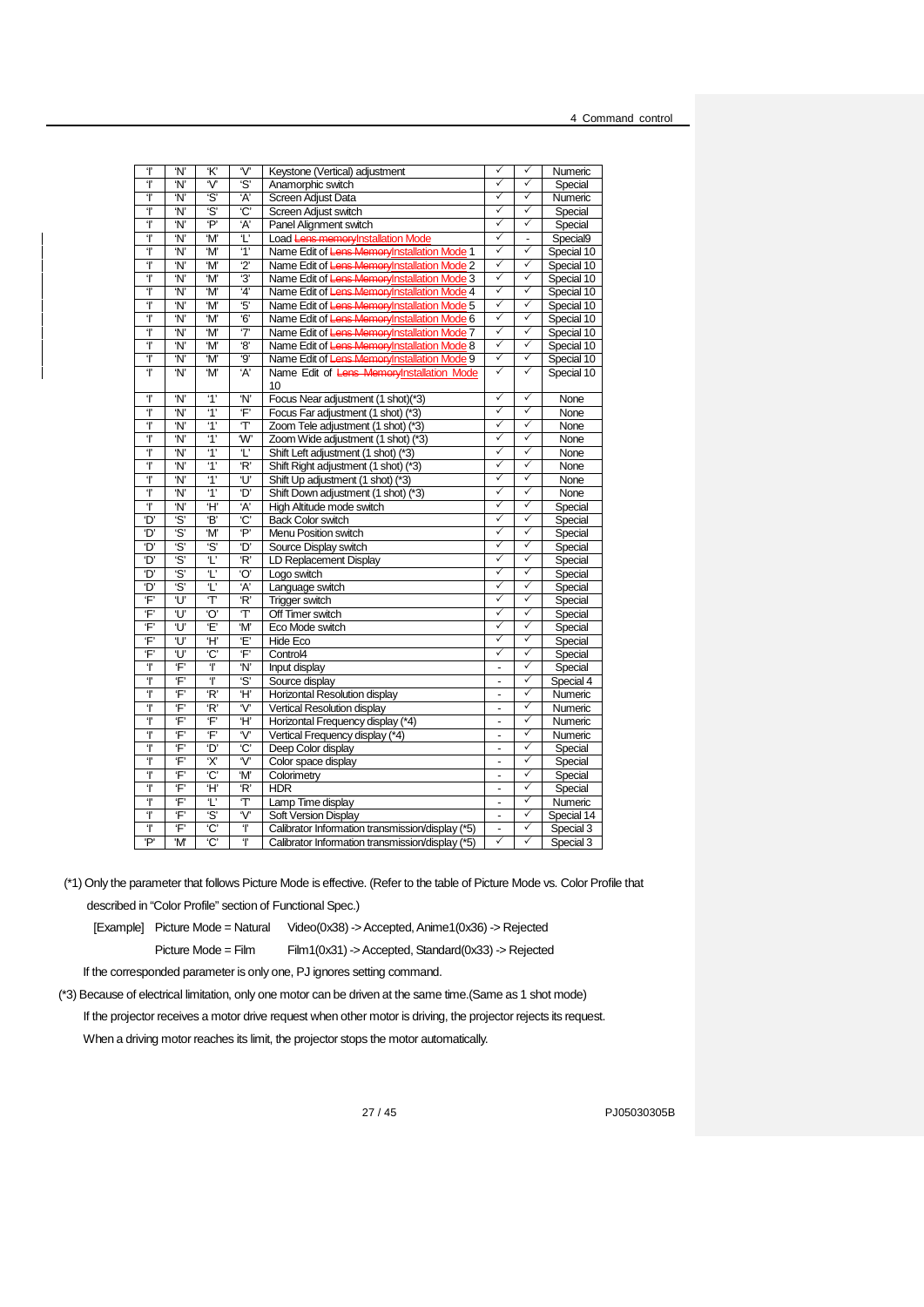(\*4) Parameter is equal to the result in which 100 is multiplied with the actual value.

[Example] When Horz. Frequency is 63.98 kHz : Parameter =  $63.98 * 100 = 6398 = 0x18FE$ 

(\*5) Both commands are completely same.

#### Parameter2

Parameter2 data depends on Sub command.

Data length is as follow depending on Sub command.

| Data type             | Data length                           | <b>Note</b>                                  |
|-----------------------|---------------------------------------|----------------------------------------------|
| Numeric               | 4 bytes                               | <b>ASCII character</b>                       |
| Special               | 1 byte                                | <b>ASCII character</b>                       |
| Special <sub>2</sub>  | 512 bytes                             | Binary data(for Gamma)                       |
| Special <sub>3</sub>  | 18 bytes                              | ASCII character (Information for Calibrator) |
| Special4              | 2 bytes                               | <b>ASCII character</b>                       |
| Special <sub>5</sub>  | 384 bytes                             | Binary data                                  |
| Special <sub>6</sub>  | 2 bytes                               | <b>ASCII character</b>                       |
| Special7              | 384 bytes                             | Binary data                                  |
| Special <sub>9</sub>  | 1 byte(operation) /3 byte (reference) | <b>ASCII character</b>                       |
| Special10             | 10 bytes                              | <b>ASCII character</b>                       |
| Special <sub>13</sub> | 2 bytes                               | <b>ASCII character</b>                       |
| Special14             | 6 bytes                               | <b>ASCII character</b>                       |

• When the projector is not powered on and it receives the command, the projector ignores the command and does not respond.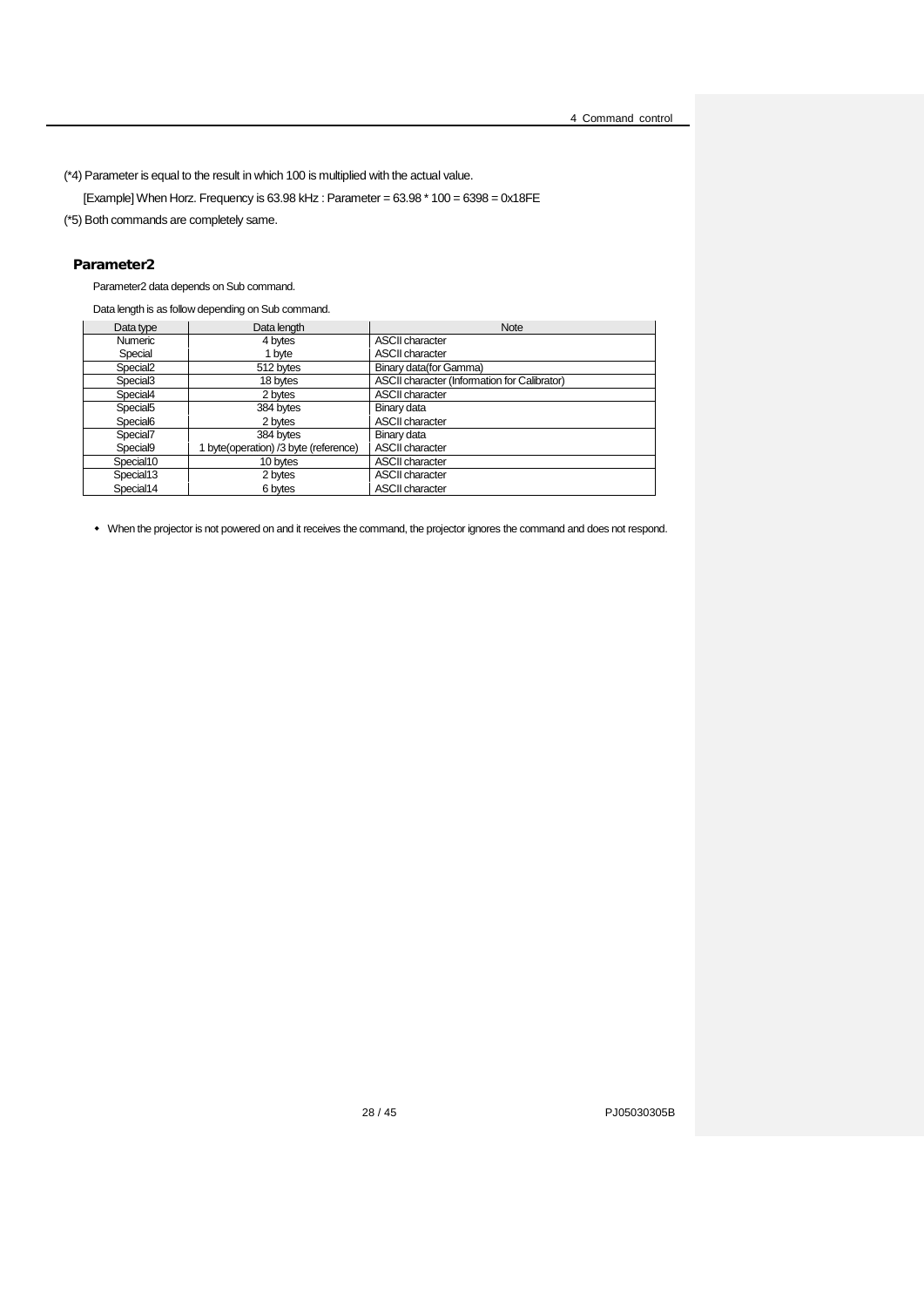## <span id="page-28-0"></span>4.10.1 Special data Special data Picture mode

<span id="page-28-1"></span> $\mathbf{I}$ 

 $\overline{1}$ 

Table 4-19 PICTURE MODE CMD DATA

| <b>HFX</b> | <b>ASCII</b>   | Operation         |
|------------|----------------|-------------------|
| 0x30 0x30  | 00             | Film              |
| 0x30 0x31  | 0 <sub>1</sub> | Cinema            |
| 0x30 0x33  | 03             | Natural           |
| 0x30 0x34  | 04             | <b>HDR</b>        |
| 0x30 0x36  | 06             | тнх               |
| 0x30 0x43  | 0C             | User1             |
| 0x30 0x44  | 0 D            | User <sub>2</sub> |
| 0x30 0x45  | 0 E            | User3             |
| 0x30 0x46  | 0 F            | User4             |
| 0x31 0x30  | 1 <sub>0</sub> | User5             |
| 0x31 0x31  | 11             | User <sub>6</sub> |
|            |                |                   |

## <span id="page-28-2"></span>Color Profile

Table 4-20 COLOR PROFILE CMD DATA

| <b>HEX</b> | <b>ASCII</b>   | Operation           |
|------------|----------------|---------------------|
| 0x30 0x30  | 00             | Off                 |
| 0x30 0x31  | 0 <sub>1</sub> | Film1               |
| 0x30 0x32  | 02             | Film2               |
| 0x30 0x33  | 03             | BT.709              |
| 0x30 0x34  | 04             | Cinema              |
| 0x30 0x36  | 06             | Anime               |
| 0x30 0x41  | 0 A            | <b>HDR</b>          |
| 0x30 0x42  | 0B             | BT.2020             |
| 0x30 0x44  | 0 D            | THX                 |
| 0x30 0x45  | 0E             | Custom1             |
| 0x30 0x46  | 0 F            | Custom <sub>2</sub> |
| 0x31 0x30  | 10             | Custom3             |
| 0x31 0x31  | 11             | Custom4             |
| 0x31 0x32  | 12             | Custom <sub>5</sub> |
| 0x32 0x31  | 21             | DCI                 |
| 0x32 0x32  | 22             | Custom <sub>6</sub> |

## <span id="page-28-3"></span>Color Temp. Table Data

Table 4-21 COLOR TEMP TABLE CMD DATA

| <b>HEX</b> | <b>ASCII</b> | Operation           |
|------------|--------------|---------------------|
| 0x300x30   | '00'         | 5500K               |
| 0x30 0x32  | '02'         | 6500K               |
| 0x30 0x34  | '04'         | 7500K               |
| 0x30 0x38  | '0.8'        | 9300K               |
| 0x30 0x39  | '09'         | <b>High Bright</b>  |
| 0x30 0x41  | '0A'         | Custom <sub>1</sub> |
| 0x300x42   | $'$ OB'      | Custom <sub>2</sub> |

29 / 45 PJ05030305B

**Formatted Table**

**Formatted Table**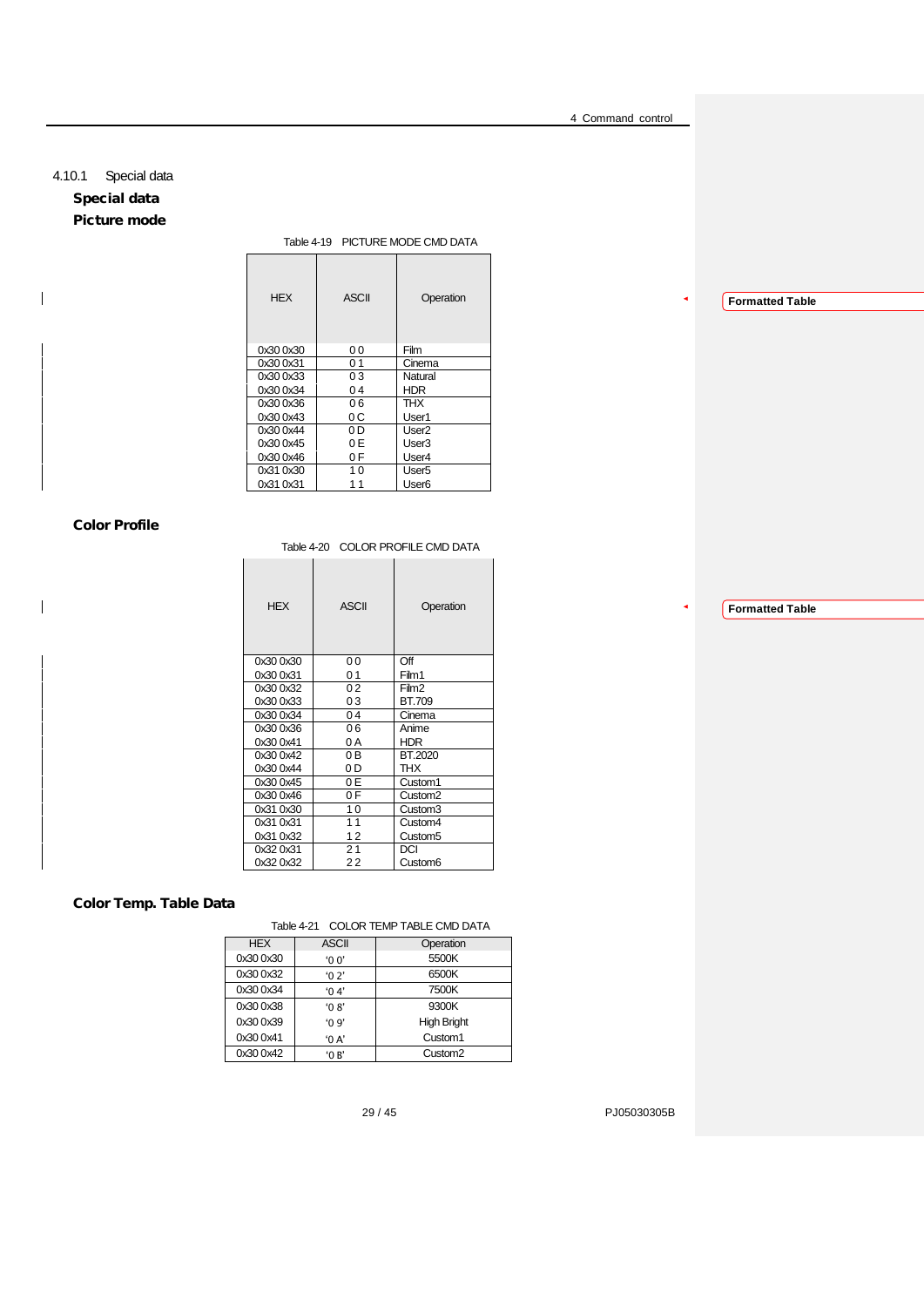| 0x30 0x43 | '0 C' | HDR                |
|-----------|-------|--------------------|
| 0x30 0x44 | '0 D' | Xenon1             |
| 0x30 0x45 | 'O F' | Xenon <sub>2</sub> |

## <span id="page-29-0"></span>Color Temp. Correction Data

Table 4-22 COLOR TEMP CORRECTION CMD DATA

| <b>HEX</b> | <b>ASCII</b> | Operation          |
|------------|--------------|--------------------|
| 0x30 0x30  | '00'         | 5500K              |
| 0x300x32   | '0.2'        | 6500K              |
| 0x30 0x34  | '04'         | 7500K              |
| 0x300x38   | '0.8'        | 9300K              |
| 0x30 0x39  | '09'         | <b>High Bright</b> |
| 0x30 0x44  | '0D'         | Xenon1             |
| 0x30 0x45  | '0F'         | Xenon <sub>2</sub> |
|            |              |                    |

## <span id="page-29-1"></span>Gamma Table Data

## Table 4-23 GAMMA CMD DATA

| <b>HEX</b> | <b>ASCII</b> | Operation           |
|------------|--------------|---------------------|
| 0x30 0x30  | '00'         | 2.2                 |
| 0x30 0x31  | '01'         | Cinema1             |
| 0x30 0x32  | '02'         | Cinema <sub>2</sub> |
| 0x30 0x34  | '04'         | Custom1             |
| 0x30 0x35  | '05'         | Custom <sub>2</sub> |
| 0x30 0x36  | '06'         | Custom3             |
| 0x30 0x37  | '07'         | <b>Hybrid Log</b>   |
| 0x30 0x38  | '08'         | 2.4                 |
| 0x30 0x39  | '09'         | 2.6                 |
| 0x30 0x41  | '0A'         | Film1               |
| 0x30 0x42  | $'$ OB'      | Film <sub>2</sub>   |
| 0x30 0x43  | '0C'         | ST.2084             |
| 0x31 0x30  | '10'         | тнх                 |

## <span id="page-29-2"></span>Gamma Correction Data

## Table 4-24 GAMMA CORRECTION CMD DATA

| <b>HEX</b> | <b>ASCII</b> | Operation           |
|------------|--------------|---------------------|
| 0x30 0x30  | '00'         | Normal              |
| 0x30 0x31  | '01'         | Cinema1             |
| 0x30 0x32  | '02'         | Cinema <sub>2</sub> |
| 0x30 0x34  | '04'         | Import(1)           |
| 0x30 0x35  | '05'         | 1.8                 |
| 0x30 0x36  | '06'         | 1.9                 |
| 0x30 0x37  | '07'         | 2.0                 |
| 0x30 0x38  | '08'         | 2.1                 |
| 0x30 0x39  | '09'         | 2.2                 |
| 0x30 0x41  | '0A'         | 2.3                 |
| 0x30 0x42  | '0B'         | 2.4                 |
| 0x30 0x43  | '0C'         | 2.5                 |
| 0x30 0x44  | '0D'         | 2.6                 |
| 0x30 0x45  | '0E'         | Film1               |
| 0x30 0x46  | '0 F'        | Film <sub>2</sub>   |
| 0x31 0x32  | '12'         | Import <sub>2</sub> |
| 0x30 0x33  | '13'         | Import3             |
| 0x31 0x34  | '14'         | Hybrid Log          |
| 0x31 0x35  | '15'         | ST.2084             |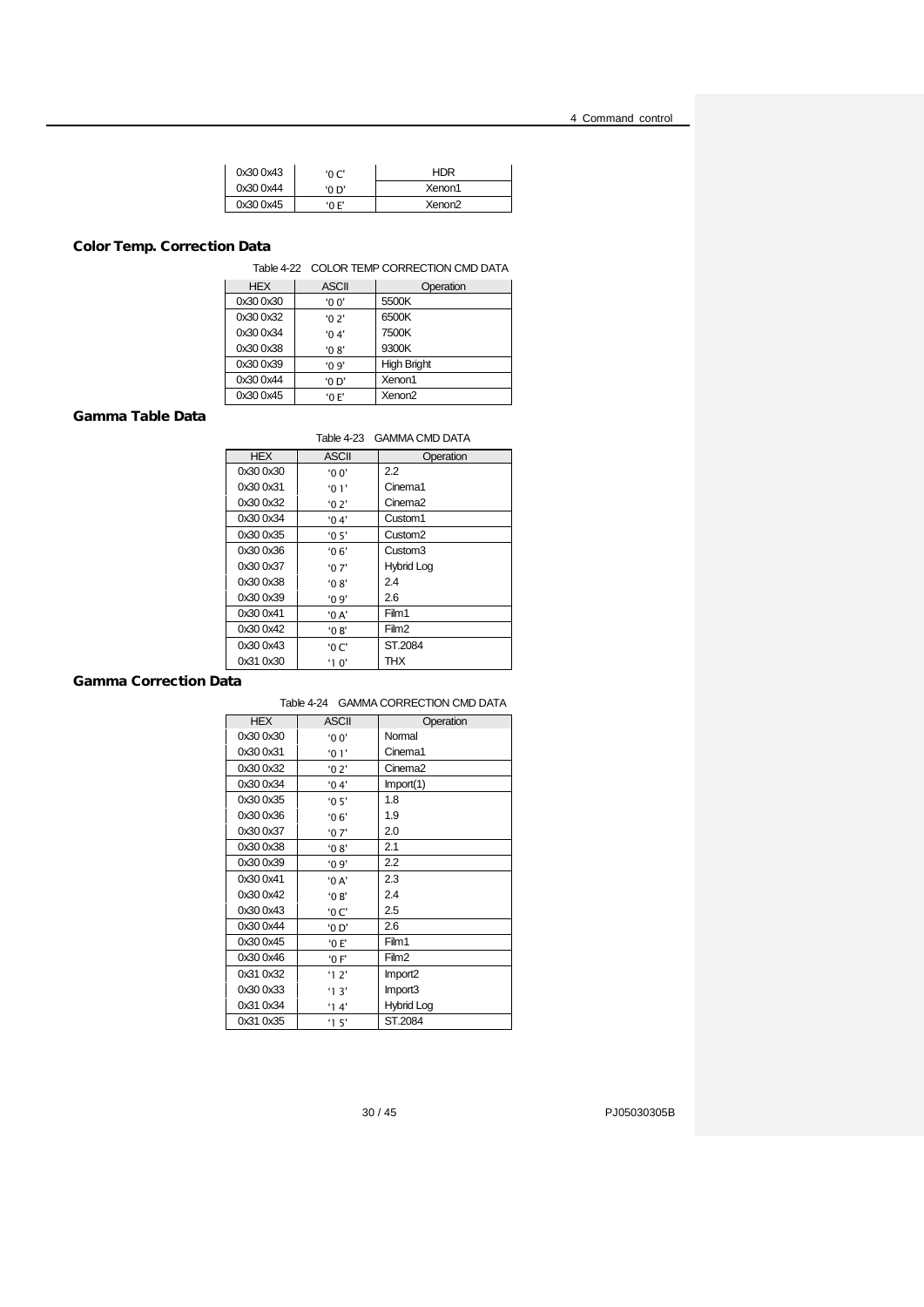## <span id="page-30-0"></span>Dynamic Control Data

Table 4-25 DYNAMIC CONTROL CMD DATA

| <b>HEX</b> | <b>ASCII</b>       | Operation         |
|------------|--------------------|-------------------|
| 0x30       | 'ቦ'                | Off               |
| 0x31       | $\cdot$ 1, $\cdot$ | Mode1             |
| 0x32       | ירי                | Mode <sub>2</sub> |

#### <span id="page-30-1"></span>Color Management Data

Table 4-26 COLOR MANAGEMENT CMD DATA

| HEX  | ASCII | Operation |
|------|-------|-----------|
| 0x30 | '٥'   | Эff       |
| 0x31 | 11    |           |

#### <span id="page-30-2"></span>Low Latency Data

Table 4-27 LOW LATENCY CMD DATA

| <b>HFX</b> | ASCII    | Operation |
|------------|----------|-----------|
| 0x30       | $\Omega$ | Эff       |
| 0x31       | $5 - 7$  | )n        |

## <span id="page-30-3"></span>Clear Motion Drive Data

#### Table 4-28 CLEAR MOTION DRIVE CMD DATA

| <b>HEX</b> | <b>ASCII</b> | Operation                    |
|------------|--------------|------------------------------|
| 0x30       | '0'          | Off                          |
| 0x33       | 'ج'          | Low                          |
| 0x34       | ٠4٬          | $\mathsf{High}^{\mathsf{L}}$ |
| 0x35       | 'ς'          | <b>Inverse Telecine</b>      |

## <span id="page-30-4"></span>Motion Enhance Data

Table 4-29 MOTION ENHANCE CMD DATA

| <b>HEX</b> | <b>ASCII</b> | Operation |
|------------|--------------|-----------|
| 0x30       | 'ቦ'          | Off       |
| 0x31       | ٠,           | $Low -$   |
| 0x32       | ירי          | High      |

## <span id="page-30-5"></span>LD Power Data

 $\overline{\phantom{a}}$ 

| <b>HEX</b> | ASCII | Operation |
|------------|-------|-----------|
| 0x30       | '∩'   | Normal    |
| 0x31       | 11    | High      |
| 0x32       | ້າ    | Mid       |

## <span id="page-30-6"></span>Graphic Mode Data

Table 4-31 GRAPHIC MODE CMD DATA

|      |     | Operation |
|------|-----|-----------|
| 0x30 | '∩' |           |
| 0x31 | 11  |           |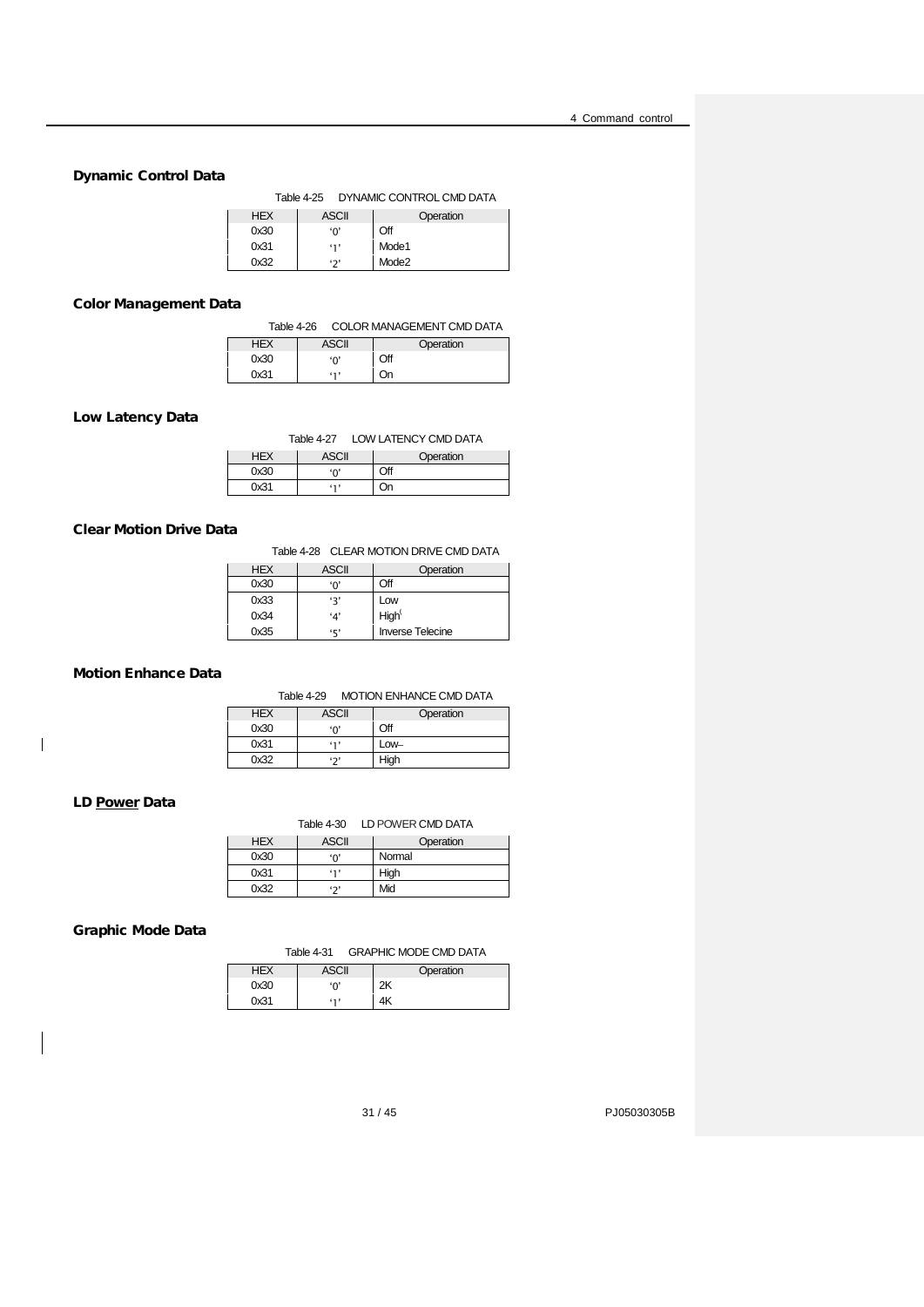## HDMI Input Level Data

Table 4-32 HDMI INPUT LEVEL CMD DATA

| <b>HFX</b> | ASCII | Operation           |
|------------|-------|---------------------|
| 0x30       | 'ቦ'   | Standard (16-235)   |
| 0x31       | ٠,    | Enhanced(0-255)     |
| 0x32       | יכי   | Super White(16-255) |
| 0x33       | יבי   | Auto                |

## <span id="page-31-0"></span>HDMI Color Space Data

Table 4-33 HDMI COLOR SPACE CMD DATA

| <b>HEX</b> | <b>ASCII</b> | Operation    |
|------------|--------------|--------------|
| 0x30       | 'ቦ'          | Auto         |
| 0x31       | ٠,           | YCbCr(4:4:4) |
| 0x32       | ירי          | YCbCr(4:2:2) |
| 0x33       | יבי          | RGB          |

## <span id="page-31-1"></span>HDMI 2D/3D Data

Table 4-34 HDMI 2D/3D CMD DATA

| <b>HEX</b> | <b>ASCII</b>    | Operation      |
|------------|-----------------|----------------|
| 0x30       | '∩'             | 2D             |
| 0x31       | ٠1,             | Auto           |
| 0x33       | '٦'             | Side By Side   |
| 0x34       | $^{\mathbf{a}}$ | Top and Bottom |

## Aspect Data

|            |              | Table 4-35 ASPECT CMD DATA |
|------------|--------------|----------------------------|
| <b>HEX</b> | <b>ASCII</b> | Operation                  |
| 0x32       | ירי          | Zoom                       |
| 0x33       | יבי          | Auto                       |
| 0x34       | ۰Δ'          | Just                       |

## <span id="page-31-2"></span>Mask Data

|            | Table 4-36 | MASK CMD DATA |
|------------|------------|---------------|
| <b>HEX</b> | ASCII      | Operation     |
| 0x31       | "1"        | On            |
| 0x32       | ירי        | Off           |

## <span id="page-31-3"></span>Lens Control(Focus Near, Focus Far, Zoom Tele, Zoom Wide, Shift Left, Shift Right, Shift Up, Shift Down) Data

Table 4-37 LENS CONTROL (Focus / Zoom / Shift) CMD DATA

| HEX  | ASCII | Operation |
|------|-------|-----------|
| 0x30 | '∩'   | Stop      |
| 0x31 | 513   | Start     |

## <span id="page-31-4"></span>Lens Image Pattern, Lens Lock, Screen Adjust, Uniformity Correction Data

Table 4-38 Above CMD DATA

| . |  |
|---|--|
|   |  |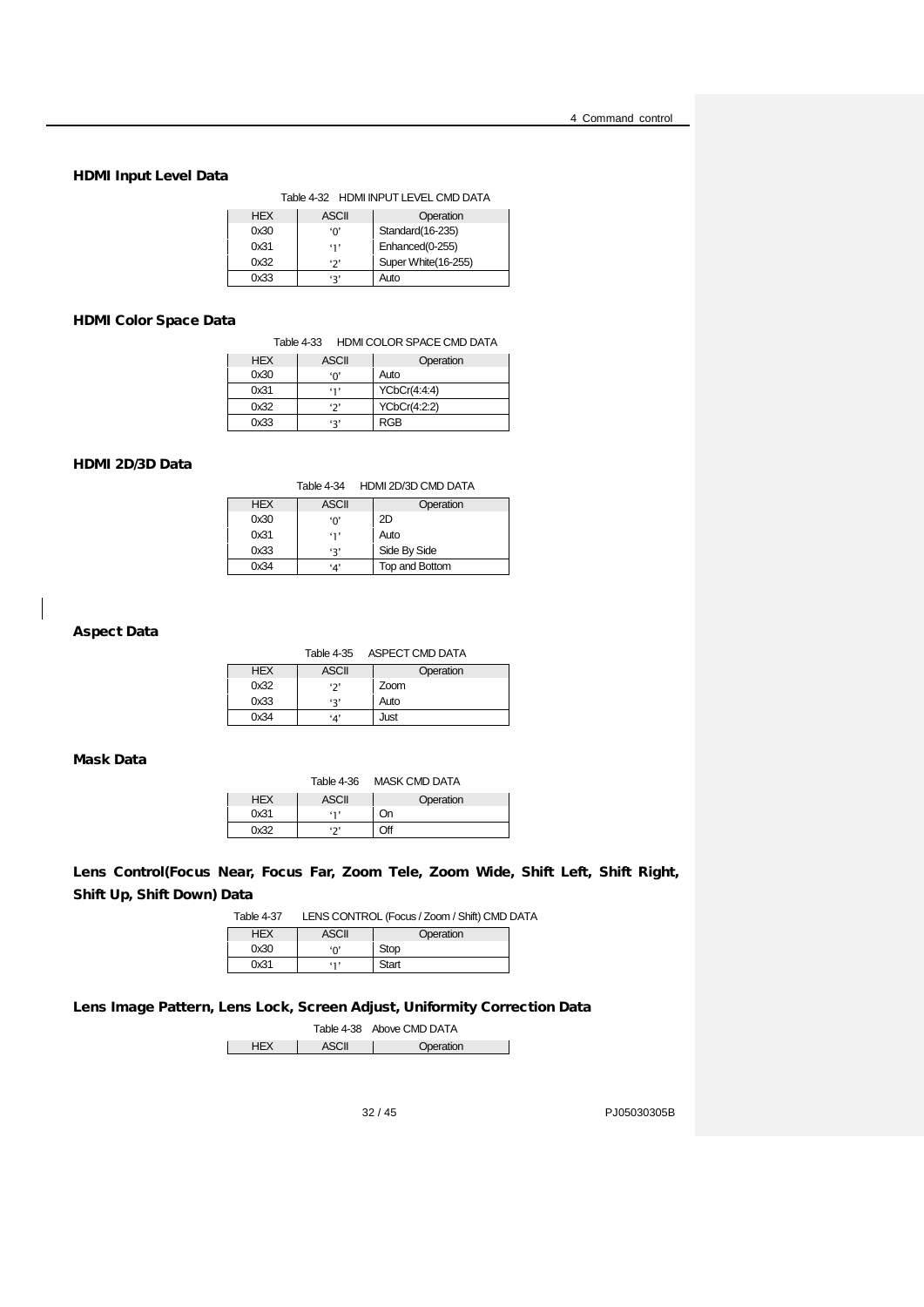| 0x30 | $\mathbf{M}$<br>v | ∩ff<br>41 |
|------|-------------------|-----------|
| ∩√24 | $5 - 7$           | ١n        |

## <span id="page-32-0"></span>Installation Style Data

Table 4-39 INSTALLATION STYLE CMD DATA

| <b>HEX</b> | ASCII | Operation         |
|------------|-------|-------------------|
| 0x30       | 'ቦ'   | Front             |
| 0x31       | ٠,    | Ceiling Mount (F) |
| 0x32       | '7'   | Rear              |
| 0x33       | י ج   | Ceiling Mount (R) |

#### <span id="page-32-1"></span>Anamorphic Data

Table 4-40 ANAMORPHIC CMD DATA

| <b>HEX</b> | <b>ASCII</b> | Operation |
|------------|--------------|-----------|
| 0x30       | '∩'          | Off       |
| 0x31       | ٠,,          |           |
|            | د د،         | R         |
|            |              |           |

## <span id="page-32-2"></span>Panel Alignment Switch Data

Table 4-41 PANEL ALIGNMENT CMD DATA HEX ASCII Operation<br>0x30 0' Off 0x30 '0' Off

0x31 '1' On

## <span id="page-32-3"></span>High Altitude mode

Table 4-42 HIGH ALTITUDE CMD DATA

|      | ASCII | Operation |
|------|-------|-----------|
| 0x30 | ٠∩٬   | ااك       |
| 0x31 | 51,   | )n        |

## <span id="page-32-4"></span>Back Color Data

Table 4-43 BACK COLOR CMD DATA  $\overline{\phantom{a}}$  ASCII  $\overline{\phantom{a}}$  Operation

| HEX  | ASCII | Operation    |
|------|-------|--------------|
| 0x30 | '٥'   | <b>Blue</b>  |
| 0x31 | 513   | <b>Black</b> |

#### <span id="page-32-5"></span>Menu Position Data

#### Table 4-44 MENU POSITION CMD DATA

| <b>HEX</b> | <b>ASCII</b> | Operation           |
|------------|--------------|---------------------|
| 0x30       | '0'          | Left-Top            |
| 0x31       | "1'          | Right-Top           |
| 0x32       | יכי          | Center              |
| 0x33       | '3'          | Left-Bottom         |
| 0x34       | 4'           | <b>Right-Bottom</b> |
| 0x35       | ٠ς,          | Left                |
| 0x36       | '6'          | Right               |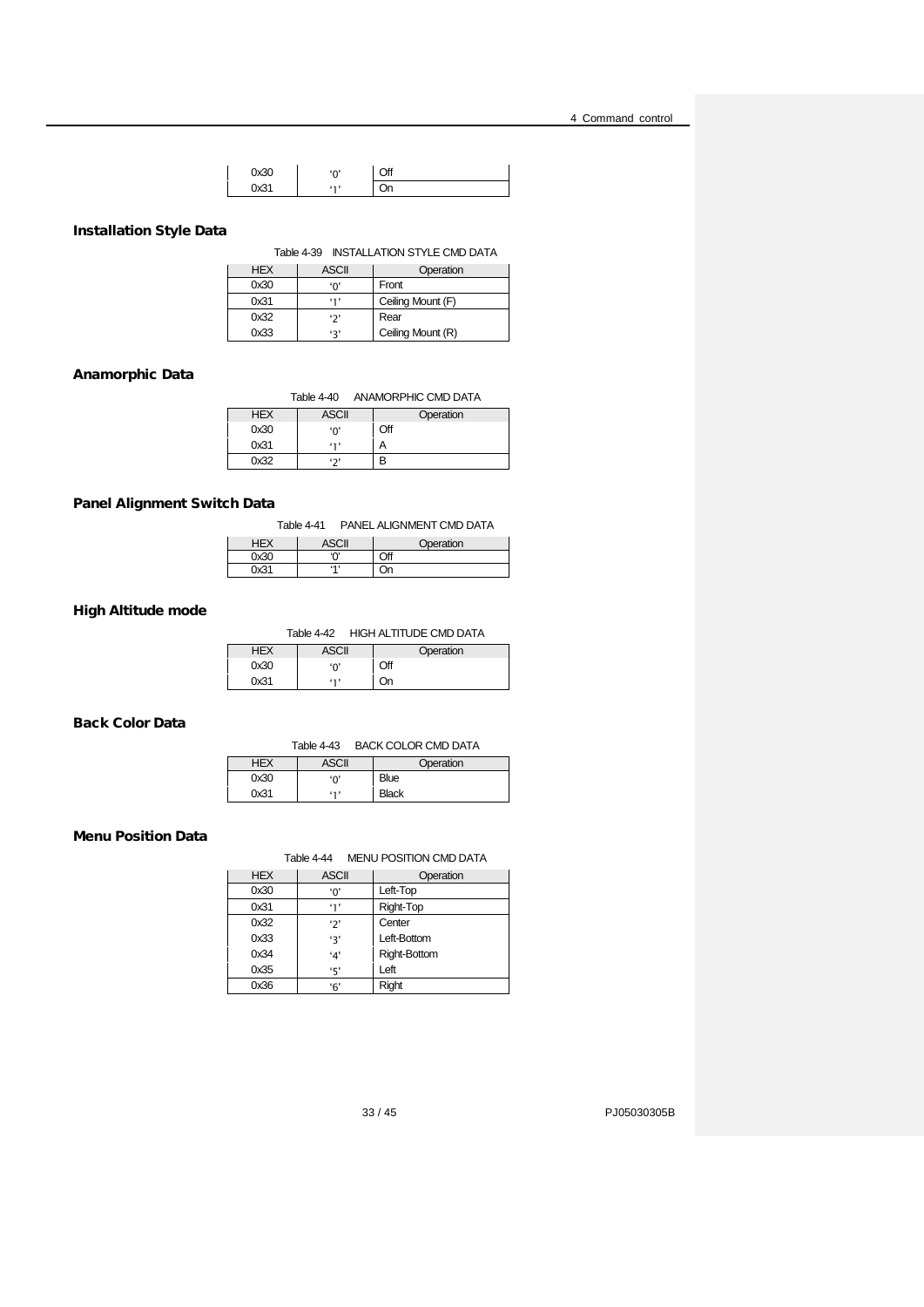## <span id="page-33-0"></span>Source Display

|            | Table 4-45 | Source Display CMD DATA |
|------------|------------|-------------------------|
| <b>HFX</b> | ASCII      | Operation               |
| 0x30       | 'ቦ'        | Off                     |
| 0x31       | 11         | On                      |

## <span id="page-33-1"></span>Language Data

Table 4-46 LANGUAGE CMD DATA

| <b>HEX</b> | <b>ASCII</b>          | Operation                            |  |
|------------|-----------------------|--------------------------------------|--|
| 0x30       | '٥'                   | Japanese                             |  |
| 0x31       | $^{\prime}1^{\prime}$ | English                              |  |
| 0x32       | '2'                   | German                               |  |
| 0x33       | '3'                   | Spanish                              |  |
| 0x34       | 4'                    | Italian                              |  |
| 0x35       | '5'                   | French                               |  |
| 0x36       | 6'                    | Portuguese                           |  |
| 0x37       | '7'                   | Dutch                                |  |
| 0x38       | '8'                   | Polski                               |  |
| 0x39       | '9'                   | Norwegian                            |  |
| 0x41       | 'А'                   | Russian                              |  |
| 0x42       | 'B'                   | Chinese(Simplified Chinese)          |  |
| 0x43       | 'С'                   | <b>Chinese (Traditional Chinese)</b> |  |

## <span id="page-33-2"></span>Trigger Data

Table 4-47 TRIGGER CMD DATA

| <b>HEX</b> | <b>ASCII</b> | Operation |
|------------|--------------|-----------|
| 0x30       | n            | Off       |
| 0x31       |              | Power     |
| 0x32       | 2            | Anamo     |
| 0x33       | 3            | Inst. 1   |
| 0x34       | 4            | Inst. 2   |
| 0x35       | 5            | Inst.3    |
| 0x36       | 6            | Inst.4    |
| 0x37       | 7            | Inst. 5   |
| 0x38       | 8            | Inst. 6   |
| 0x39       | 9            | Inst. 7   |
| 0x41       | Α            | Inst. 8   |
| 0x42       | B            | Inst. 9   |
| 0x43       | C            | Inst. 10  |

## <span id="page-33-3"></span>Off Timer Data

## Table 4-48 OFF TIMER CMD DATA

| <b>HEX</b> | <b>ASCII</b>   | Operation |
|------------|----------------|-----------|
| 0x30       | '0'            | Off       |
| 0x31       | $^{\prime}$ 1' | 1 Hour    |
| 0x32       | $\cdot$ 2'     | 2 Hours   |
| 0x33       | '٦'            | 3 Hours   |
| 0x34       | ۰Δ'            | 4 Hours   |

## <span id="page-33-4"></span>Eco Mode Data

| Table 4-49 | ECO MODE CMD DATA |
|------------|-------------------|
|            | Operation         |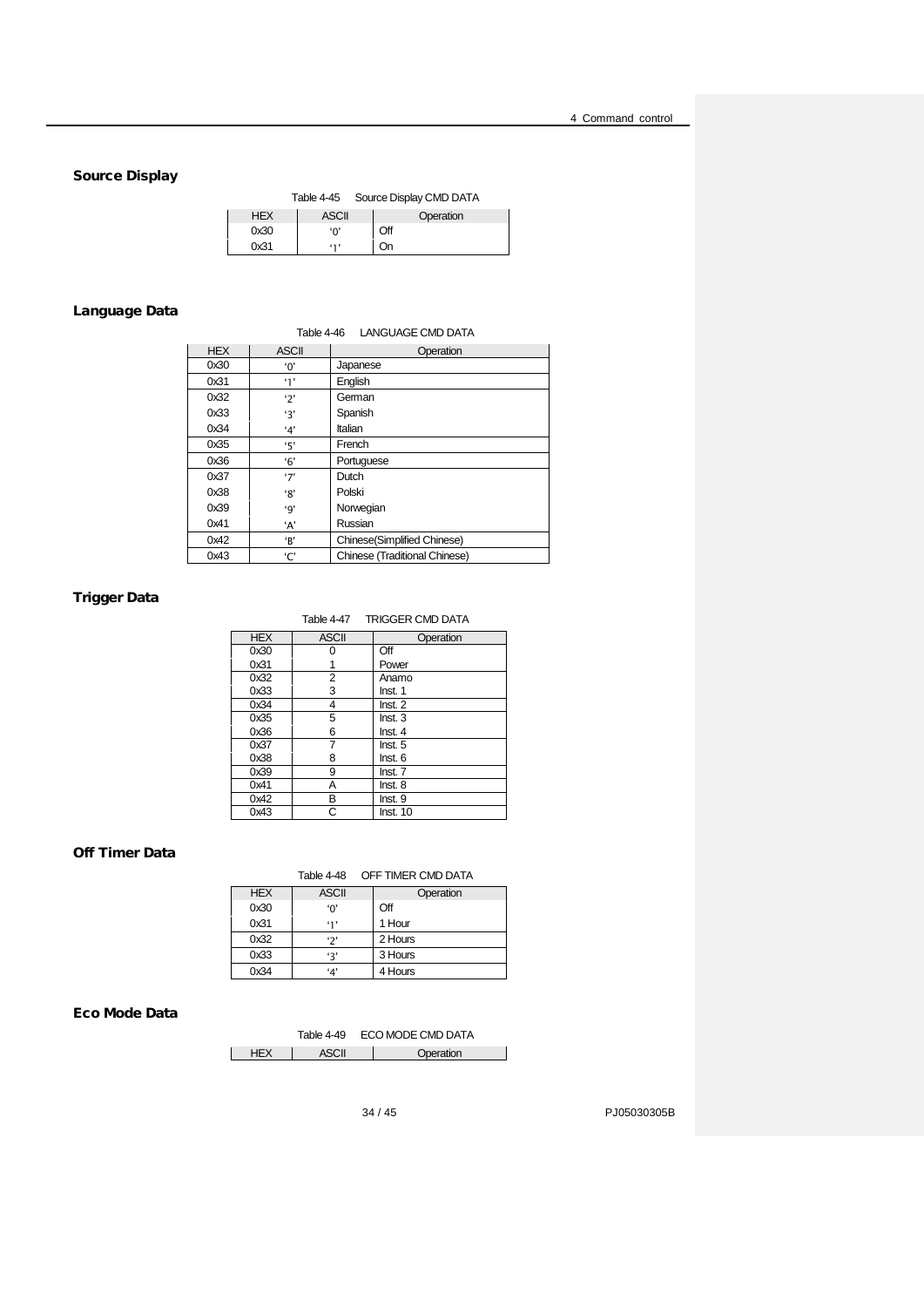| 0x30 | $\sim$  | ገዙ<br>я. |
|------|---------|----------|
| 0.01 | $5 - 7$ | ١n       |

## <span id="page-34-0"></span>Control 4 Data

Table 4-50 CONTROL 4 CMD DATA

| HEX  | ASUII  | Operation |
|------|--------|-----------|
| 0x30 | $\sim$ | Эff       |
| 0x31 | 11     | n         |

## <span id="page-34-1"></span>Input Data

Table 4-51 INPUT CMD DATA

|        | <b>\SCII</b> | <b>Operation</b> |
|--------|--------------|------------------|
| ∩∨่าคิ | ⌒<br>ь       | <b>DMI-1</b>     |
|        |              | <b>DMI-2</b>     |

## <span id="page-34-2"></span>Source Data

|            | Table 4-52     | SOURCE CMD DATA |
|------------|----------------|-----------------|
| <b>HEX</b> | <b>ASCII</b>   | Operation       |
| 0x30 0x32  | 02             | 480p            |
| 0x30 0x33  | 03             | 576p            |
| 0x30 0x34  | 04             | 720p50          |
| 0x30 0x35  | 0 <sub>5</sub> | 720p60          |
| 0x30 0x36  | 06             | 1080i50         |
| 0x30 0x37  | 07             | 1080i60         |
| 0x30 0x38  | 08             | 1080p24         |
| 0x30 0x39  | 09             | 1080p50         |
| 0x30 0x41  | 0 A            | 1080p60         |
| 0x30 0x42  | 0 <sub>B</sub> | No Signal       |
| 0x30 0x43  | 0 C            | 720p 3D         |
| 0x30 0x44  | 0 D            | 1080i 3D        |
| 0x30 0x45  | 0 E            | 1080p 3D        |
| 0x30 0x46  | 0 F            | Out of Range    |
| 0x31 0x30  | 10             | 4K(4096)60      |
| 0x31 0x31  | 11             | 4K(4096)50      |
| 0x31 0x32  | 12             | 4K(4096)30      |
| 0x31 0x33  | 13             | 4K(4096)25      |
| 0x310x34   | 14             | 4K(4096)24      |
| 0x31 0x35  | 15             | 4K(3840)60      |
| 0x31 0x36  | 16             | 4K(3840)50      |
| 0x31 0x37  | 17             | 4K(3840)30      |
| 0x31 0x38  | 18             | 4K(3840)25      |
| 0x31 0x39  | 19             | 4K(3840)24      |
| 0x31 0x43  | 1 <sup>C</sup> | 1080p25         |
| 0x31 0x44  | 1 D            | 1080p30         |
| 0x31 0x45  | 1E             | 2048x1080 p24   |
| 0x31 0x46  | 1F             | 2048x1080 p25   |
| 0x32 0x30  | 20             | 2048x1080 p30   |
| 0x32 0x31  | 21             | 2048x1080 p50   |
| 0x32 0x32  | 22             | 2048x1080 p60   |
| 0x32 0x33  | 23             | 3840x2160 p120  |
| 0x32 0x34  | 24             | 4096x2160 p120  |

## <span id="page-34-3"></span>Deep Color Data

|            | DEEP COLOR CMD DATA<br><b>Table 4-53</b> |           |  |  |  |
|------------|------------------------------------------|-----------|--|--|--|
| <b>HEX</b> | <b>ASCII</b>                             | Operation |  |  |  |
| 0x30       | '∩'                                      | 8 bit     |  |  |  |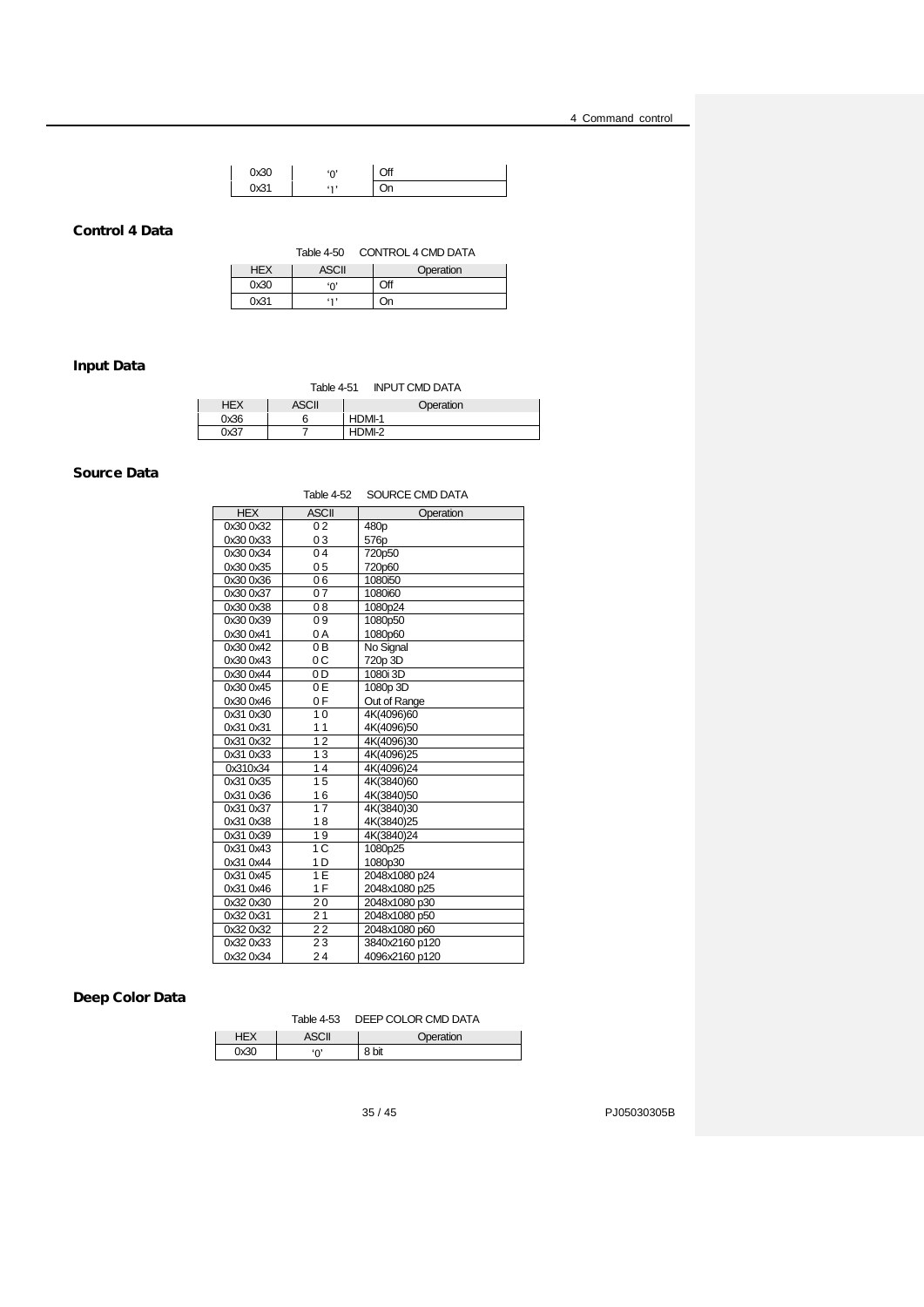| 0x31  | $5 - 7$ | 10 bit |
|-------|---------|--------|
| า∨่าว | 52      | bit    |

#### <span id="page-35-2"></span>Color Space Data

Table 4-54 COLOR SPACE CMD DATA

| HEX  | ASCII   | Operation  |
|------|---------|------------|
| 0x30 | '٥'     | RGB        |
| 0x31 | $5 - 7$ | <b>YUV</b> |

## <span id="page-35-3"></span>Colorimetry Data

Table 4-55 COLORIMETRY CMD DATA

| <b>HEX</b> | <b>ASCII</b> | Operation                      |
|------------|--------------|--------------------------------|
| 0x30       |              | No Data                        |
| 0x31       |              | BT.601                         |
| 0x32       | 2            | <b>BT.709</b>                  |
| 0x33       | 3            | xvYCC601                       |
| 0x34       | 4            | xvYCC709                       |
| 0x35       | 5            | sYCC601                        |
| 0x36       | 6            | Adobe YCC601                   |
| 0x37       |              | Adobe RGB                      |
| 0x38       | 8            | BT.2020 Constant Luminance     |
| 0x39       | 9            | BT.2020 Non-Constant Luminance |
| 0x41       | А            | Reserved (Other)               |

## <span id="page-35-4"></span>HDR Data

#### Table 4-56 HDR CMD DATA

| <b>HEX</b> | <b>ASCII</b> | Operation     |
|------------|--------------|---------------|
| 0x30       |              | <b>SDR</b>    |
| 0x31       |              | <b>HDR</b>    |
| 0x32       |              | SMPTE ST 2084 |
| 0x46       |              | None          |

## <span id="page-35-0"></span>4.10.2 Special2 Data

This is the same as Gamma data [GammaRed, Green, Blue] of Gamma table "Custom 1/2/3".

## <span id="page-35-1"></span>4.10.3 Special3 Data

This is the same as Model Status Asking [MoDel].

 $\bar{\phantom{a}}$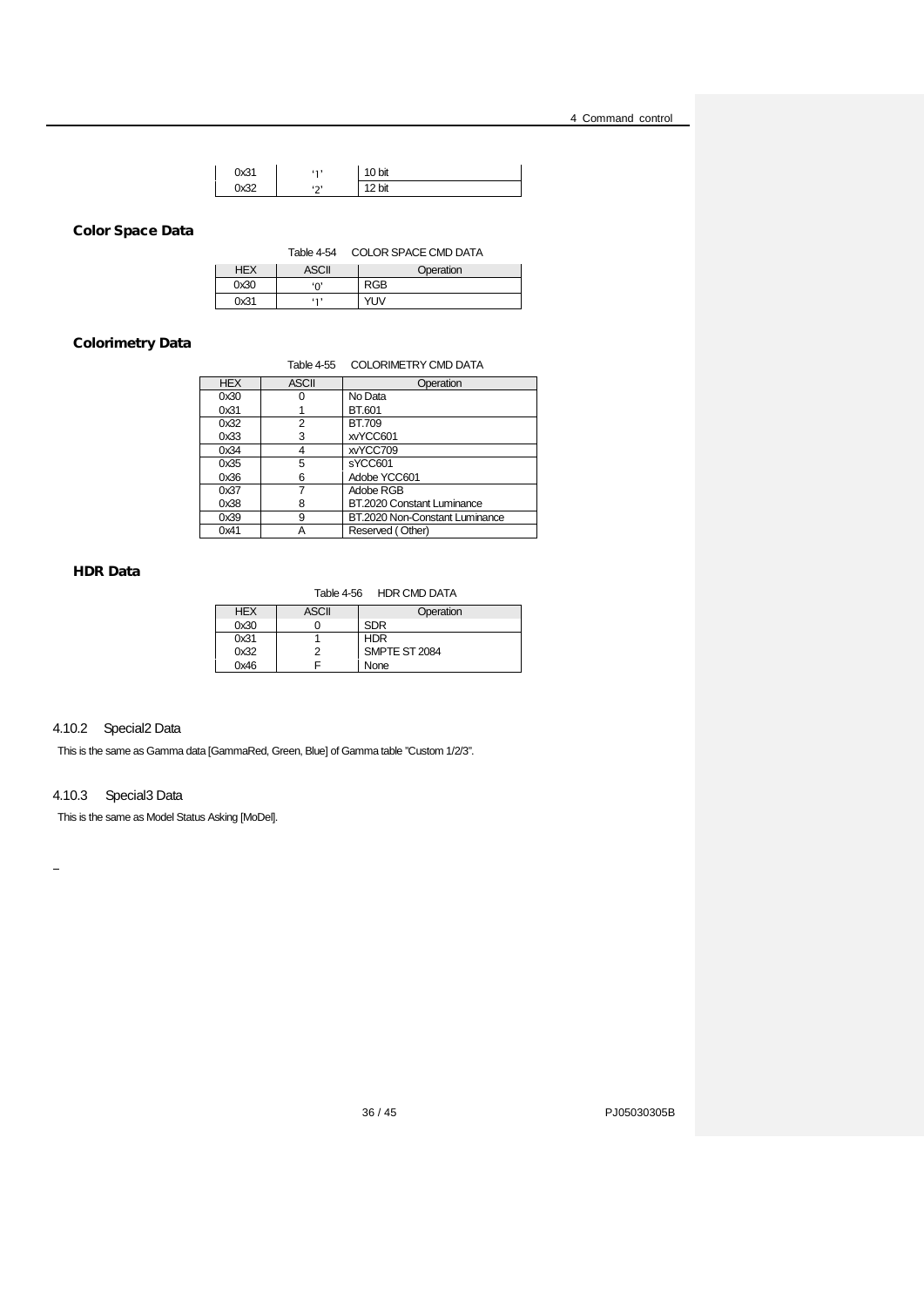## <span id="page-36-0"></span>4.10.4 Special9 Data

<span id="page-36-3"></span> $\begin{array}{c} \hline \end{array}$ 

 $\mathbf{I}$ 

Parameter relating to load Installation Mode. Parameter format and meanings are depend on <Operation.> and <Reference>. <Reference>

| Operation<br><b>HEX</b><br><b>ASCII</b><br>Mode1<br>0x30<br>0<br>1<br>Mode <sub>2</sub><br>0x31<br>2<br>Mode3<br>0x32<br>3<br>Mode4<br>0x33<br>Mode <sub>5</sub><br>0x34<br>4<br>5<br>0x35<br>Mode <sub>6</sub><br>0x36<br>6<br>Mode7<br>7<br>Mode8<br>0x37<br>8<br>Mode9<br>0x38<br>9<br>Mode <sub>10</sub><br>0x39 | Table 4-57 Installation Mode SAVE CMD DATA <operation></operation> |  |  |  |  |  |
|----------------------------------------------------------------------------------------------------------------------------------------------------------------------------------------------------------------------------------------------------------------------------------------------------------------------|--------------------------------------------------------------------|--|--|--|--|--|
|                                                                                                                                                                                                                                                                                                                      |                                                                    |  |  |  |  |  |
|                                                                                                                                                                                                                                                                                                                      |                                                                    |  |  |  |  |  |
|                                                                                                                                                                                                                                                                                                                      |                                                                    |  |  |  |  |  |
|                                                                                                                                                                                                                                                                                                                      |                                                                    |  |  |  |  |  |
|                                                                                                                                                                                                                                                                                                                      |                                                                    |  |  |  |  |  |
|                                                                                                                                                                                                                                                                                                                      |                                                                    |  |  |  |  |  |
|                                                                                                                                                                                                                                                                                                                      |                                                                    |  |  |  |  |  |
|                                                                                                                                                                                                                                                                                                                      |                                                                    |  |  |  |  |  |
|                                                                                                                                                                                                                                                                                                                      |                                                                    |  |  |  |  |  |
|                                                                                                                                                                                                                                                                                                                      |                                                                    |  |  |  |  |  |
|                                                                                                                                                                                                                                                                                                                      |                                                                    |  |  |  |  |  |

## <span id="page-36-1"></span>4.10.5 Special10 Data

Parameter relating to editing names of Installation Mode 1/2/3/4/5/67/8/9/10 and User 1/2/3/4/5/6 in Picture Mode. 10 Byte ASCII

characters. Communication format is same as Calibrator information transmission/display [PMCI].

#### <span id="page-36-2"></span>4.10.6 Special14 Data

Data Length: 6  $2$  byte  $+0x2D$   $('-)$   $+3$  byte **Formatted Table**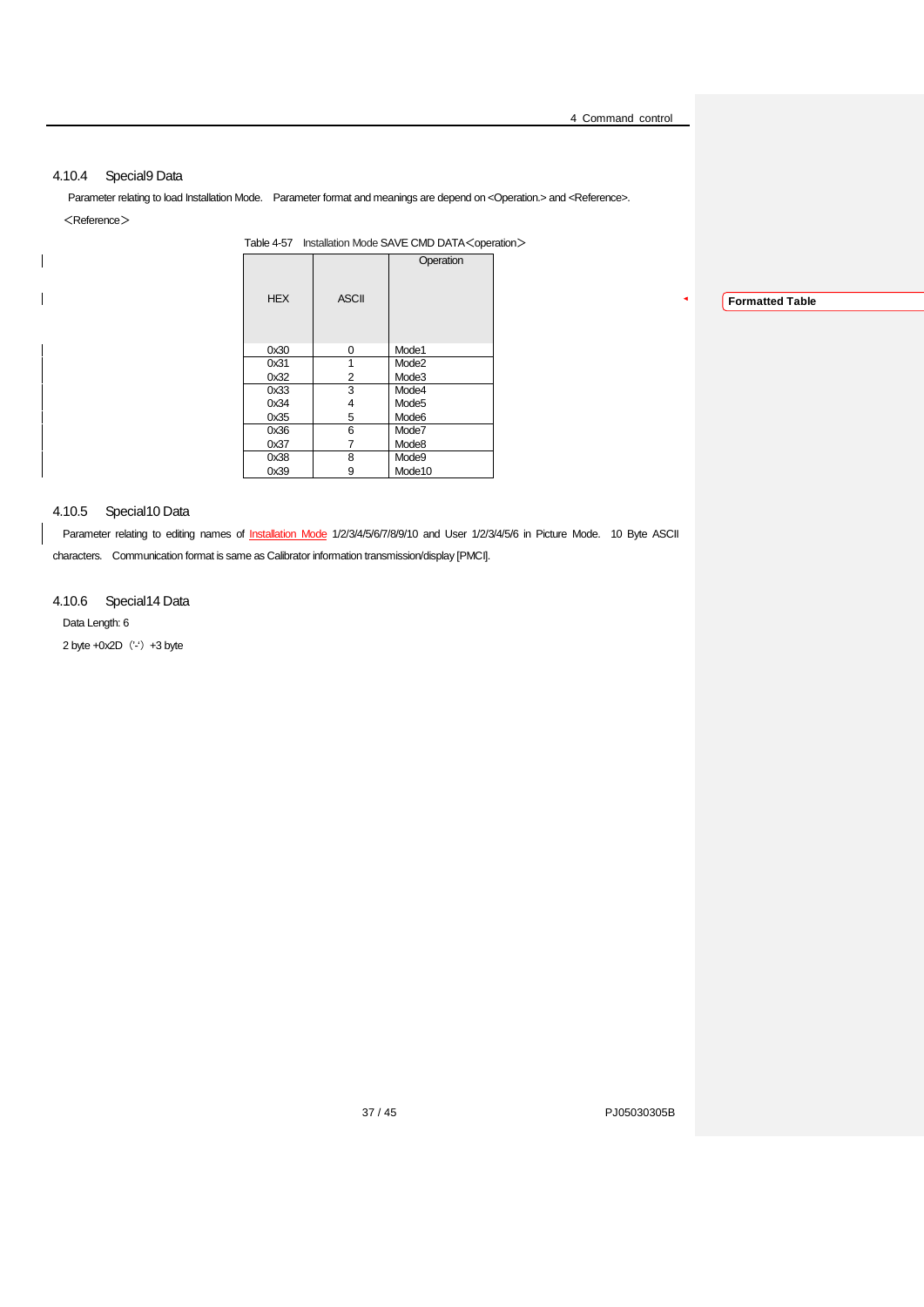## 4.10.7 Operation

<span id="page-37-0"></span>Use the command as shown in the following examples.

#### (Example 1) Switching Picture Mode

#### Purpose: To set Color Temp. Table to '6500K'

(1)Transmitting Data from External controller to Projector as follows.

| 1: External Controller $\rightarrow$ |      |             |      |      |        |      |       |      |
|--------------------------------------|------|-------------|------|------|--------|------|-------|------|
| 0x21                                 | 0x89 | 0x01        | 0x50 | 0x4D | 0x43   | 0x4C | 0x32  | A0x0 |
| l 41<br>(Operation)                  | DI   | Individual: | יםי  | ʻM'  | $\sim$ |      | 6500K | End  |

(2) If the projector receives the data (1) above and the command receipt is normal, an ACK is returned from the projector as follows.

| 2: $\leftarrow$ Projector |      |                 |            |      |      |  |  |
|---------------------------|------|-----------------|------------|------|------|--|--|
| 0x06                      | 0x89 | 0x01            | 0x50       | 0x4D | 0x0A |  |  |
| ACK                       | PJ   | Individual: $1$ | <b>'D'</b> | ʻM'  | End  |  |  |

(3) The projector sets the Color Temp. Table to '6500K'.

## (Example 2) Contrast adjustment

#### Purpose: To set Contrast to +20.

(1)Transmit the data from the external controller to the projector as follows.

| 1: External controller $\rightarrow$ |      |                   |                |      |             |      |          |        |      |           |      |
|--------------------------------------|------|-------------------|----------------|------|-------------|------|----------|--------|------|-----------|------|
| 0x21                                 | 0x89 | 0x01              | 0x50           | 0x4D | 0x43        | 0x4E | 0x30     | 0x30   | 0x31 | 0x34      | 0x0A |
| "!'(Operation)                       | DΙ   | .<br>Individual : | 5 <sub>D</sub> | ʻM   | $\sim$<br>- | "N"  | $\omega$ | $\sim$ |      | $\lambda$ | End  |

(2) If the projector receives the data (1) above and the command receipt is normal, an ACK is returned from the projector as follows.

| 2: $\leftarrow$ Projector |      |                 |      |      |      |  |
|---------------------------|------|-----------------|------|------|------|--|
| 0x06                      | 0x89 | 0x01            | 0x50 | 0x4D | 0x0A |  |
| ACK                       | PI   | Individual: $1$ | D'   | ʻM'  | End  |  |

(3)The projector sets the contrast to +20.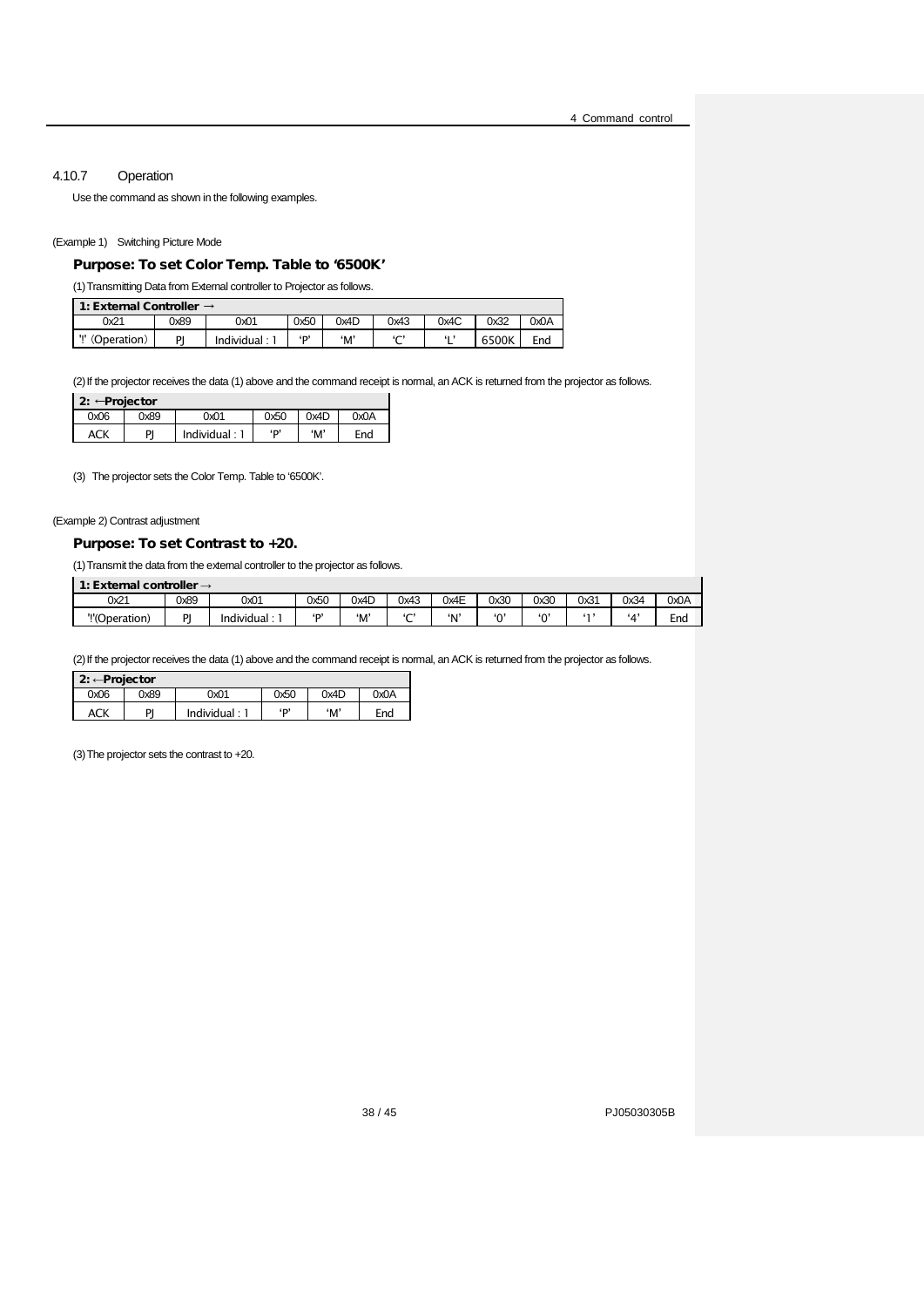(Example 3) Gamma adjustment

#### Purpose: To transmit gamma data of red to the projector.

(1)Transmit the data from the external controller to the projector as follows.

| 1: External controller $\rightarrow$ |      |             |      |      |              |      |      |  |  |
|--------------------------------------|------|-------------|------|------|--------------|------|------|--|--|
| 0x21                                 | 0x89 | 0x01        | 0x50 | 0x4D | 0x44         | 0x52 | 0x0A |  |  |
| !'(Operation)                        | וח   | Individual: | (n)  | ʻM'  | $\mathbf{D}$ | יםי  | End  |  |  |

(2) If the projector receives the data (1) above and the command receipt is normal, an ACK is returned from the projector as follows.

| 2: ← Projector |      |               |      |      |      |  |  |
|----------------|------|---------------|------|------|------|--|--|
| 0x06           | 0x89 | 0x01          | 0x50 | 0x4D | 0x0A |  |  |
| ACK            | DI   | Individual: 1 | 'D'  | 'M'  | End  |  |  |

(3)The external controller sends 512 bytes binary data to the projector.

| 3: External controller $\rightarrow$ |
|--------------------------------------|
| 512 byte                             |
| Data parameter                       |

(4) If the projector receives data (3) above and receipt was normal, an ACK is returned from the projector as follows.

| $4: \leftarrow$ Projector |      |             |      |      |      |  |  |
|---------------------------|------|-------------|------|------|------|--|--|
| 0x06                      | 0x89 | 0x01        | 0x50 | 0x4D | 0x0A |  |  |
| ACK                       | DI   | Individual: | 'D'  | 'M'  | End  |  |  |

#### 4.10.8 Reference

<span id="page-38-0"></span>Use the command as shown in the following examples.

#### (Example1) Confirm Picture Mode

#### Purpose: To Confirm Current Picture Mode (Picture Mode: Natural)

(1)Transmit the data from the external controller to the projector as follows.

1: External Controller →

| 0x3F        | 0x89 | 0x01               | 0x50 | 0x4D | 0x50 | 0x4D | A0x0          |
|-------------|------|--------------------|------|------|------|------|---------------|
| "Reference) | ומ   | → dividual .<br>In | ín   | ʻMʻ  | ín.  | ʻM'  | $\sim$<br>End |

(2) If the projector receives the data (1) above and the command receipt is normal, an ACK is returned from the projector as follows.

| <b>n</b> .<br>$\leftarrow$ Projector<br>z. |      |               |      |      |      |  |  |  |
|--------------------------------------------|------|---------------|------|------|------|--|--|--|
| 0x06                                       | 0x89 | 0x01          | 0x50 | 0x4D | 0x0A |  |  |  |
| ACK                                        | DI   | Individual: 1 | ים י | ʻM'  | End  |  |  |  |

(3)Then, the projector transmits Picture Mode to the External Controller.

| Projector<br>$2 \cdot -$<br>J. |      |             |  |      |      |         |      |      |  |
|--------------------------------|------|-------------|--|------|------|---------|------|------|--|
| 0x40                           | 0x89 | 0x01        |  | 0x50 | 0x4D | 0x30    | 0x33 | 0x0A |  |
| '@'(Reference)                 | DI   | Individual: |  | ּ'ח  | ʻM'  | Natural |      | End  |  |

By the above exchange, it can be confirmed that the projector's Picture Mode is 'Natural'.

(Example 2) Brightness confirmation

#### Purpose: To confirm the brightness. (Current brightness: -3)

(1)Transmit the data from the external controller to the projector as follows.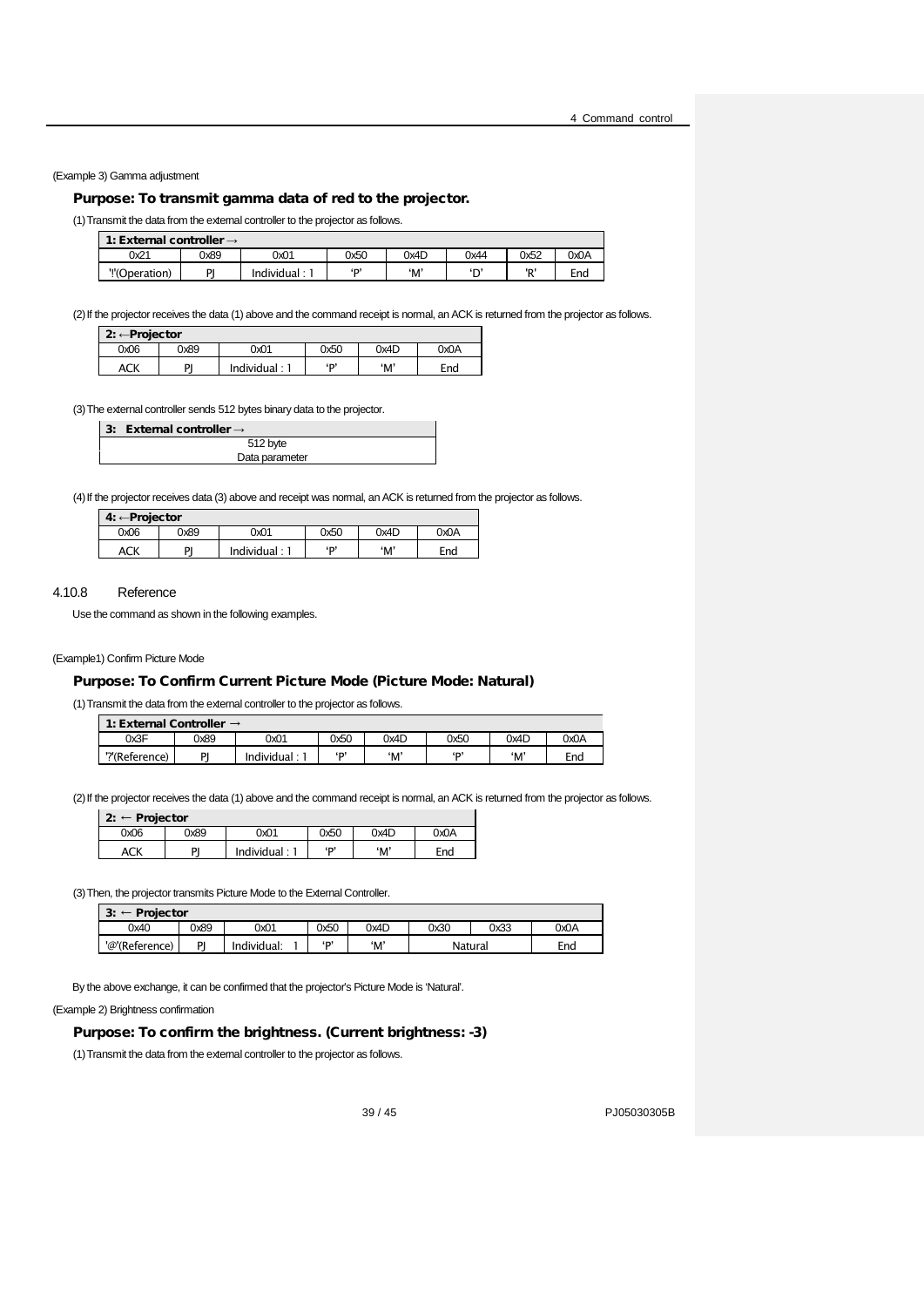|  | 1: External controller $\rightarrow$ |
|--|--------------------------------------|
|--|--------------------------------------|

| $\blacksquare$ . Later in the control $\rightarrow$ |      |            |      |      |      |        |      |  |  |
|-----------------------------------------------------|------|------------|------|------|------|--------|------|--|--|
| 0x3F                                                | 0x89 | 0x01       | 0x50 | 0x4D | 0x42 | 0x52   | A0x0 |  |  |
| י"(Reference)                                       | D    | Individual | (n)  | 'М   | (D)  | P<br>n | End  |  |  |

(2)If the projector receives the data (1) above and the command receipt is normal, an ACK is returned from the projector as follows.

| 2: $\leftarrow$ Projector |      |             |      |      |      |  |  |
|---------------------------|------|-------------|------|------|------|--|--|
| 0x06                      | 0x89 | 0x01        | 0x50 | 0x4D | 0x0A |  |  |
| ACK                       | וח   | Individual: | יםי  | ʻM'  | End  |  |  |

(3)The projector transmits brightness setting "-3" to the external controller.

| Projector<br>$\mathbf{a}$<br>s.<br>_ |      |              |                |      |      |            |                   |         |      |
|--------------------------------------|------|--------------|----------------|------|------|------------|-------------------|---------|------|
| 0x40                                 | 0x89 | 0x01         | 0x50           | 0x4D | 0x46 | 0x46       | 0x46              | 0x44    | 0x0A |
| '@'(Response)                        | DI   | Individual : | 5 <sub>2</sub> | 'M   | F    | $\epsilon$ | $\epsilon$ $\sim$ | ٠n<br>◡ | End  |

By the above exchange, it can be confirmed that the projector's brightness is set to "-3".

(Example 3) Gamma confirmation

## Purpose: To confirm the Green gamma data.

(1)Transmit the data from the external controller to the projector as follows.

| 1: External controller $\rightarrow$ |           |                |              |      |            |                |      |
|--------------------------------------|-----------|----------------|--------------|------|------------|----------------|------|
| 0x3F                                 | 0x89      | 0x01           | 0x50         | 0x4D | 0x44       | 0x47           | A0x0 |
| '?'(Reference)                       | <b>DI</b> | Individual : ˈ | $\mathbf{D}$ | ʻM'  | $\sqrt{2}$ | $\overline{ }$ | End  |

(2) If the projector receives the data (1) above and the command receipt is normal, an ACK is returned from the projector as follows.

| $2: \leftarrow$ Projector |      |               |           |      |      |
|---------------------------|------|---------------|-----------|------|------|
| 0x06                      | 0x89 | 0x01          | 0x50      | 0x4D | A0x0 |
| ACK                       | DI   | Individual: 1 | <b>'D</b> | ʻM'  | End  |

(3)The projector transmits 512 bytes binary data to the external controller.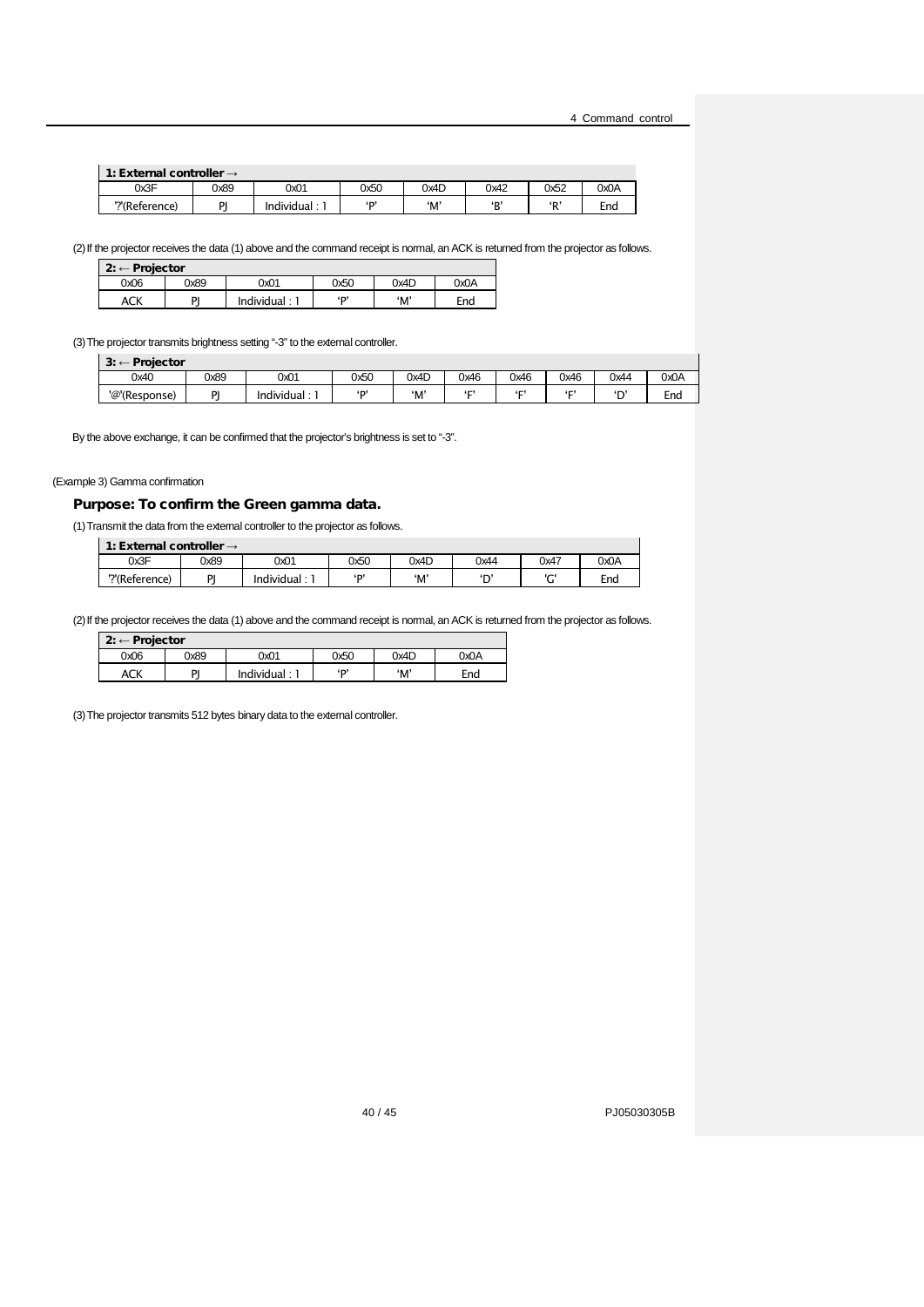(Example 4) Confirm Software Version

 $\mathsf{l}$ 

## Purpose: Confirm Software Version

(1)Transmit the data from the external controller to the projector as follows.

| 1: External Controller $\rightarrow$ |      |              |      |            |            |      |      |  |  |  |
|--------------------------------------|------|--------------|------|------------|------------|------|------|--|--|--|
| 0x3F                                 | 2x89 | 0x01         | 0x49 | 0x46       | 0x53       | 0x56 | 0x0A |  |  |  |
| ?' (Reference)                       | וח   | Individual:1 | 61)  | $^{\circ}$ | $\epsilon$ | (1)  | End  |  |  |  |

(2) If the projector receives the data (1) above and the command receipt is normal, an ACK is returned from the projector as follows.

|      | <b>2: ← Projector</b> |             |      |              |      |  |  |  |  |  |
|------|-----------------------|-------------|------|--------------|------|--|--|--|--|--|
| 0x06 | 9x89                  | 0x01        | 0x49 | 0x46         | 0x0A |  |  |  |  |  |
| ACK  | PI                    | Individual: | 41   | $\mathbf{F}$ | End  |  |  |  |  |  |

(3) Then, the Projector transmits Software version to the external controller.

| э.<br>s.   | ←Proiector |                 |      |                   |      |        |      |        |        |      |      |  |
|------------|------------|-----------------|------|-------------------|------|--------|------|--------|--------|------|------|--|
| 0x06       | 0x89       | 0x01            | 0x49 | 0x46              | 0x30 | 0x33   | 0x2D | 0x30   | 0x30   | 0x35 | 0x0A |  |
| <b>ACK</b> | DI         | .<br>Individual | 615  | $\epsilon$ $\sim$ | '∩'  | $\sim$ | -    | $\sim$ | $\sim$ | F    | End  |  |

By the above exchange, it can be confirmed that the Software version is "03.005".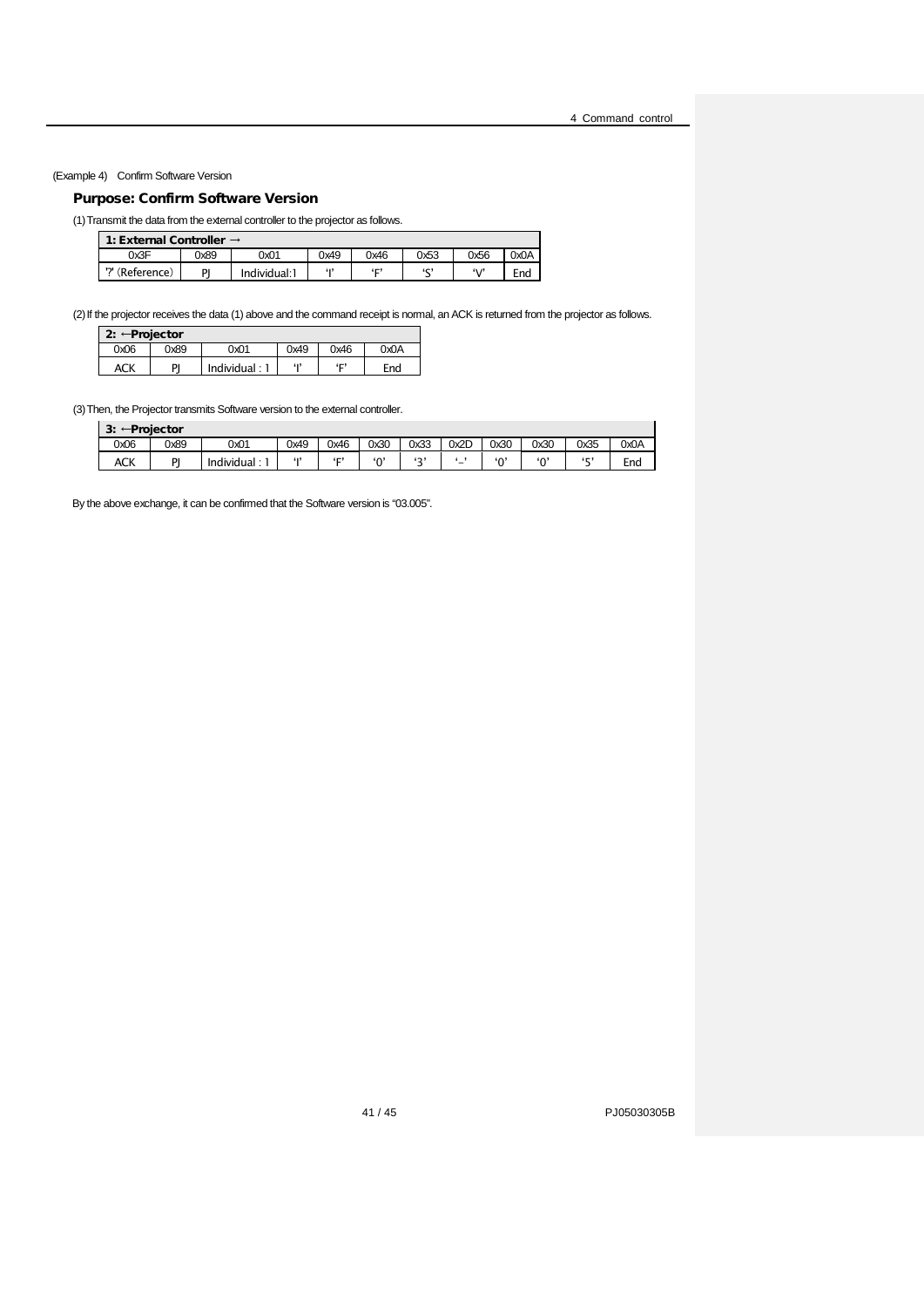## <span id="page-41-0"></span>LAN setup [Lan Setup]

Used to setup LAN configuration.

## <span id="page-41-1"></span>Command code

| Table 4-58 LAN SETUP CMD |      |     |          |                       |  |  |  |
|--------------------------|------|-----|----------|-----------------------|--|--|--|
| HEX<br>ASCII             |      |     | Function |                       |  |  |  |
| 0x4C                     | 0x53 | . . | יכי      | LAN setup [Lan Setup] |  |  |  |

#### Parameter1

Data length: No regulation

Sub command table (Mandatory command only)

## Table 4-59 LAN SETUP CMD SUB

<span id="page-41-2"></span>

|      | <b>HEX</b> |             | <b>ASCII</b> | <b>Function</b>            | Last<br>memory | Operation                    | Reference |
|------|------------|-------------|--------------|----------------------------|----------------|------------------------------|-----------|
| 0x44 | 0x53       | 'רו         | ירי          | <b>DHCP Client setting</b> | Yes            |                              |           |
| 0x49 | 0x50       | $^{\prime}$ | 'p'          | <b>IP Address setting</b>  | Yes            | (When 'DHCP Client' is Off.) |           |
| 0x53 | 0x4D       | 'ς'         | 'M'          | Subnet Mask setting        | Yes            | (When 'DHCP Client' is Off.) |           |
| 0x44 | 0x47       | ʻD'         | 'G'          | Default Gateway setting    | Yes            | (When 'DHCP Client' is Off.) |           |
| 0x4D | 0x41       | 'M'         | ʻA'          | <b>MAC Address setting</b> | Yes            |                              |           |
| 0x52 | 0x53       | 'R'         | 'ς'          | Network reboot             | <b>No</b>      |                              |           |
| 0x50 | 0x54       | D'          | (T)          | Port setting               | Yes            |                              |           |

It consists of "Sub command" + "setting". Sub command consists of ASCII character 2 bytes.

#### Parameter2

Sub command parameters are as follows.

<span id="page-41-3"></span>Parameters when Sub command is [0x44,0x53]: Data length 1

#### Table 4-60 DHCP Client

| HEX  | <b>ASCII</b> | Operation   |
|------|--------------|-------------|
| 0x30 | 'ቦ'          | Off(Static) |
| 0x31 | .            | On          |

Parameters when Sub command is [0x49,0x50] [0x53,0x4D] [0x44,0x47]: Data length 8

Parameters when Sub command is [0x4D,0x41]: Data length 12

<span id="page-41-4"></span>Parameters when Sub command is [0x52,0x53]: Data length 1

Table 4-61 NETWORK RESTART

| $\mathbf{r}$<br>$-1$ | $\sim$ |                    |
|----------------------|--------|--------------------|
| ∩∿?1<br>س ر          | п.     | Restart<br>Network |

Parameters when Sub command is [0x50,0x54]: Data length 4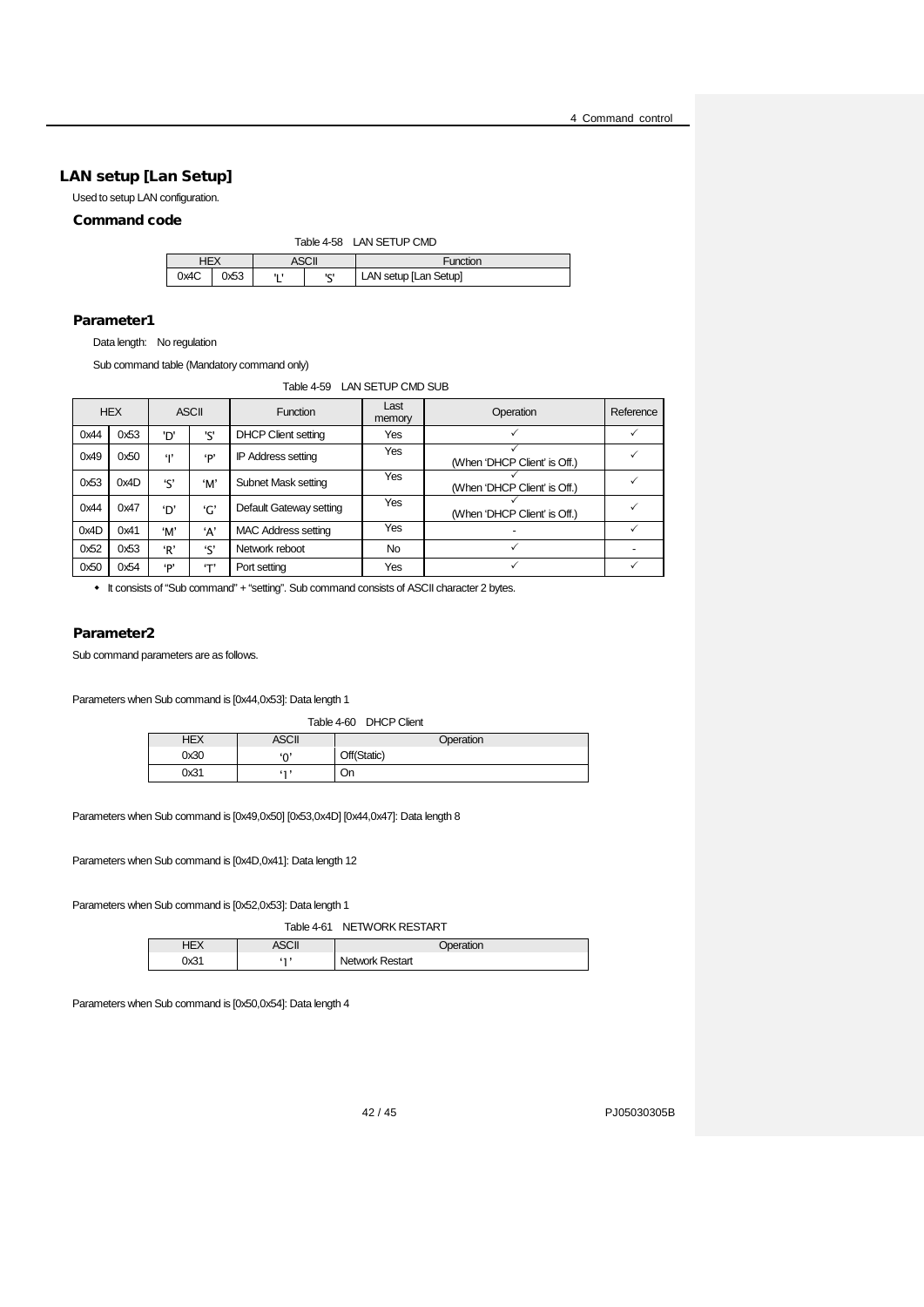#### <span id="page-42-0"></span>4.10.9 Operation

Use the command as shown in the following examples.

#### (Example1) DHCP Client setting

## Purpose: To set DHCP Client to On.

(1)Transmit the data from the external controller to the projector as follows.

|                | 1: External controller $\rightarrow$ |                   |       |      |          |                |      |      |  |  |  |
|----------------|--------------------------------------|-------------------|-------|------|----------|----------------|------|------|--|--|--|
| 0x21           | 0x89                                 | 0x01              | 0x4C  | 0x53 | 0x44     | 0x53           | 0x31 | 0x0A |  |  |  |
| "!'(Operation) | <b>DI</b>                            | <b>Individual</b> | <br>- | ורו  | ׳רי<br>◡ | $\overline{1}$ | On   | End  |  |  |  |

(2) If the projector receives the data (1) above and the command receipt is normal, an ACK is returned from the projector as follows.

| 2: ← Projector |      |               |      |      |      |
|----------------|------|---------------|------|------|------|
| 0x06           | 0x89 | 0x01          | 0x4C | 0x53 | 0x0A |
| ACK            | DI   | Individual: 1 | . .  | ici  | End  |

(3)The projector set DHCP Client to On.

#### (Example2) IP Address setting

#### Purpose: To set IP Address to 192.168.1.10.

(1)Transmit the data from the external controller to the projector as follows.

| 1: External controller $\rightarrow$ |      |             |      |      |         |      |      |                      |      |                      |      |           |              |      |      |
|--------------------------------------|------|-------------|------|------|---------|------|------|----------------------|------|----------------------|------|-----------|--------------|------|------|
| 0x21                                 | 0x89 | 0x01        | 0x4C | 0x53 | 0x49    | 0x50 | 0x43 | 0x30                 | 0x41 | 0x38                 | 0x30 | 0x31      | 0x30         | 0x4' | 0x0A |
| "(Operation)                         | DI   | Individual: |      | 1,01 | $^{41}$ | 5D   |      | $192 (=0 \times C0)$ |      | $168 (=0 \times A8)$ |      | $(=0x01)$ | $10 (=0x0A)$ |      | End  |

(2) If the projector receives the data (1) above and the command receipt is normal, an ACK is returned from the projector as follows.

| 2: $\leftarrow$ Projector<br>$\mathbf{a}$ |      |             |      |          |      |  |  |  |  |  |
|-------------------------------------------|------|-------------|------|----------|------|--|--|--|--|--|
| 0x06                                      | 9x89 | 0x01        | 0x4C | 0x53     | 0x0A |  |  |  |  |  |
| ACK                                       | DI   | Individual: | . .  | יכי<br>۰ | End  |  |  |  |  |  |

(3)The projector saves "192.168.1.10." to IP Address. (Valid after network reboot)

#### (Example3) Network reboot

 $\mathbf{r}$ 

#### To reboot Network

(1)Transmit the data from the external controller to the projector as follows.

| 1: External controller $\rightarrow$ |      |            |         |                     |              |        |         |      |  |  |  |
|--------------------------------------|------|------------|---------|---------------------|--------------|--------|---------|------|--|--|--|
| 0x21                                 | 0x89 | 0x01       | 0x4C    | 0x53                | 0x52         | 0x53   | 0x31    | A0x0 |  |  |  |
| "!'(Operation)                       | DΙ   | Individual | п.<br>- | $\overline{1}$<br>◡ | $\mathbf{D}$ | $\sim$ | Execute | End  |  |  |  |

(2) If the projector receives the data (1) above and the command receipt is normal, an ACK is returned from the projector as follows.

| 2: $\leftarrow$ Projector |      |             |      |      |      |  |  |  |  |  |
|---------------------------|------|-------------|------|------|------|--|--|--|--|--|
| 0x06                      | 0x89 | 0x01        | 0x4C | 0x53 | A0x0 |  |  |  |  |  |
| ACK                       | ומ   | Individual: | . .  | ירו  | End  |  |  |  |  |  |

(3)The projector reboots the Network.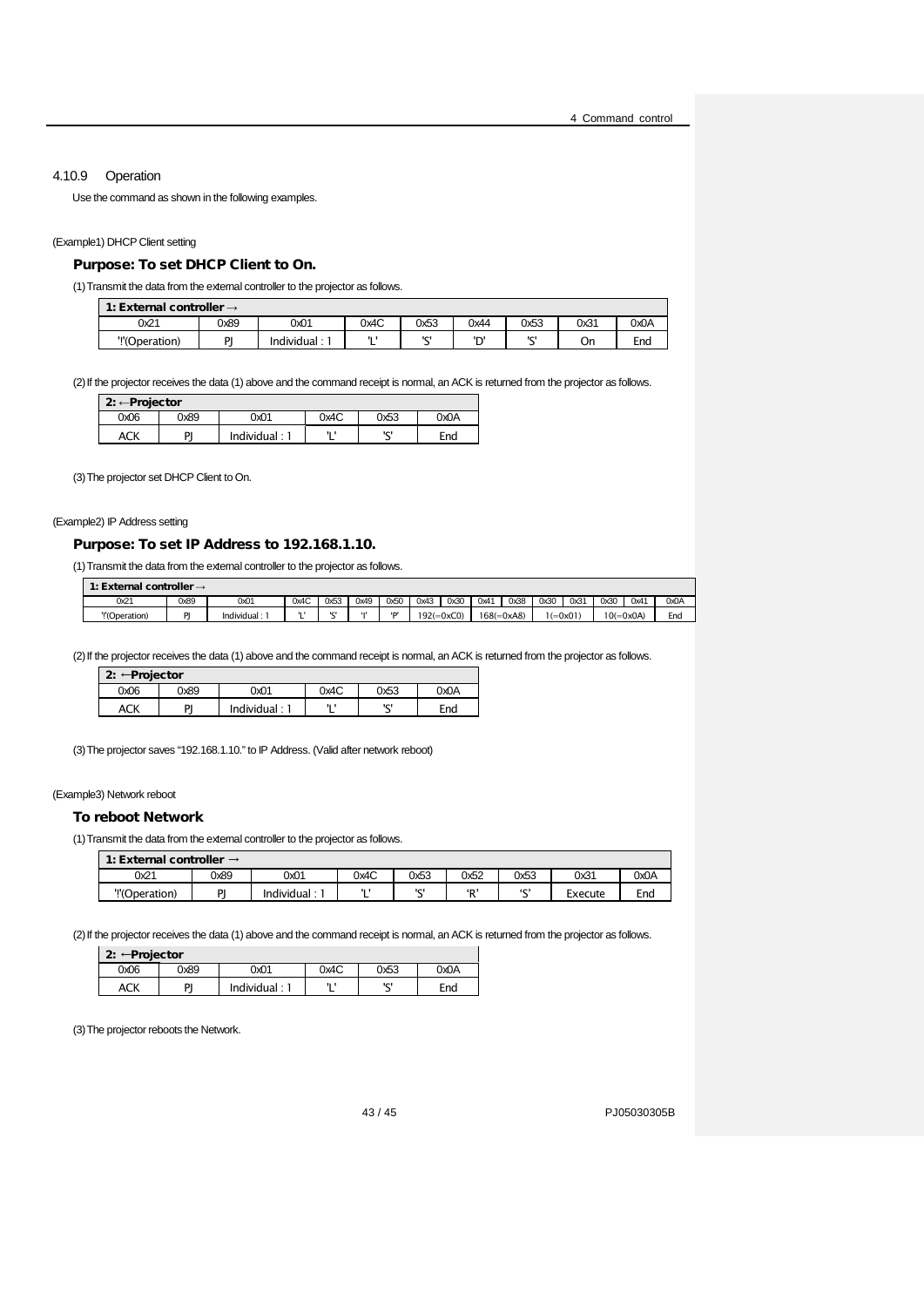(Example4) Port setting

## Purpose: To set the Port to 10000(=0x2710).

(1)Transmit the data from the external controller to the projector as follows.

| 1: External controller $\rightarrow$ |      |            |      |          |              |              |      |      |                           |      |      |
|--------------------------------------|------|------------|------|----------|--------------|--------------|------|------|---------------------------|------|------|
| 0x21                                 | 0x89 | 0x01       | 0x4C | 0x53     | 0x50         | 0x54         | 0x32 | 0x37 | 0x31                      | 0x30 | 0x0A |
| '!'(Operation)                       | DI   | Individual |      | ירו<br>- | $\mathbf{D}$ | $\mathbf{f}$ |      |      | $10000 (= 0 \times 2710)$ |      | End  |

(2) If the projector receives the data (1) above and the command receipt is normal, an ACK is returned from the projector as follows.

|      | $2: \leftarrow$ Projector |             |      |          |      |  |  |  |  |  |  |
|------|---------------------------|-------------|------|----------|------|--|--|--|--|--|--|
| 0x06 | 0x89                      | 0x01        | 0x4C | 0x53     | A0x0 |  |  |  |  |  |  |
| ACK  | ΡI                        | Individual: | 11 I | ירו<br>◡ | End  |  |  |  |  |  |  |

(3)The projector saves 10000 to the Port. (No matter what the Network reboot)

#### <span id="page-43-0"></span>4.10.10 Reference

Use the command as shown in the following examples.

(Example1) DHCP Client confirmation

#### Purpose: To confirm DHCP Client.

(1)Transmit the data from the external controller to the projector as follows.

| 1: External controller $\rightarrow$ |      |                |      |        |      |                |      |  |  |  |  |  |
|--------------------------------------|------|----------------|------|--------|------|----------------|------|--|--|--|--|--|
| 0x3F                                 | 0x89 | 0x01           | 0x4C | 0x53   | 0x44 | 0x53           | A0x0 |  |  |  |  |  |
| ?'(Reference)                        | DΙ   | <br>Individual |      | $\sim$ | ID.  | $\overline{1}$ | End  |  |  |  |  |  |

(2)If the projector receives the data (1) above and the command receipt is normal, an ACK is returned from the projector as follows.

|      | $2: \leftarrow$ Projector |             |      |      |      |  |  |  |  |  |  |
|------|---------------------------|-------------|------|------|------|--|--|--|--|--|--|
| 0x06 | 0x89                      | 0x01        | 0x4C | 0x53 | 0x0A |  |  |  |  |  |  |
| ACK  | DI                        | Individual: | . .  | ירו  | End  |  |  |  |  |  |  |

(3)The projector transmits DHCP Client to the external controller.

| Projector<br>3:<br>$\leftarrow$ |      |            |           |      |      |      |
|---------------------------------|------|------------|-----------|------|------|------|
| 0x40                            | 0x89 | 0x01       | 0x4C      | 0x53 | 0x30 | 0x0A |
| '@'(Response)                   | DI   | Individual | 11 I<br>- | ירו  | Off  | End  |

By the exchange above, it can be confirmed that the projector DHCP Client is set to Off.